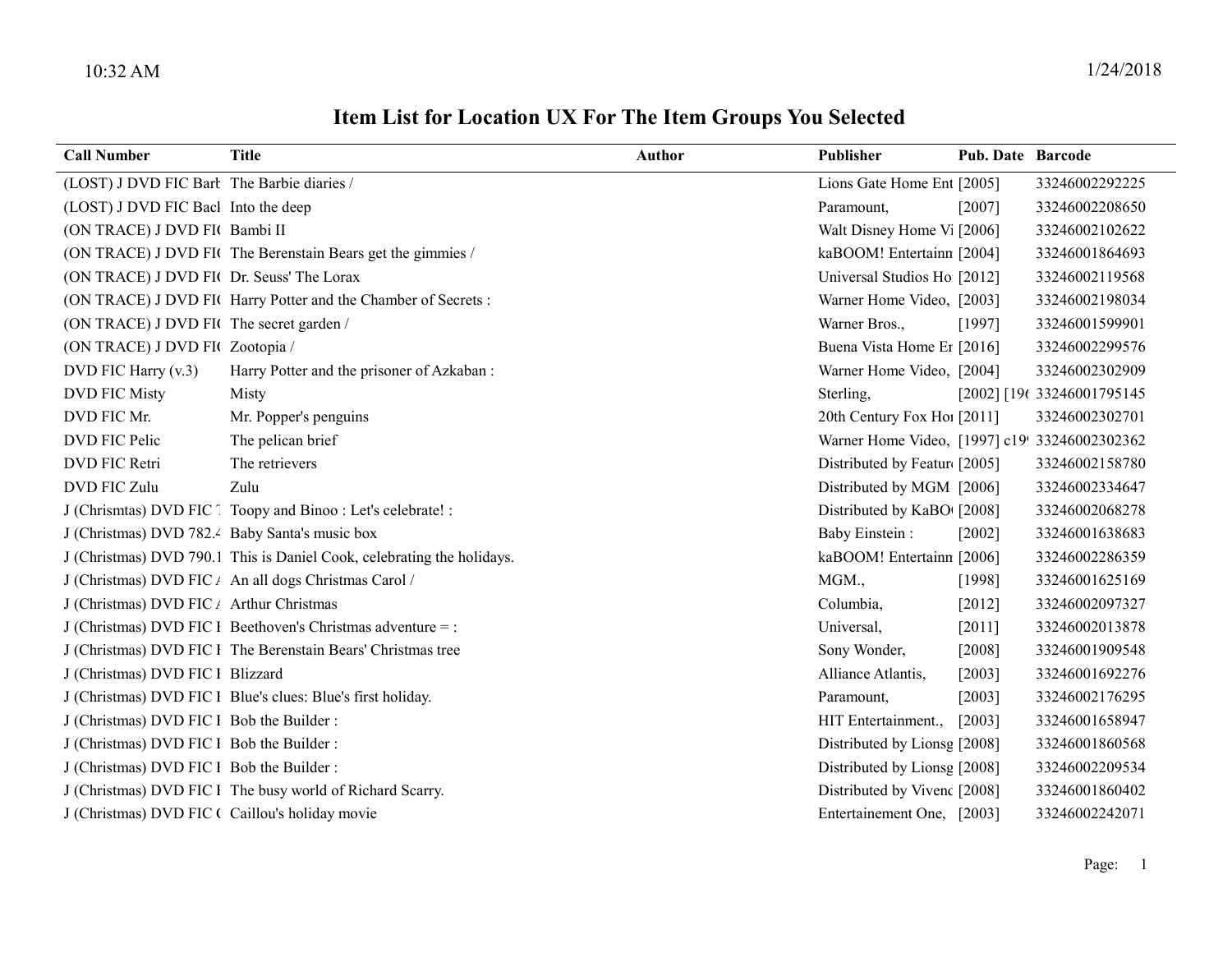| <b>Call Number</b>                               | <b>Title</b>                                                                  | <b>Author</b> | Publisher                                   | Pub. Date Barcode |                |
|--------------------------------------------------|-------------------------------------------------------------------------------|---------------|---------------------------------------------|-------------------|----------------|
|                                                  | J (Christmas) DVD FIC ( A Charlie Brown Christmas                             |               | Distributed by Warne [2008]                 |                   | 33246001860154 |
| J (Christmas) DVD FIC ( A Christmas carol /      |                                                                               |               | Disney,                                     | [2010]            | 33246001752484 |
| J (Christmas) DVD FIC ( A Christmas carol /      |                                                                               |               | Disney,                                     | $[2010]$          | 33246002103281 |
| J (Christmas) DVD FIC ( Christmas carol          |                                                                               |               | MGM Home Entertai [2003] c20 33246002334290 |                   |                |
| J (Christmas) DVD FIC (Christmas is here again   |                                                                               |               | Screen Media Films, [2008]                  |                   | 33246001909423 |
| J (Christmas) DVD FIC ( Christmas story          |                                                                               |               | Distributed by Ancho [2009]                 |                   | 33246001760834 |
|                                                  | J (Christmas) DVD FIC ( Curious George : a very monkey Christmas /            |               | Universal;                                  | $[2009]$          | 33246001962109 |
|                                                  | J (Christmas) DVD FIC 1 DIC animated Christmas blast                          |               | Shout! Factory,                             | $[2008?]$         | 33246001526185 |
| J (Christmas) DVD FIC l Diego saves Christmas! : |                                                                               |               | Paramount Pictures,                         | [2006]            | 33246001742634 |
|                                                  | J (Christmas) DVD FIC l Dora's Christmas carol adventure :                    |               | Paramount,                                  | [2009]            | 33246001952084 |
| J (Christmas) DVD FIC 1 Dora's Christmas! :      |                                                                               |               | Paramount,                                  | [2009]            | 33246002330462 |
| J (Christmas) DVD FIC 1 Dora's Christmas! :      |                                                                               |               | Paramount,                                  | [2009]            | 33246002095420 |
|                                                  | J (Christmas) DVD FIC 1 Dr. Seuss how the Grinch stole Christmas!             |               | Random House Home [2002]                    |                   | 33246002209526 |
|                                                  | J (Christmas) DVD FIC 1 Dragons, gift of the night fury; and, Book of Dragons |               | DreamWorks Home E [2011]                    |                   | 33246002014462 |
| J (Christmas) DVD FIC 1 Elf                      |                                                                               |               | New Line Home Ente [2003]                   |                   | 33246002244077 |
| J (Christmas) DVD FIC 1 Eloise at Christmastime  |                                                                               |               | Walt Disney Home E <sub>1</sub> [2003]      |                   | 33246001787779 |
|                                                  | J (Christmas) DVD FIC 1 The flight before Christmas                           |               | Distributed in Canada [2008]                |                   | 33246001909605 |
|                                                  | J (Christmas) DVD FIC 1 Franklin Magic Christmas.                             |               | KaBOOM! Entertainı [2009]                   |                   | 33246002092674 |
| J (Christmas) DVD FIC 1 Frosty the Snowman       |                                                                               |               | Sony Wonder;                                | [2004]            | 33246001386747 |
|                                                  | J (Christmas) DVD FIC 1 The original Christmas classics :                     |               | Classic Media;                              | $[2007]$          | 33246001760966 |
| J (Christmas) DVD FIC ( A golden Christmas 2:    |                                                                               |               | Gaiam Americas, Inc. [2011]                 |                   | 33246002295814 |
| J (Christmas) DVD FIC 1 Home alone               |                                                                               |               | 20th Century Fox Ho! [2006]                 |                   | 33246002032738 |
| J (Christmas) DVD FIC 1 Ice age :                |                                                                               |               | 20th Century Fox Ho! [2011]                 |                   | 33246002017747 |
| J (Christmas) DVD FIC J Jolly holiday            |                                                                               |               | HIT Entertainment : [2010]                  |                   | 33246002076792 |
|                                                  | J (Christmas) DVD FIC 1 Little House on the Prairie :                         |               | NBC Home Entertain [2003]                   |                   | 33246001692334 |
|                                                  | J (Christmas) DVD FIC 1 Little House on the Prairie :                         |               | NBC Home Entertain [2003]                   |                   | 33246002158566 |
| J (Christmas) DVD FIC 1 Madeline :               |                                                                               |               | Distributed by Vivenc [2008]                |                   | 33246001860097 |
| J (Christmas) DVD FIC ! Max & Ruby :             |                                                                               |               | kaBOOM Entertainm [2004]                    |                   | 33246001688910 |
| J (Christmas) DVD FIC ! Max & Ruby :             |                                                                               |               | kaBOOM Entertainm [2004]                    |                   | 33246001760891 |
| J (Christmas) DVD FIC 1 Merry Madagascar /       |                                                                               |               | Dreamworks Animate [2013]                   |                   | 33246002206761 |
|                                                  | J (Christmas) DVD FIC 1 Mickey Mouse clubhouse :                              |               | Walt Disney Home E1 [2006]                  |                   | 33246002003648 |
| J (Christmas) DVD FIC 1 A Muppets Christmas      |                                                                               |               | Walt Disney Pictures [2009]                 |                   | 33246001760784 |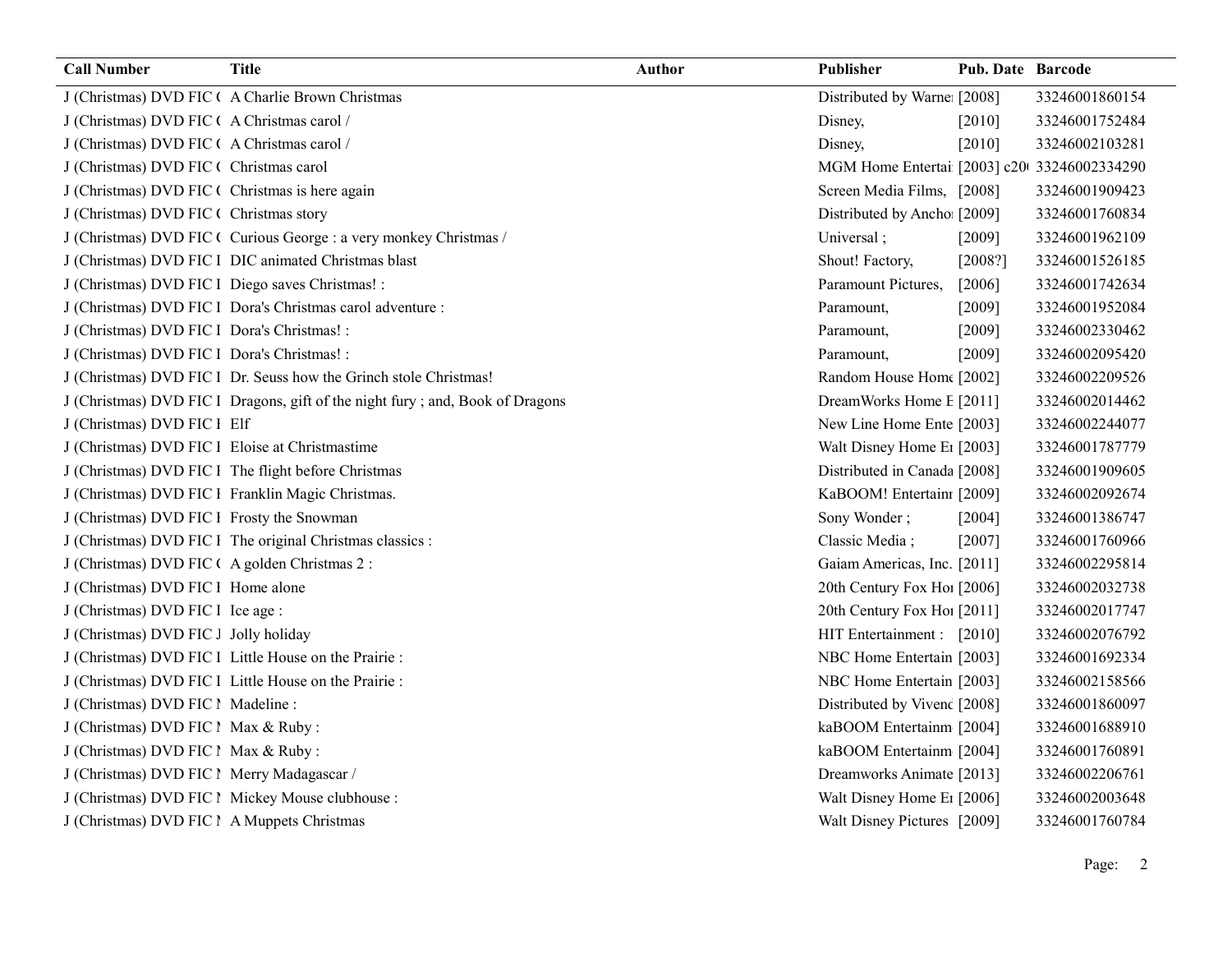| <b>Call Number</b>                             | <b>Title</b>                                                           | Author         | Publisher                     | <b>Pub. Date Barcode</b> |                |
|------------------------------------------------|------------------------------------------------------------------------|----------------|-------------------------------|--------------------------|----------------|
| J (Christmas) DVD FIC 1 Nicktoons Christmas :  |                                                                        |                | Distributed by Param [2003]   |                          | 33246001742519 |
|                                                | J (Christmas) DVD FIC 1 The nutcracker, the untold story               |                | distributed exclusivel [2011] |                          | 33246002244085 |
|                                                | J (Christmas) DVD FIC 1 PJ Masks, Hello Christmas!.                    |                | Entertainment One Fi [2017]   |                          | 33246002411783 |
| J (Christmas) DVD FIC 1 The polar express      |                                                                        |                | Warner Home Video, [2005]     |                          | 33246002292357 |
| J (Christmas) DVD FIC 1 The Polar Express      |                                                                        |                | Warner Home Video, [2005]     |                          | 33246002103414 |
| J (Christmas) DVD FIC 1 Recess Christmas       |                                                                        |                | Buena Vista Home Er [2001]    |                          | 33246002007482 |
|                                                | J (Christmas) DVD FIC 1 The original Christmas classics :              |                | Classic Media;                | [2007]                   | 33246001761022 |
| J (Christmas) DVD FIC: Santa Buddies           |                                                                        |                | Distributed by Walt L [2009]  |                          | 33246002287167 |
| J (Christmas) DVD FIC : Santa Claus, the movie |                                                                        |                | Distributed by Ancho [2000]   |                          | 33246001860683 |
| J (Christmas) DVD FIC : Santa stole our dog :  |                                                                        | Asner, Edward. | Universal Studios Ho [2017]   |                          | 33246002411775 |
|                                                | J (Christmas) DVD FIC: The original Christmas classics :               |                | Classic Media;                | [2007]                   | 33246001761089 |
|                                                | J (Christmas) DVD FIC: The search for Santa Paws /                     |                | Walt Disney Studios 1 [2010]  |                          | 33246002286516 |
|                                                | J (Christmas) DVD FIC: The secret of the nutcracker                    |                | CBC Home Video;               | $[2007]$                 | 33246001909357 |
| J (Christmas) DVD FIC: Shrek the halls         |                                                                        |                | DreamWorks Home E [2008]      |                          | 33246001857762 |
|                                                | J (Christmas) DVD FIC ! SpongeBob SquarePants: Christmas :             |                | Paramount Pictures, [2003]    |                          | 33246001742444 |
|                                                | J (Christmas) DVD FIC: Strawberry Shortcake, Berry, Merry Christmas    |                | 20th Century Fox Hol [2003]   |                          | 33246001824853 |
|                                                | J (Christmas) DVD FIC: The Swan Princess Christmas                     |                | Sony Pictures Home 1 [2012]   |                          | 33246002074771 |
|                                                | J (Christmas) DVD FIC [ Thomas & Friends: Holiday Express :            |                | Distributed by Lionsg [2009]  |                          | 33246001760958 |
|                                                | J (Christmas) DVD FIC [ Thomas & friends: Merry Christmas, Thomas!.    |                | Hit Entertainment :           | $[2011]$                 | 33246002411635 |
|                                                | J (Christmas) DVD FIC [ Thomas & friends: Merry Winter Wish.           |                | Lionsgate Films,              | [2010]                   | 33246002411510 |
|                                                | J (Christmas) DVD FIC [ Thomas & friends: Thomas and the toy workshop. |                | Distributed by Lionsg [2009]  |                          | 33246002411577 |
|                                                | J (Christmas) DVD FIC [ Thomas & Friends: Thomas' snowy surprise :     |                | Anchor Bay Entertain [2003]   |                          | 33246001754035 |
|                                                | J (Christmas) DVD FIC [ Toopy and Binoo: Santa Toopy /                 |                | Distributed in Canada [2006]  |                          | 33246001609874 |
|                                                | J (Christmas) DVD FIC [ Toopy and Binoo: Snowflakes                    |                | Distributed in Canada [2007]  |                          | 33246002148484 |
|                                                | J (Christmas) DVD FIC [ The town that banned Christmas                 |                | Distributed in Canada [2008]  |                          | 33246001909480 |
| J (Christmas) DVD FIC [12 dogs of Christmas    |                                                                        |                | Screen Media Films: [2005]    |                          | 33246001761139 |
| J (Christmas) DVD FIC [ 12 dogs of Christmas   |                                                                        |                | Sony Pictures Home 1 [2012]   |                          | 33246002096675 |
|                                                | J (Christmas) DVD FIC 'The year without a Santa Claus                  |                | Distributed by Warne [2007]   |                          | 33246001760727 |
|                                                | J (Christmas) DVD FIC 1 Barbie in a Christmas carol                    |                | Universal Studios Ho [2008]   |                          | 33246001859966 |
|                                                | J (Christmas) DVD FIC (Children's favorites: A Christmas treasure.     |                | Hit Entertainment,            | [2004]                   | 33246002176204 |
|                                                | J (Christmas) DVD FIC ( Christmas Eve on Sesame Street /               |                | Sony Wonder,                  | [1987]                   | 33246001658889 |
| J (Christmas) DVD FIC (The Christmas toy /     |                                                                        |                | Hit Entertainment;            | [2008]                   | 33246001867050 |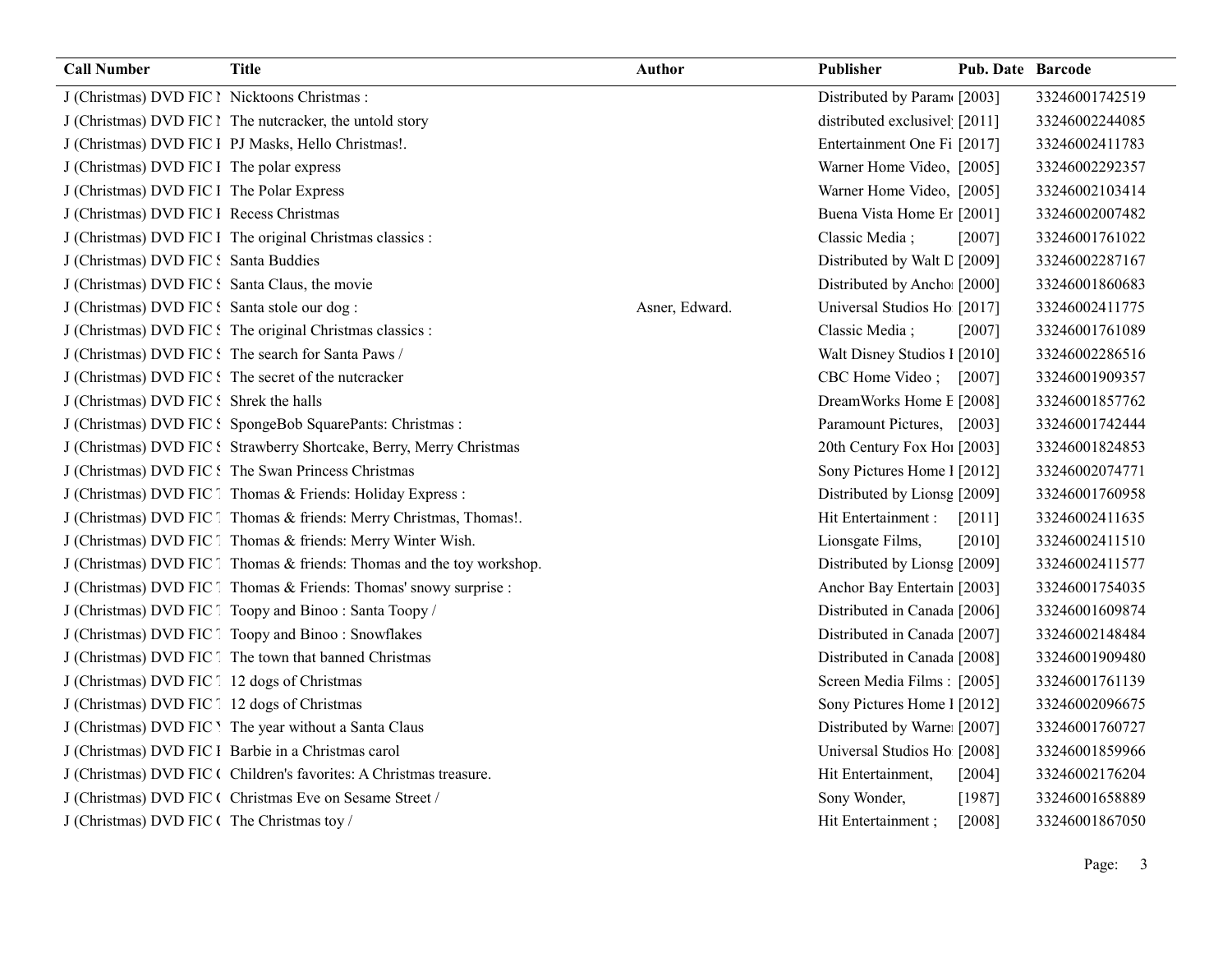| <b>Call Number</b>                               | <b>Title</b>                                                                     | <b>Author</b> | Publisher                                       | <b>Pub. Date Barcode</b> |                |
|--------------------------------------------------|----------------------------------------------------------------------------------|---------------|-------------------------------------------------|--------------------------|----------------|
| J (Christmas) DVD FIC ( Creature comforts :      |                                                                                  |               | Sony Pictures Home 1 [2006]                     |                          | 33246001867183 |
| J (Christmas) DVD FIC l Diego saves Christmas! : |                                                                                  |               | Paramount Pictures,                             | $[2006]$                 | 33246001638386 |
|                                                  | J (Christmas) DVD FIC 1 Dr. Seuss' how the Grinch stole Christmas! /             |               | Warner Brothers,                                | [2000]                   | 33246001440999 |
|                                                  | J (Christmas) DVD FIC 1 Dr. Seuss' How the Grinch stole Christmas! /             |               | Warner Home Video, [2006] c19 33246001869569    |                          |                |
|                                                  | J (Christmas) DVD FIC 1 Elmo's Christmas countdown /                             |               | Distributed by Genius [2008]                    |                          | 33246001867175 |
| J (Christmas) DVD FIC 1 Eloise :                 |                                                                                  |               | Anchor Bay Entertain [2006]                     |                          | 33246001866755 |
|                                                  | J (Christmas) DVD FIC 1 Holly Hobbie and friends:                                |               | Sony Wonder;                                    | [2006]                   | 33246001866698 |
| J (Christmas) DVD FIC 1 In search of Santa       |                                                                                  |               | Miramax Family;                                 | [2004]                   | 33246001866508 |
|                                                  | J (Christmas) DVD FIC 1 It's a very merry Muppet Christmas movie /               |               | MGM Home Entertai [2003] c20 33246001859677     |                          |                |
| J (Christmas) DVD FIC J Jack Frost               |                                                                                  |               | Distributed by Warne [2008]                     |                          | 33246001946375 |
| J (Christmas) DVD FIC J Jingle all the way /     |                                                                                  |               | 20th Century Fox Hoi [2007] 199 33246001869551  |                          |                |
| J (Christmas) DVD FIC 1 Little Einsteins :       |                                                                                  |               | Disney DVD:                                     | [2008]                   | 33246001860626 |
|                                                  | J (Christmas) DVD FIC l Mickey's once upon a Christmas /                         |               | Walt Disney Home V <sub>1</sub> [1999]          |                          | 33246001866573 |
|                                                  | J (Christmas) DVD FIC l Mickey's twice upon a Christmas /                        |               | distributed by Buena [2004]                     |                          | 33246001866631 |
| J (Christmas) DVD FIC 1 Prancer /                |                                                                                  |               | MGM Home Entertai [2001] c19: 33246001859438    |                          |                |
| J (Christmas) DVD FIC: The snowman /             |                                                                                  |               | Columbia TriStar Hoi [2006] c19: 33246001867118 |                          |                |
|                                                  | J (Christmas) DVD FIC Thomas & Friends: Thomas' snowy surprise :                 |               | Anchor Bay Entertain [2003]                     |                          | 33246001866516 |
|                                                  | J (Christmas) DVD FIC [ Thomas & Friends: Ultimate Christmas :                   |               | Distributed by Ancho [2007] c19: 33246001866938 |                          |                |
|                                                  | J (Christmas) DVD FIC [ Thomas' Christmas wonderland & other Thomas adventures : |               | Gullane (Thomas):                               | $[2002]$                 | 33246001866995 |
| J (Christmas) DVD FIC ' Wonder Pets! :           |                                                                                  |               | Paramount Home Ent [2007]                       |                          | 33246001866813 |
| J (Christmas) VHS FIC E Beauty and the Beast:    |                                                                                  |               | Walt Disney,                                    | [1997]                   | 33246001669019 |
|                                                  | J (Christmas) VHS FIC E Benji's very own Christmas story                         |               | Best Film & Video;                              | [1989]                   | 33246000777987 |
|                                                  | J (Christmas) VHS FIC N The nightmare before Christmas                           |               | Touchstone,                                     | [1993]                   | 33246001662352 |
|                                                  | J (Easter) DVD FIC Alvi Alvin and the Chipmunks :                                |               | Bagdasarian Producti [2013]                     |                          | 33246002176311 |
| J (Easter) DVD FIC At                            | At Jesus' side                                                                   |               | Phase 4 Films,                                  | [2010]                   | 33246001692987 |
| J (Easter) DVD FIC Ban: Bananas in pyjamas /     |                                                                                  |               | Phase 4 Films,                                  | [2007]                   | 33246001693449 |
|                                                  | J (Easter) DVD FIC Bug Bugs Bunny's Easter funnies                               |               | Distributed by Warne: [2010]                    |                          | 33246001690684 |
|                                                  | J (Easter) DVD FIC East The Easter egg adventure                                 |               | First Look Home Ent [2005]                      |                          | 33246001693647 |
| J (Easter) DVD FIC First The first Easter Rabbit |                                                                                  |               | Distributed by Warne [2010]                     |                          | 33246001690742 |
| J (Easter) DVD FIC Hop Hop                       |                                                                                  |               | Universal Studios Ho [2012]                     |                          | 33246002044998 |
| J (Easter) DVD FIC Mad Madeline's Easter         |                                                                                  |               | Sony Wonder,                                    | [2002]                   | 33246001303981 |
| J (Easter) DVD FIC Max Max & Ruby:               |                                                                                  |               | Distributed by kaBO([2007]                      |                          | 33246001794684 |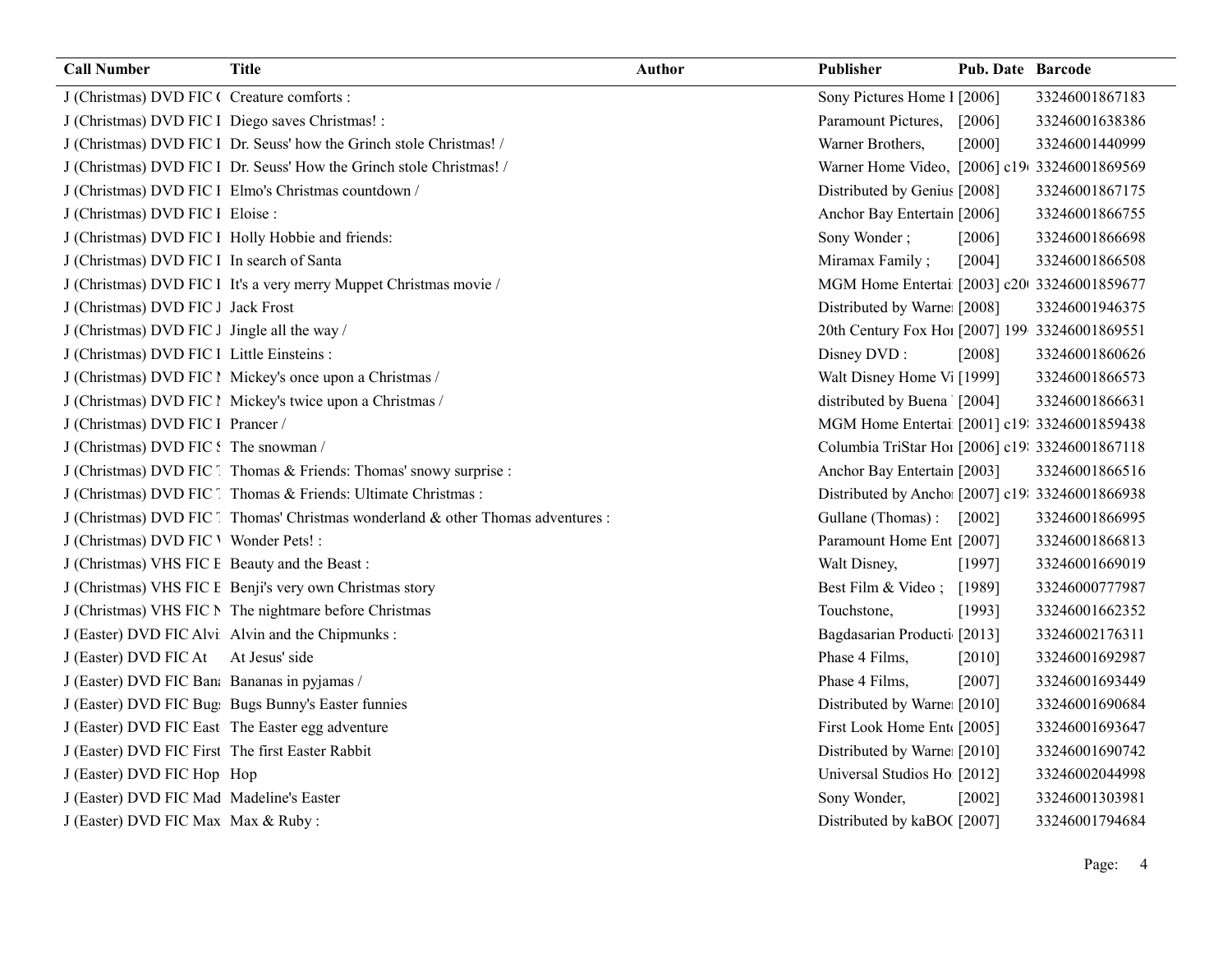| <b>Call Number</b>                             | <b>Title</b>                                                      | <b>Author</b> | Publisher                              | Pub. Date Barcode |                            |
|------------------------------------------------|-------------------------------------------------------------------|---------------|----------------------------------------|-------------------|----------------------------|
| J (Easter) DVD FIC My My friend rabbit         |                                                                   |               | Phase 4 Films,                         | [2009]            | 33246001692979             |
| J (Easter) DVD FIC Nick Yogi the Easter bear   |                                                                   |               | Warner Home Video, [2005]              |                   | 33246001794502             |
|                                                | J (Easter) DVD FIC Tool Toopy and Binoo: Funny bunny /            |               | distribued exclusively [2006]          |                   | 33246001693662             |
| J (Easter) DVD FIC Veg VeggieTales :           |                                                                   |               | Big Idea,                              | [2011]            | 33246001787670             |
| J (Easter) DVD FIC Win Winnie the Pooh :       |                                                                   |               | Buena Vista Home Er [2004]             |                   | 33246002097921             |
| J (Easter) DVD FIC Wov Wow! wow! Wubbzy!.      |                                                                   |               | Anchor Bay Entertain [2009]            |                   | 33246001794627             |
|                                                | J (Halloween) DVD FIC Alvin and the Chipmunks :                   |               | Paramount,                             | $[2008]$          | 33246001526235             |
|                                                | J (Halloween) DVD FIC Casper and Wendy's ghostly adventures       |               | Sony Wonder,                           | $[2002]$          | 33246001527407             |
| J (Halloween) DVD FIC Casper's scare school :  |                                                                   |               | Classic Media,                         | $[2010]$          | 33246001741800             |
|                                                | J (Halloween) DVD FIC Casper's spookiest tales :                  |               | Sony Wonder,                           | [2005]            | 33246001527340             |
| J (Halloween) DVD FIC Diego's Halloween! :     |                                                                   |               | Paramount,                             | [2008]            | 33246001634971             |
|                                                | J (Halloween) DVD FIC The dog who saved Halloween                 |               | Anchor Bay Entertain [2011]            |                   | 33246002005932             |
|                                                | J (Halloween) DVD FIC The Cat in the Hat knows a lot about that : |               | NCircle Entertainmen [2011]            |                   | 33246002005957             |
|                                                | J (Halloween) DVD FIC The wubbulous world of Dr. Seuss:           |               | Lions Gate Films,                      | [2010]            | 33246001746361             |
| J (Halloween) DVD FIC Elmo says boo!           |                                                                   |               | Sony Wonder,                           |                   | [2002] c19! 33246001527282 |
| J (Halloween) DVD FIC Elmo says boo!           |                                                                   |               | Sony Wonder,                           |                   | [2002] c19! 33246001875210 |
| J (Halloween) DVD FIC Halloween party /        |                                                                   |               | Nelvana:                               | [2014]            | 33246002261659             |
| J (Halloween) DVD FIC Happy Halloween          |                                                                   |               | Paramount Home Ent [2010]              |                   | 33246001741743             |
|                                                | J (Halloween) DVD FIC It's the Great Pumpkin, Charlie Brown       |               | Distributed by Warne [2008]            |                   | 33246001634914             |
| J (Halloween) DVD FIC Kid's Halloween howls    |                                                                   |               | KaBOOM! Entertain: [2004]              |                   | 33246002155208             |
| J (Halloween) DVD FIC Mickey's treat           |                                                                   |               | Walt Disney Home E <sub>1</sub> [2007] |                   | 33246002146801             |
|                                                | J (Halloween) DVD FIC Scooby-Doo! and the Goblin King             |               | Distributed by Warne [2008]            |                   | 33246001909407             |
| J (Halloween) DVD FIC Sesame Street:           |                                                                   |               | Sony Music Entertain [2004]            |                   | 33246001848175             |
|                                                | J (Halloween) DVD FIC Thomas' Halloween adventures /              |               | Anchor Bay Entertain [2006]            |                   | 33246001866870             |
|                                                | J (Halloween) DVD FIC Toopy and Binoo: pumpkin party /            |               | distribued exclusively [2006]          |                   | 33246001609809             |
| J (Halloween) VHS FIC Clifford's big Halloween |                                                                   |               | Family Home Enterta [2002]             |                   | 33246001930221             |
| J (Thanksgiving) DVD 7 Activity TV.            |                                                                   |               | Echo Bridge Home E [2008]              |                   | 33246001877273             |
|                                                | J (Thanksgiving) DVD F A Charlie Brown Thanksgiving               |               | Distributed by Warne [2008]            |                   | 33246001860279             |
| J (Thanksgiving) DVD F Max's Thanksgiving /    |                                                                   |               | KaBOOM! Entertain [2014]               |                   | 33246002261865             |
|                                                | J (Thanksgiving) VHS Fl A Charlie Brown Thanksgiving              |               | Paramount Home Vid [1996]              |                   | 33246001000694             |
|                                                | J (Valentine's Day) DVD Alvin and the chipmunks :                 |               | Bagdasarian Producti [2011]            |                   | 33246002173383             |
|                                                | J (Valentine's Day) DVD Angelina Ballerina, Sweet Valentine       |               | Hit Entertainment;                     | $[2012]$          | 33246002209021             |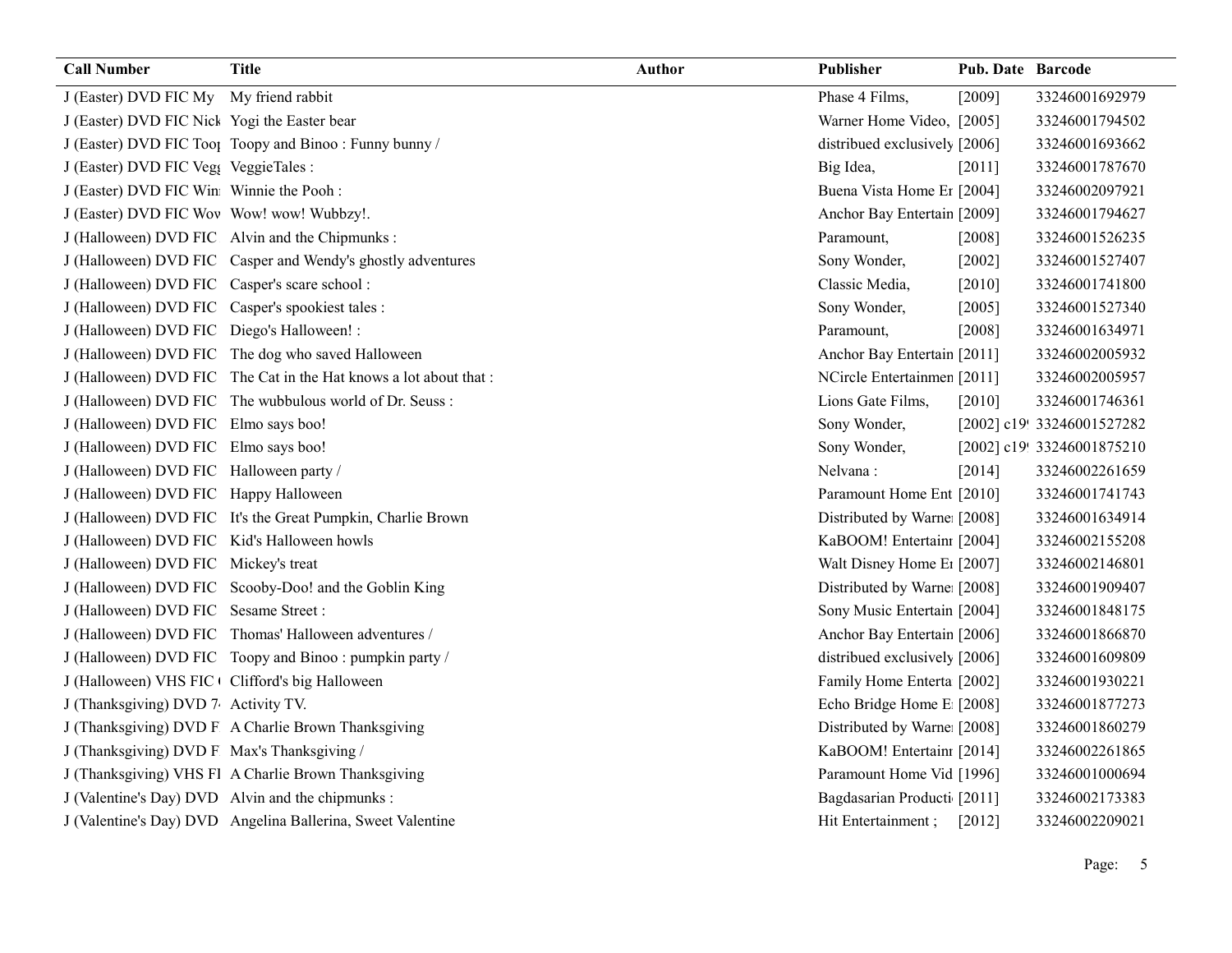| <b>Call Number</b>                      | <b>Title</b>                                                     | <b>Author</b> | Publisher                                        | Pub. Date Barcode |                            |
|-----------------------------------------|------------------------------------------------------------------|---------------|--------------------------------------------------|-------------------|----------------------------|
| J (Valentine's Day) DVD Max's valentine |                                                                  |               | distributed exclusivel [2004]                    |                   | 33246001527027             |
|                                         | J (Valentine's Day) DVD Toopy and Binoo: I love Toopy /          |               | Phase 4 Films,                                   | $[2014]$          | 33246002250058             |
| J BRD FIC Alvin                         | Alvin and the Chipmunks [blu-ray]:                               |               | 20th Century Fox Ho! [2012]                      |                   | 33246002023661             |
| J BRD FIC Alvin                         | Alvin and the chipmunks, road chip [blu-ray].                    |               | 20th Century Fox Ho! [2016]                      |                   | 33246002349330             |
| J BRD FIC Ant                           | The ant bully (blu-ray)                                          |               | Warner Home Video, [2006]                        |                   | 33246001783968             |
| J BRD FIC Beaut                         | Beauty and the beast [blu-ray]                                   |               | Buena Vista Home Er [2016] c19! 33246002089142   |                   |                            |
| J BRD FIC Bever                         | Beverly Hills chihuahua 2 [blu-ray]                              |               | Walt Disney Studios 1 [2011]                     |                   | 33246001799519             |
| J BRD FIC Bever                         | Beverly Hills chihuahua 3 [blu-ray]                              |               | Walt Disney Studios 1 [2012]                     |                   | 33246002012243             |
| J BRD FIC Bolt                          | Bolt [blu-ray]                                                   |               | Walt Disney Studios I [2008]                     |                   | 33246002290286             |
| J BRD FIC Boss                          | The Boss Baby [blu-ray]                                          |               | Twentieth Century Fo [2017]                      |                   | 33246002426443             |
| J BRD FIC Brave                         | Brave [blu-ray]                                                  |               | Buena Vista Home Er [2012]                       |                   | 33246002097467             |
| J BRD FIC Cars2                         | Cars 2 [blu-ray]                                                 |               | Disney,                                          | [2011]            | 33246002006682             |
| J BRD FIC Chron                         | The chronicles of Narnia [blu-ray]                               |               | 20th Century Fox,                                | [2011]            | 33246001789312             |
| J BRD FIC Diary                         | Diary of a wimpy kid [blu-ray] :                                 |               | Twentieth Century Fo [2017]                      |                   | 33246002337319             |
| J BRD FIC Dolph                         | Dolphin tale 2 [blu-ray]                                         |               | Warner Home Video, [2014]                        |                   | 33246002242170             |
| J BRD FIC Dolph                         | Dolphin tale [blu-ray]                                           |               | Warner Home Video, [2011]                        |                   | 33246002303634             |
| J BRD FIC Dr. Seu                       | The lorax [blu-ray]                                              |               | Warner Home Video, [2012]                        |                   | 33246002035459             |
| J BRD FIC Drago                         | Dragons, gift of the night fury ; and, Book of Dragons [blu-ray] |               | DreamWorks Home E [2011]                         |                   | 33246002013936             |
| J BRD FIC Fanta                         | Fantasia 2000 [blu-ray] /                                        |               | Disney,                                          |                   | [2010] [199 33246001789171 |
| J BRD FIC Fanta                         | Fantasia [blu-ray)                                               |               | Walt Disney Studios 1 [2010] [194 33246001788934 |                   |                            |
| J BRD FIC Frank                         | Frankenweenie [blu-ray]                                          |               | Disney,                                          | [2013]            | 33246002080992             |
| J BRD FIC Free                          | Free birds [blu-ray] /                                           |               | 20th Century Fox,                                | $[2013]$          | 33246002174233             |
| J BRD FIC Gnome                         | Gnomeo & Juliet [blu-ray]                                        |               | Disney,                                          | [2011]            | 33246001795962             |
| J BRD FIC Gnome (3D)                    | Gnomeo & Juliet [blu-ray-3D]                                     |               | Disney,                                          | [2011]            | 33246001795970             |
| J BRD FIC Good                          | The good dinosaur [blu-ray-3D]                                   |               | Buena Vista Home Et [2016]                       |                   | 33246002351179             |
| J BRD FIC Good                          | The good dinosaur [blu-ray]                                      |               | Buena Vista Home Er [2016]                       |                   | 33246002350783             |
| J BRD FIC Goose                         | Goosebumps [blu-ray] /                                           |               | Sony Pictures Home 1 [2016]                      |                   | 33246002305175             |
| J BRD FIC Happy                         | Happy feet two [blu-ray]                                         |               | Warner Home Video, [2012]                        |                   | 33246002044816             |
| J BRD FIC Hobbi                         | The hobbit [blu-ray]                                             |               | Warner Home Video, [2013] [201 33246002099612    |                   |                            |
| J BRD FIC How                           | How to train your dragon [blu-ray]                               |               | DreamWorks Home E [2010]                         |                   | 33246001750769             |
| J BRD FIC Ice                           | Ice age 2, the meltdown [blu-ray]                                |               | 20th Century Fox Ho! [2006]                      |                   | 33246002345627             |
| J BRD FIC Kung                          | Kung fu panda 2 [blu-ray]                                        |               | DreamWorks Pictures [2011]                       |                   | 33246002030856             |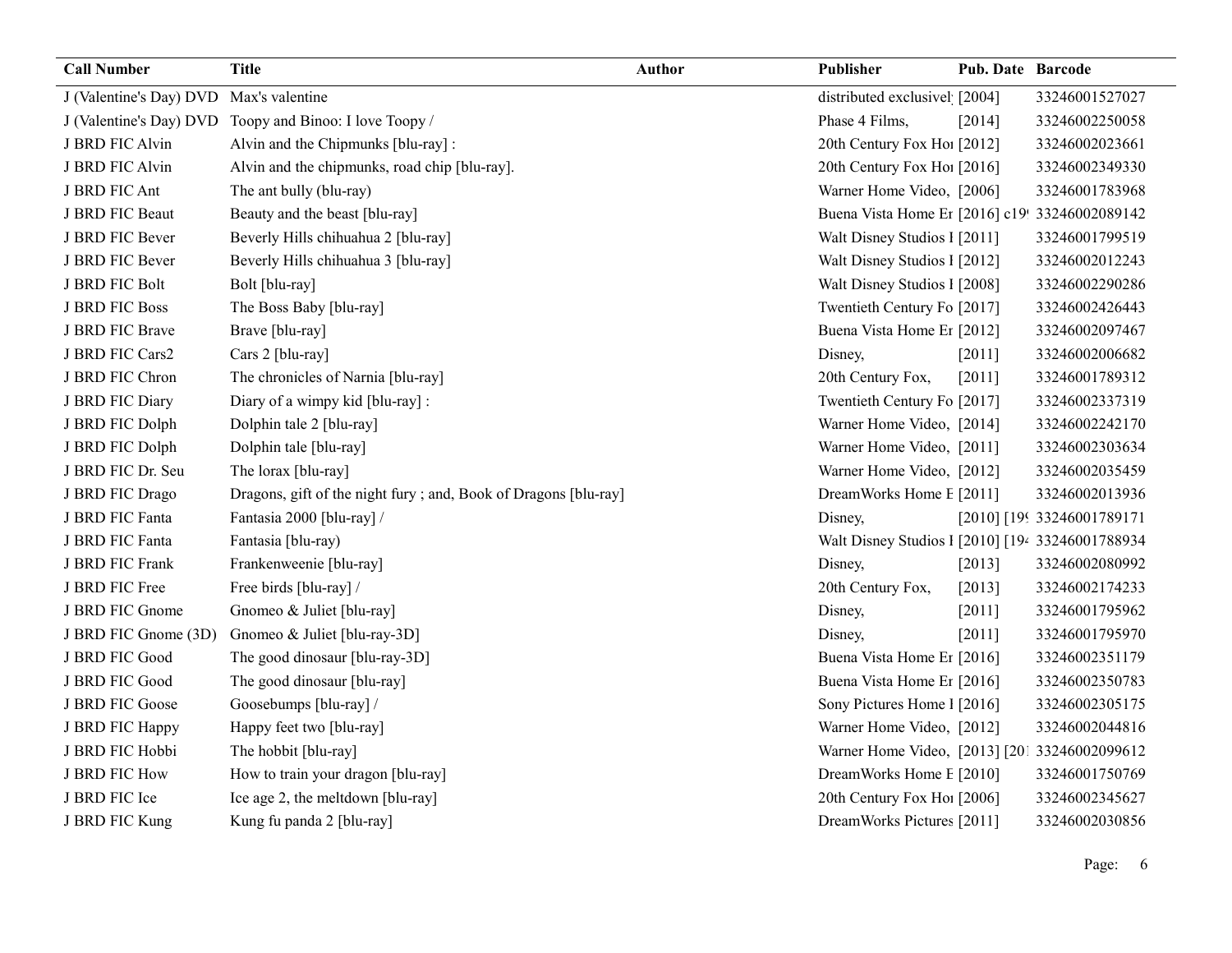| <b>Call Number</b>   | <b>Title</b>                                  | <b>Author</b> | Publisher                                        | <b>Pub. Date Barcode</b> |                |
|----------------------|-----------------------------------------------|---------------|--------------------------------------------------|--------------------------|----------------|
| J BRD FIC Kung       | Kung fu panda [blu-ray]                       |               | DreamWorks Animati [2008]                        |                          | 33246002289064 |
| J BRD FIC Kung (v.3) | Kung Fu Panda 3 [blu-ray] /                   |               | 20th Century Fox,                                | [2016]                   | 33246002299998 |
| J BRD FIC Last       | The last airbender [blu-ray] /                |               | Paramount Home Ent [2010]                        |                          | 33246001752500 |
| J BRD FIC Lego       | The Lego movie [blu-ray]                      |               | Warner Home Video, [2014]                        |                          | 33246002222263 |
| J BRD FIC Madag      | Madagascar 3 [blu-ray]                        |               | Paramount Home Ent [2012]                        |                          | 33246002082899 |
| J BRD FIC Megam      | Megamind [blu-ray]                            |               | DreamWorks Home E [2011] 201 33246001778224      |                          |                |
| J BRD FIC Monst      | Monsters University [blu-ray]                 |               | Disney Blu-ray:                                  | [2013]                   | 33246002154433 |
| J BRD FIC Nanny      | Nanny McPhee returns [blu-ray]                |               | Universal,                                       | [2010]                   | 33246001770536 |
| J BRD FIC Nut        | The nut job [blu-ray]                         |               | Universal Studios Ho [2014?]                     |                          | 33246002196285 |
| J BRD FIC Paddi      | Paddington (Blu-ray)                          |               | Anchor Bay Entertain [2015]                      |                          | 33246002210706 |
| J BRD FIC Peanu      | The Peanuts Movie [blu-ray]                   |               | 20th Century Fox,                                | [2016]                   | 33246002349819 |
| J BRD FIC Pinoc      | Pinocchio [blu-ray]                           |               | Walt Disney Studios 1 [2009]                     |                          | 33246001789262 |
| J BRD FIC Pirat      | The pirates! [blu-ray]                        |               | Sony Pictures Home 1 [2012]                      |                          | 33246002090520 |
| J BRD FIC Plane      | Planes [blu-ray]                              |               | Distributed by Buena [2013]                      |                          | 33246002155869 |
| J BRD FIC Puss       | Puss in Boots [blu-ray]                       |               | DreamWorks Home E [2012]                         |                          | 33246002039352 |
| J BRD FIC Rise       | Rise of the Guardians [blu-ray] /             |               | Paramount Home Ent [2013] 201. 33246002123628    |                          |                |
| J BRD FIC Secre      | Secret of the wings [blu-ray] /               |               | Disney,                                          | [2012]                   | 33246002096386 |
| J BRD FIC Shrek      | Shrek forever after [blu-ray]                 |               | DreamWorks Home E [2010]                         |                          | 33246001763598 |
| J BRD FIC Smurf      | The Smurfs                                    |               | Sony Pictures Home 1 [2011]                      |                          | 33246002313880 |
| J BRD FIC Snow       | Snow White and the seven dwarfs [blu-ray]     |               | Walt Disney Studios 1 [2009] c19. 33246001789023 |                          |                |
| J BRD FIC Swan       | Swan princess: a royal family tale [blu-ray]. |               | Sony Pictures Home 1 [2014]                      |                          | 33246002176238 |
| J BRD FIC Treas      | Treasure buddies [blu-ray] /                  |               | Distributed by Buena [2012]                      |                          | 33246002059368 |
| J BRD FIC Wreck      | Wreck-it Ralph [blu-ray]                      |               | Disney,                                          | [2013]                   | 33246002098127 |
| J BRD FIC Zooto      | Zootopia [blu-ray]                            |               | Walt Disney Home E <sub>1</sub> [2016]           |                          | 33246002299931 |
| J DVD 225.9505 Chi   | Children's Bible heroes :                     |               | Distributed by Madac [2004]                      |                          | 33246001284603 |
| J DVD 232.9 Sto      | The story of Jesus for children               |               | Distributed by Madac [2004]                      |                          | 33246001284546 |
| J DVD 305.231 Bab    | <b>Baby Galileo</b>                           |               | Walt Disney Home E1 [2003]                       |                          | 33246001823970 |
| J DVD 305.231 Bab    | <b>Baby Noah</b>                              |               | Disney DVD:                                      | [2004]                   | 33246001823798 |
| J DVD 338 Bab        | Baby Einstein On the go /                     |               | Walt Disney Home E <sub>1</sub> [2005]           |                          | 33246001638444 |
| J DVD 372.218 Kin    | Getting ready for kindergarten                |               | Rock 'N Learn,                                   | [2005]                   | 33246001747955 |
| J DVD 372.414 Leap   | LeapFrog presents the letter factory          |               | Warner Home Video, [2003]                        |                          | 33246001839919 |
| J DVD 372.465 Let    | Letter sounds                                 |               | Rock 'N Learn, Inc., [2004]                      |                          | 33246001748011 |

Page: 7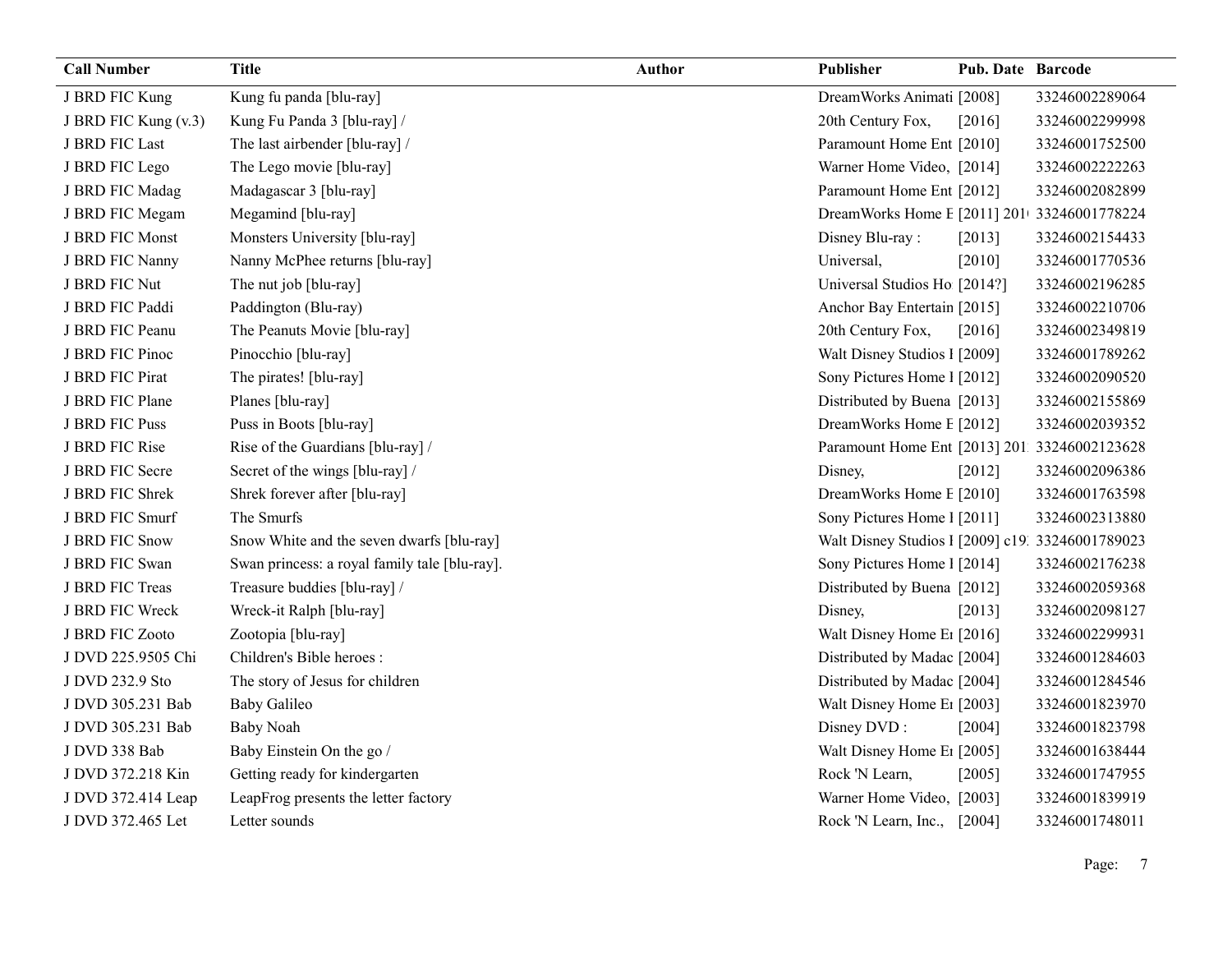| <b>Call Number</b>                   | <b>Title</b>                                       | <b>Author</b> | Publisher                                     | <b>Pub. Date Barcode</b> |                |
|--------------------------------------|----------------------------------------------------|---------------|-----------------------------------------------|--------------------------|----------------|
| J DVD 372.465 Pho                    | Phonics:                                           |               | Rock 'N Learn, Inc.,                          | [2004]                   | 33246001241033 |
| J DVD 372.465 Pho                    | Phonics easy readers on DVD /                      |               | Rock 'N Learn,                                | [2005]                   | 33246001748136 |
| J DVD 372.6044 Bab                   | Baby's favorite places                             |               | Walt Disney Home E <sub>1</sub> [2006]        |                          | 33246002046415 |
| J DVD 398.2109489 Snc The snow queen |                                                    |               | Lightyear;                                    | [2003]                   | 33246001144153 |
| J DVD 398.8 Win                      | Winnie the Pooh ABCs:                              |               | Walt Disney Home E1 [2004]                    |                          | 33246001799352 |
| J DVD 401.93 Bab                     | Language nursery                                   |               | Walt Disney Home E1 [2000]                    |                          | 33246001638329 |
| J DVD 419.7 Ame (v.1)                | American sign language for kids:                   |               | Language Tree,                                | [2009]                   | 33246001744382 |
| J DVD 419.7 Ame (v.2)                | American sign language for kids:                   |               | Language Tree,                                | $[2009]$                 | 33246001744390 |
| J DVD 419.7 Exp                      | Exploring signs                                    |               | Baby Hand Productio [2007]                    |                          | 33246001593060 |
| J DVD 419.700832 I                   | I can sign                                         |               | BFTV;                                         | [2008]                   | 33246001922871 |
| J DVD 510 Don                        | Donald in Mathmagic Land                           |               | Disney DVD:                                   | [2009]                   | 33246001692391 |
| J DVD 513.211 Add                    | Addition & subtraction rap                         |               | Rock 'N Learn,                                | [2004]                   | 33246001748078 |
| J DVD 516.15 Bab                     | Baby Newton : discovering shapes                   |               | Walt Disney Home E1 [2002]                    |                          | 33246001638022 |
| J DVD 520 Mag                        | The Magic School Bus space adventures              |               | Warner Home Video, [2003] c19! 33246001527522 |                          |                |
| J DVD 534 Sou                        | Sound                                              |               | Schlessinger Media,                           | $[2003]$                 | 33246001922772 |
| J DVD 535 Lig                        | Light                                              |               | Schlessinger Media,                           | $[2003]$                 | 33246001914811 |
| J DVD 537 Ele                        | Electricity                                        |               | Schlessinger Media,                           | $[2003]$                 | 33246001915404 |
| J DVD 538.4 Mag                      | Magnets                                            |               | Schlessinger Media,                           | [2003]                   | 33246001914878 |
| J DVD 551.4 Bab                      | <b>Baby Neptune</b>                                |               | Disney DVD:                                   | [2003]                   | 33246001141308 |
| J DVD 551.5 Wea                      | Weather                                            |               | DK Pub.,                                      | [2006]                   | 33246001730274 |
| J DVD 567.9 All                      | All about dinosaurs:                               |               | GT Media,                                     | [2008]                   | 33246001840396 |
| J DVD 581.467 See                    | Seeds                                              |               | Film Ideas,                                   | [2008]                   | 33246001928944 |
| J DVD 590.73 Zoo                     | Zoo diaries :                                      |               | Mill Creek Entertainn [2007]                  |                          | 33246001922616 |
| J DVD 591.7554 Cre                   | Creatures                                          |               | Film Ideas,                                   | [2008]                   | 33246001914837 |
| J DVD 591.77 Pop                     | Super sea creatures and awesome ocean adventures : |               | Koch Vision,                                  | [2004]                   | 33246001928415 |
| J DVD 595.7 Bug                      | <b>Bugz</b>                                        |               | Marvelous Media;                              | [1996]                   | 33246001909183 |
| J DVD 595.7 Mag                      | The magic school bus bugs, bugs, bugs!             |               | Warner Home Video, [2004]                     |                          | 33246002200038 |
| J DVD 597.3 Sha                      | <b>Sharks</b>                                      |               | Status Productions,                           | $[2008]$                 | 33246001786102 |
| J DVD 597.984 Pop                    | Gators & dragons and other wild beasts :           |               | Koch Vision,                                  | $[2005]$                 | 33246001923267 |
| J DVD 599.79909 Arc                  | Arctic tale                                        |               | Paramount Home Ent [2007]                     |                          | 33246001829134 |
| J DVD 600 Pop                        | Radical rockets and other cool cruising machines : |               | Koch Vision,                                  | $[2004]$                 | 33246001923242 |
| J DVD 600 Pop                        | Slither $&$ slime and other yucky things :         |               | Koch Vision,                                  | [2004]                   | 33246002157253 |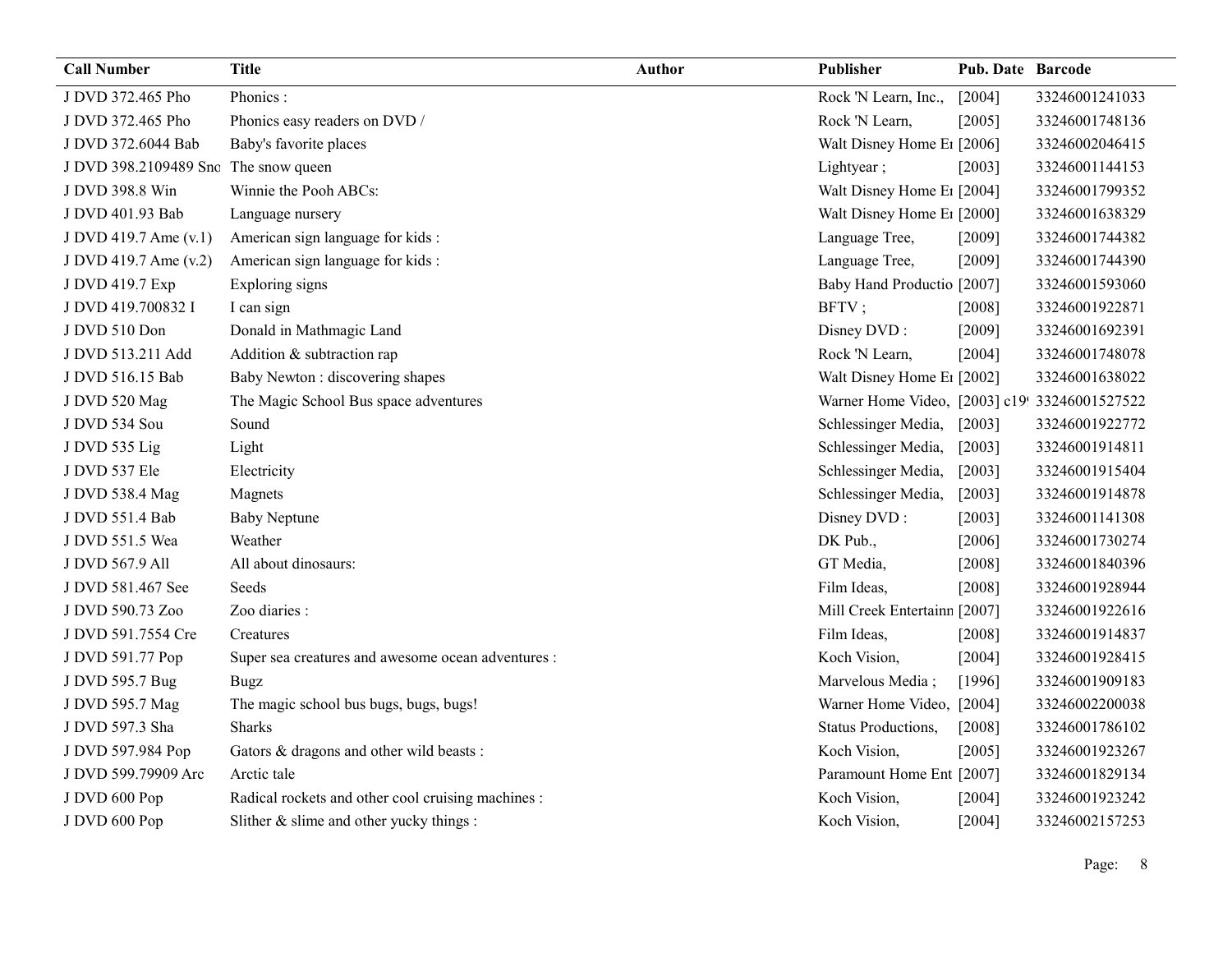| <b>Call Number</b>  | <b>Title</b>                                   | <b>Author</b> | Publisher                     | <b>Pub. Date Barcode</b> |                            |
|---------------------|------------------------------------------------|---------------|-------------------------------|--------------------------|----------------------------|
| J DVD 621.811 Lev   | Levers                                         |               | Schlessinger Media,           | $[2003]$                 | 33246001914753             |
| J DVD 621.811 Pul   | Pulleys                                        |               | Schlessinger Media,           | $[2003]$                 | 33246001915347             |
| J DVD 621.811 Whe   | Wheels & axles                                 |               | Schlessinger Media,           |                          | [2003] c20t 33246002014199 |
| J DVD 623.82 Mig    | Mighty machines, at the harbour                |               | Seville Pictures,             | [1994]                   | 33246002286177             |
| J DVD 623.82 Mig    | Mighty machines, ships ahoy!.                  |               | Seville:                      | [2009]                   | 33246002281160             |
| J DVD 628.92 Elm    | Elmo visits the firehouse                      |               | Sony Wonder,                  | [2002]                   | 33246002250629             |
| J DVD 628.9259 All  | All about big red fire engines                 |               | Goodtimes Entertainr [2005]   |                          | 33246002205920             |
| J DVD 628.9259 All  | The best of All about.                         |               | GT Media,                     | $[2008]$                 | 33246002206696             |
| J DVD 629.04 Mig    | Mighty machines, volume 4                      |               | Séville Pictures,             | [2004]                   | 33246002168912             |
| J DVD 629.04 Mig    | Mighty machines, volume 5                      |               | Seville Pictures,             | [2005]                   | 33246002299808             |
| J DVD 629.04 Might  | Mighty Machines, volume 2                      |               | Seville,                      | $[2002]$                 | 33246002327575             |
| J DVD 629.046 Might | Mighty machines, at the demolition site        |               | Séville,                      | $[2005]$                 | 33246002041879             |
| J DVD 629.13 Fli    | Flight                                         |               | Schlessinger Media,           | $[2004]$                 | 33246001923309             |
| J DVD 629.224 All   | All about trucks                               |               | GT Media,                     | [2007]                   | 33246001799295             |
| J DVD 629.224 Mig   | Mighty machines, on the road.                  |               | Distributed by Seville [1994] |                          | 33246002299980             |
| J DVD 629.225 Mig   | Mighty machines :                              |               | manufactured and dis [2005]   |                          | 33246002209088             |
| J DVD 629.225 Mig   | Mighty Machines, volume 1:                     |               | Seville,                      | [1994]                   | 33246002300101             |
| J DVD 629.225 Mig   | Mighty machines, volume 3                      |               | Seville Pictures,             | $[2002]$                 | 33246002207728             |
| J DVD 629.225 Mig   | Mighty machines, volume 7                      |               | Seville Pictures,             | [2005]                   | 33246001638311             |
| J DVD 629.225 Mig   | The best of mighty machines 2.                 |               | Seville,                      | $[2007]$                 | 33246002286110             |
| J DVD 630 Bab       | Baby MacDonald                                 |               | Walt Disney Home E1 [2004]    |                          | 33246001638154             |
| J DVD 631.4 Soi     | Soil                                           |               | Film Ideas,                   | $[2008]$                 | 33246001914894             |
| J DVD 636.70835 Dro | Drool school                                   |               | Drool School,                 | $[2009]$                 | 33246001935816             |
| J DVD 649.122 Bab   | Baby genius :                                  |               | Pacific Entertainment [2006]  |                          | 33246002089068             |
| J DVD 649.122 Bab   | Mozart and friends sleepytime                  |               | Genius Products,              | $[2006]$                 | 33246001638618             |
| J DVD 649.122 Hap   | The happiest toddler on the block              |               | Happiest Baby,                | [2004]                   | 33246001922657             |
| J DVD 649.62 Pot    | The potty movie for boys                       |               | Barron's Home DVD, [2007]     |                          | 33246001823145             |
| J DVD 649.62 Pot    | The potty movie for girls                      |               | Barron's,                     | [2007]                   | 33246002005486             |
| J DVD 690.0284 Mig  | Mighty machines, at the construction site! $=$ |               | Warner Home Video : [2005]    |                          | 33246001517770             |
| J DVD 700 Thi       | This is Daniel Cook, drawing a dragon:         |               | Bullfrog Films,               | $[2004]$                 | 33246002155380             |
| J DVD 781.11 Bab    | Baby Beethoven : symphony of fun               |               | Walt Disney Home E1 [2002]    |                          | 33246001862150             |
| J DVD 781.542 Sin   | Sing a song with Pooh Bear and Piglet too      |               | Disney DVD:                   | [2003]                   | 33246001144146             |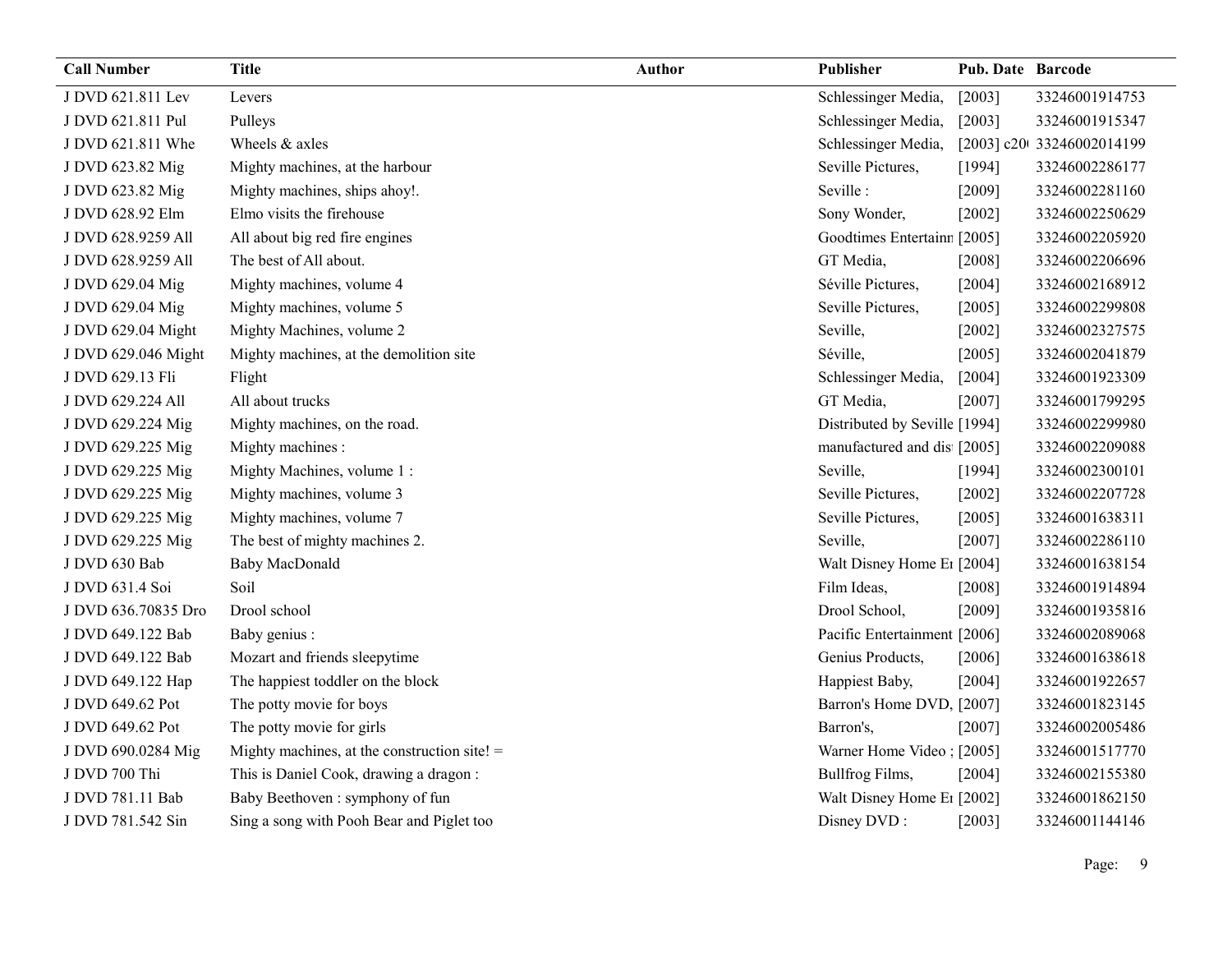| <b>Call Number</b>  | <b>Title</b>                                                  | Author              | Publisher                                     | <b>Pub. Date Barcode</b> |                            |
|---------------------|---------------------------------------------------------------|---------------------|-----------------------------------------------|--------------------------|----------------------------|
| J DVD 782.42 Let    | Let's eat!                                                    |                     | Sony Wonder,                                  | [2004]                   | 33246001823897             |
| J DVD 782.42 New    | New MacDonald's farm:                                         |                     | Nelvana Limited :                             | [2004]                   | 33246001948348             |
| J DVD 782.42083 Bab | Baby genius :                                                 |                     | Genius Products,                              | [2004]                   | 33246002089209             |
| J DVD 782.42083 Bar | Barney songs /                                                |                     | Hit Entertainment,                            | [2006]                   | 33246002005650             |
| J DVD 782.42083 Bar | Barney, songs from the park                                   |                     | Barney Home Video: [2003]                     |                          | 33246001823855             |
| J DVD 782.42083 Ses | Sesame street, Sing yourself silly!                           |                     | Sony Wonder,                                  | [2005]                   | 33246002209328             |
| J DVD 784 Bab       | Baby Mozart : music festival                                  |                     | Walt Disney Home E1 [2007]                    |                          | 33246001891027             |
| J DVD 784.184 Bab   | Baby genius                                                   |                     | Warner Home Video, [2004]                     |                          | 33246002088755             |
| J DVD 784.2 Mee     | Meet the orchestra                                            |                     | Disney DVD:                                   | [2006]                   | 33246001390954             |
| J DVD 784.62 Elm    | Elmo's sing-along guessing game                               |                     | Sony Wonder,                                  |                          | [2003] c19! 33246001823822 |
| J DVD 790.1922 Thi  | This is Daniel Cook, creating stories.                        |                     | Distributed in Canada [2006]                  |                          | 33246002290401             |
| J DVD 791.068 Pop   | Rip-roaring roller coasters and all access to fun:            |                     | Koch Vision,                                  | [2004]                   | 33246001923325             |
| J DVD 791.43 Bab    | <b>Baby Bach</b>                                              |                     | Walt Disney Home E1 [2000]                    |                          | 33246002346823             |
| J DVD 791.4372 Bab  | Baby genius :                                                 |                     | Baby Genius Product [2006]                    |                          | 33246002088813             |
| J DVD 791.4572 Dis  | Disney the Lion King Read-Along                               |                     | Walt Disney Records, [2003]                   |                          | 33246002286961             |
|                     | J DVD 791.4572 Elect -I The best of the Electric Company      |                     | Shout! Factory;                               | [2006]                   | 33246001433127             |
| J DVD 791.4575 Ses  | Sing along                                                    |                     | Sony Wonder,                                  | [2004]                   | 33246001944800             |
| J DVD 793.4 Nai     | Fingerplays! :                                                | Reid-Naiman, Kathy. | Merriweather Record [2011]                    |                          | 33246002009744             |
| J DVD 793.73 Spy    | I spy                                                         |                     | HBO Video:                                    | [2003]                   | 33246002069946             |
| J DVD 796 Magic     | The Magic School Bus super sports fun                         |                     | Warner Home Video, [2004]                     |                          | 33246001259217             |
| J DVD 796.046 Pop   | X-treme sports & other action adventures :                    |                     | Koch Vision,                                  | [2005]                   | 33246001922939             |
| J DVD 798.25079 Sta | Stable days                                                   |                     | Marvelous Media,                              | $[2008]$                 | 33246001909472             |
| J DVD 821.008 Bab   | Baby Shakespeare, world of poetry                             |                     | Walt Disney Home E1 [2004]                    |                          | 33246001638089             |
| J DVD FIC Adven     | Adventures of Sonic the Hedgehog 2                            |                     | Shout! Factory;                               | [2008]                   | 33246002297950             |
| J DVD FIC Adven     | The adventures of Tintin                                      |                     | Paramount Home Ent [2011]                     |                          | 33246002044790             |
| J DVD FIC Again     | Against the wild II.                                          |                     | Anchor Bay Entertain [2016]                   |                          | 33246002337384             |
| J DVD FIC Air       | Air Bud                                                       |                     |                                               | $[2013]$                 | 33246001101138             |
| J DVD FIC Aladd     | Aladdin                                                       |                     | Walt Disney Home E <sub>1</sub> [2004]        |                          | 33246002328615             |
| J DVD FIC Alexa     | Alexander and the terrible, horrible, no good, very bad day / |                     | Buena vista Home En [2015]                    |                          | 33246002251833             |
| J DVD FIC Alice     | Alice upside down                                             |                     | Distributed by Ancho [2008]                   |                          | 33246001789270             |
| J DVD FIC Alien     | Aliens in the attic                                           |                     | Twentieth Century Fo [2009]                   |                          | 33246001958586             |
| J DVD FIC All       | All dogs go to heaven                                         |                     | MGM Family Enterta [2006] c19: 33246001809086 |                          |                            |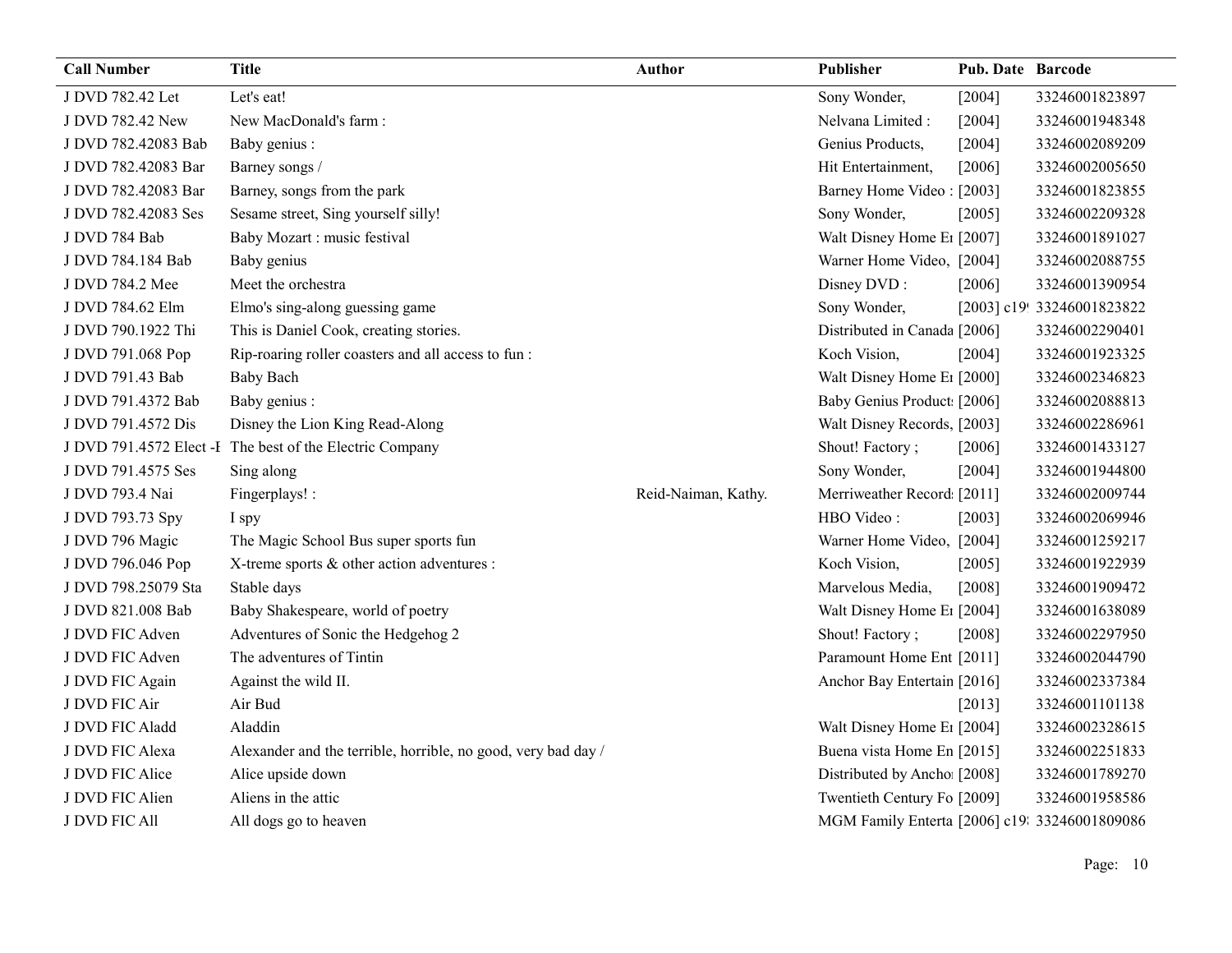| <b>Call Number</b> | <b>Title</b>                               | <b>Author</b> | Publisher                                        | <b>Pub. Date Barcode</b> |                            |
|--------------------|--------------------------------------------|---------------|--------------------------------------------------|--------------------------|----------------------------|
| J DVD FIC All      | All grown up!                              |               | Paramount,                                       | [2004]                   | 33246002284339             |
| J DVD FIC All      | All I want for Christmas is you /          |               | Universal Studios Ho [2017]                      |                          | 33246002409985             |
| J DVD FIC Alvin    | Alvin and the Chipmunks                    |               | Twentieth Century Fo [2008]                      |                          | 33246002222750             |
| J DVD FIC Alvin    | Alvin and the Chipmunks:                   |               | 20th Century Fox Hol [2012]                      |                          | 33246002045177             |
| J DVD FIC Alvin    | Alvin and the chipmunks go to the movies : |               | Paramount,                                       | [2008]                   | 33246001909415             |
| J DVD FIC Alvin    | Alvin and the Chipmunks, road chip.        |               | Twentieth Century Fo [2016]                      |                          | 33246002349157             |
| J DVD FIC Alvin    | Alvin and the Chipmunks, the squeakquel    |               | 20th Century Fox Ho! [2010]                      |                          | 33246002239929             |
| J DVD FIC Ameri    | An American tail; and, Fievel goes west    |               | Universal Studios Car [2005] [199 33246002306538 |                          |                            |
| J DVD FIC Anast    | Anastasia                                  |               | Twentieth Century Fo [2001] c19! 33246002043701  |                          |                            |
| J DVD FIC Angel    | Angelina ballerina :                       |               | Hit Entertainment :                              | $[2010]$                 | 33246002324101             |
| J DVD FIC Angel    | Angelina Ballerina in the wings:           |               | Hit Entertainment,                               | [2004]                   | 33246002012839             |
| J DVD FIC Angel    | Angelina ballerina, the silver locket.     |               | HIT Entertainment,                               | [2004]                   | 33246002209518             |
| J DVD FIC Anne     | Anne of Green Gables                       |               | Distributed by Sulliva [2006]                    |                          | 33246002308930             |
| J DVD FIC Anne     | Anne of Green Gables, a new beginning      |               | Distributed by Sulliva [2009]                    |                          | 33246001776319             |
| J DVD FIC Annie    | Annie                                      |               | Sony Pictures Home 1 [2003]                      |                          | 33246002010171             |
| J DVD FIC Annie    | Annie                                      |               | Sony Pictures Home 1 [2014]                      |                          | 33246002287050             |
| J DVD FIC Ant      | The ant bully                              |               | Warner Home Video, [2006]                        |                          | 33246002198315             |
| J DVD FIC Ant's    | An ants life                               |               | Spark Plug Entertainr [2006]                     |                          | 33246002059343             |
| J DVD FIC Antz     | Antz                                       |               | Dreamworks Home E [1999] c19! 33246001784206     |                          |                            |
| J DVD FIC Aquam    | Aquamarine /                               |               | 20th Century Fox Ho! [2006]                      |                          | 33246002343598             |
| J DVD FIC Arist    | The Aristocats                             |               | Disney DVD:                                      |                          | [2000] c19' 33246001783844 |
| J DVD FIC Art      | Junkers come here                          |               | Bandai Entertainment [2003]                      |                          | 33246002080042             |
| J DVD FIC Arthu    | Arthur gets spooked.                       |               | Sony Wonder:                                     | [2003]                   | 33246001896034             |
| J DVD FIC Astro    | Astro Boy/                                 |               | Summit Entertainmen [2010] 200 33246001707892    |                          |                            |
| J DVD FIC Atlan    | Atlantis:                                  |               | Disney DVD,                                      | [2003]                   | 33246002012235             |
| J DVD FIC Babar    | Babar; best friends forever /              |               | distributed by Enterta [2011]                    |                          | 33246002247690             |
| J DVD FIC Baby     | The babysitters club:                      |               | Columbia TriStar Hoi [2003]                      |                          | 33246001763929             |
| J DVD FIC Backy    | Backyardigans:                             |               | Paramount Pictures, [2005]                       |                          | 33246002159135             |
| J DVD FIC Backy    | The Backyardigans:                         |               | Paramount Home Ent [2007]                        |                          | 33246002015410             |
| J DVD FIC Backy    | The Backyardigans:                         |               | Paramount Home Ent [2008]                        |                          | 33246002069201             |
| J DVD FIC Backy    | The Backyardigans, high flying adventures. |               | Paramount Home Ent [2008]                        |                          | 33246002208718             |
| J DVD FIC Backy    | The Backyardigans, surf's up.              |               | Paramount Pictures, [2006]                       |                          | 33246002208700             |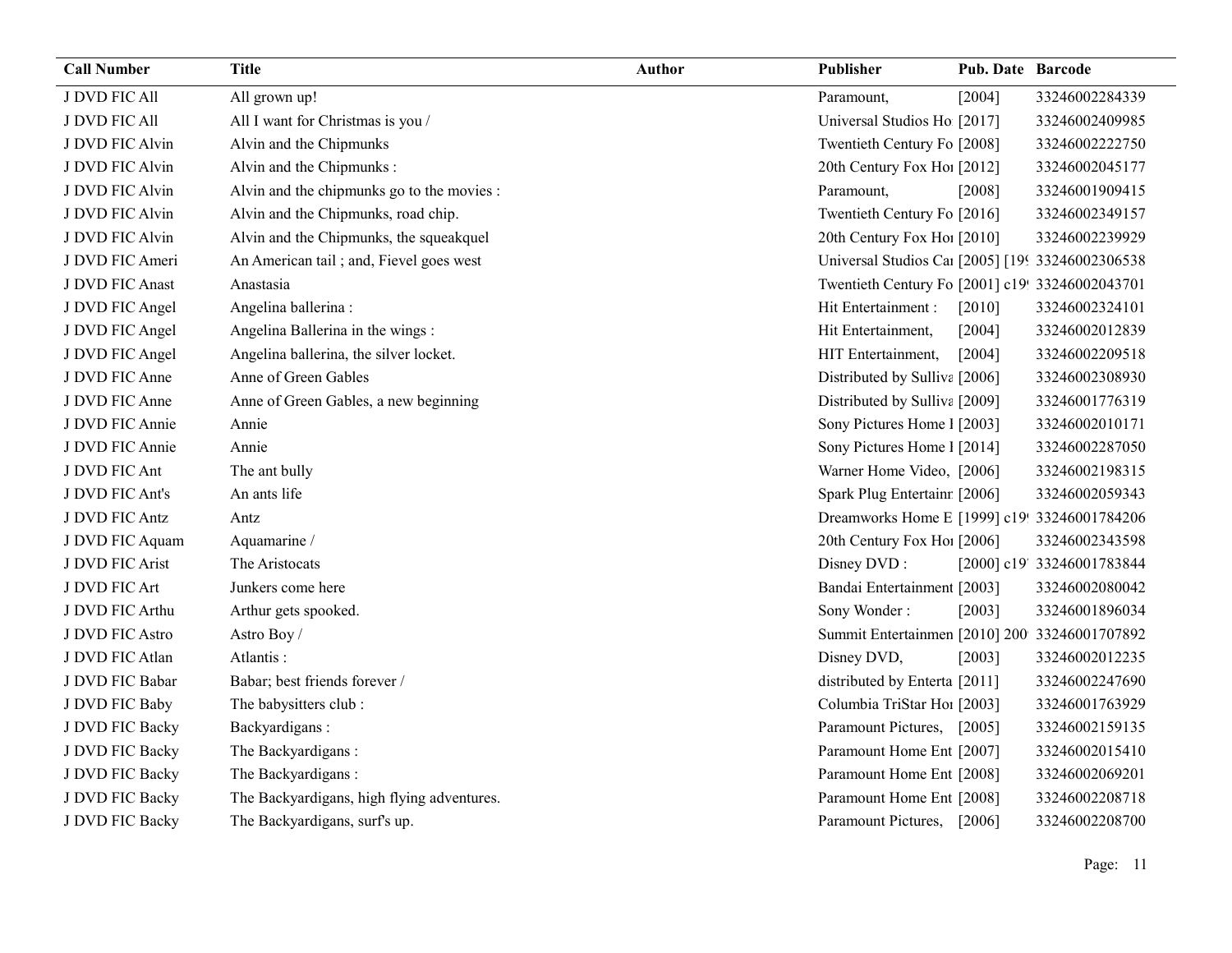| <b>Call Number</b>    | <b>Title</b>                           | <b>Author</b> | Publisher                    | <b>Pub. Date Barcode</b> |                            |
|-----------------------|----------------------------------------|---------------|------------------------------|--------------------------|----------------------------|
| J DVD FIC Bakug (v.1) | <b>Bakugan Battle Brawlers:</b>        |               | Nelvana,                     | [2008]                   | 33246002155687             |
| J DVD FIC Bakug (v.2) | <b>Bakugan Battle Brawlers:</b>        |               | Nelvana:                     | [2008]                   | 33246002155745             |
| J DVD FIC Bakug (v.3) | <b>Bakugan Battle Brawlers:</b>        |               | Nelvana:                     | [2008]                   | 33246002155802             |
| J DVD FIC Bambi       | Bambi/                                 |               | Walt Disney Studios 1 [2011] |                          | 33246002395697             |
| J DVD FIC Barbi       | Barbie & her sisters in a pony tale    |               | Universal Studios Ho [2013]  |                          | 33246002176154             |
| J DVD FIC Barbi       | Barbie as The princess and the pauper  |               | Family Home Enterta [2004]   |                          | 33246002069037             |
| J DVD FIC Barbi       | Barbie in Princess power               |               | Universal Studios Ho [2015]  |                          | 33246002297471             |
| J DVD FIC Barbi       | Barbie in the 12 dancing princesses /  |               | Universal Pictures,          | [2006]                   | 33246002204022             |
| J DVD FIC Barbi       | Barbie of Swan Lake                    |               | Family Home Enterta [2003]   |                          | 33246002208015             |
| J DVD FIC Barbi       | Barbie, a fairy secret.                |               | Universal,                   | [2011]                   | 33246002330702             |
| J DVD FIC Barbi       | Barbie, Magic of the rainbow           |               | Universal Pictures,          | [2007]                   | 33246002314193             |
| J DVD FIC Barne       | The best of Barney                     |               | Lionsgate,                   | [2008]                   | 33246001799238             |
| J DVD FIC Barny       | Barnyard                               |               | Paramount Pictures,          | $[2006]$                 | 33246002233625             |
| J DVD FIC Batma       | Batman beyond, return of the joker     |               | Distributed by Warne [2008]  |                          | 33246001797257             |
| J DVD FIC Batma       | Batman, the animated series :          |               | Warner Home Video, [2004]    |                          | 33246001790567             |
| J DVD FIC Batma       | The Batman:                            |               | Warner Home Video, [2006]    |                          | 33246001789437             |
| J DVD FIC Bear        | Bear in the big blue house :           |               | Disney DVD,                  | [2004]                   | 33246002205805             |
| J DVD FIC Beaut       | Beauty and the Beast                   |               | Disney,                      |                          | [2017] c19! 33246002088763 |
| J DVD FIC Becau       | Because of Winn-Dixie:                 |               | 20th Century Fox Ho! [2005]  |                          | 33246002047843             |
| J DVD FIC Bee         | Bee movie                              |               | DreamWorks Home E [2008]     |                          | 33246001578780             |
| J DVD FIC Beeth       | Beethoven's 3rd                        |               | Universal Studios,           | $[2000]$                 | 33246002286433             |
| J DVD FIC Beeth       | Beethoven's 4th                        |               | Universal,                   | [2001]                   | 33246002303501             |
| J DVD FIC Beeth       | Beethoven's big break /                |               | Universal Studios Ho [2008]  |                          | 33246002086684             |
| J DVD FIC Beeth       | Beethoven's dog-gone best movie pack / |               | Universal Studios Ho [2008]  |                          | 33246002313955             |
| J DVD FIC Benja       | The secret world of Benjamin Bear:     |               | Distributed by KaBO [2007]   |                          | 33246002318616             |
| J DVD FIC Benji       | Benji /                                |               | Good Times DVD,              |                          | [2004] [19] 33246001712090 |
| J DVD FIC Benji       | Benji off the leash!                   |               | GoodTimes Entertain [2004]   |                          | 33246002240349             |
| J DVD FIC Benji       | For the love of Benji                  |               | GoodTimes DVD,               | [2004]                   | 33246002240299             |
| J DVD FIC Beren       | Berenstain Bears' Homework help        |               | Kaboom! Entertainm([2012]    |                          | 33246001619931             |
| J DVD FIC Beren       | The Berenstain Bears, the wishing star |               | KaBOOM! Entertainı [2003]    |                          | 33246002287027             |
| J DVD FIC Bever       | Beverly Hills chihuahua 2              |               | Walt Disney Studios 1 [2011] |                          | 33246002012177             |
| J DVD FIC Bever       | Beverly Hills chihuahua 3              |               | Disney,                      | $[2012]$                 | 33246002012300             |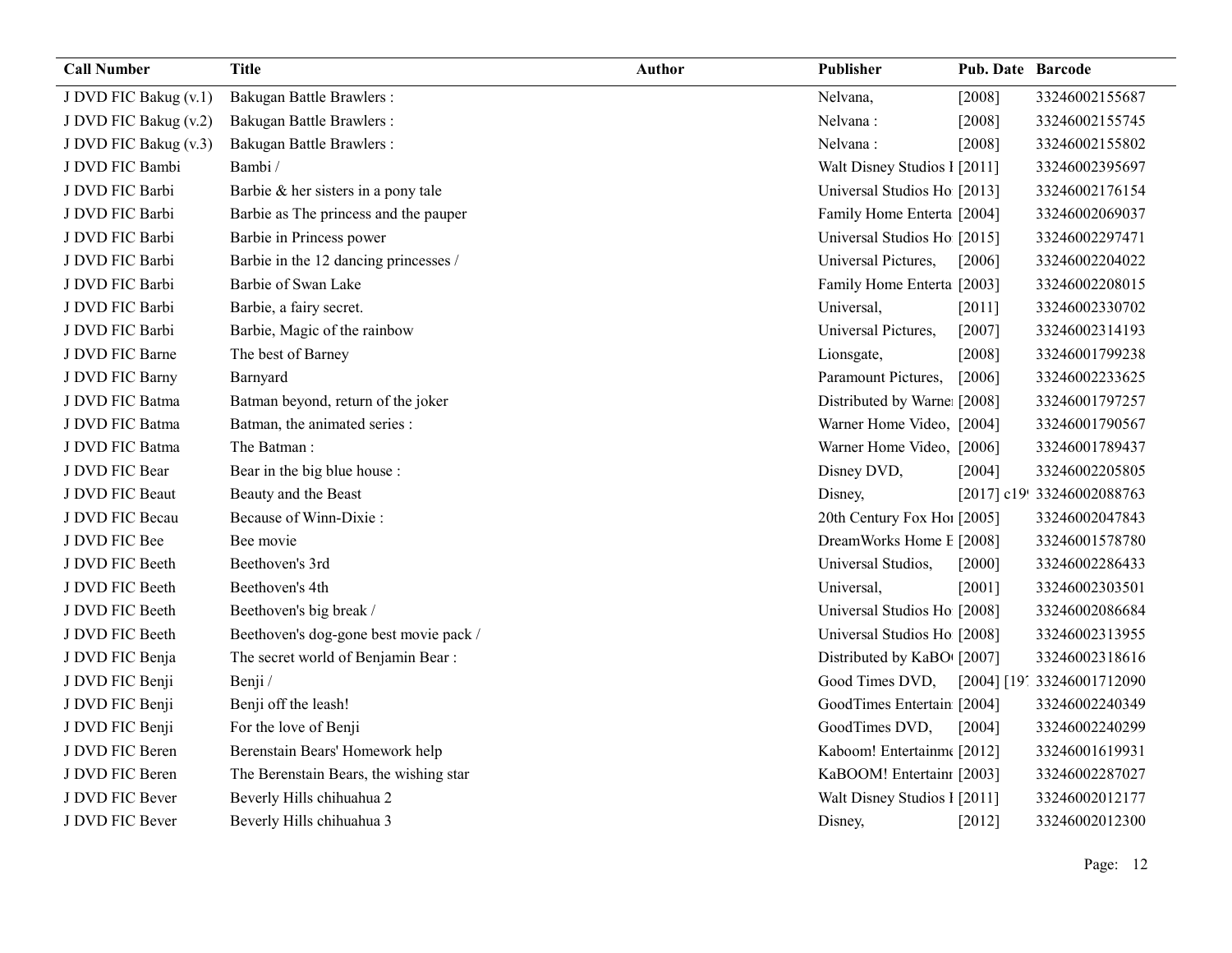| <b>Call Number</b>     | <b>Title</b>                                 | Author | Publisher                                       | Pub. Date Barcode |                |
|------------------------|----------------------------------------------|--------|-------------------------------------------------|-------------------|----------------|
| J DVD FIC Big          | Big Hero 6                                   |        | Disney DVD:                                     | [2015]            | 33246002252385 |
| J DVD FIC Big          | The big green                                |        | Disney DVD;                                     | [2004]            | 33246002069409 |
| J DVD FIC Big          | We're big and small! :                       |        | Phase 4 Films,                                  | [2009]            | 33246001698398 |
| J DVD FIC Bioni        | Bionicle, the legend reborn                  |        | Universal Studios Ho [2009]                     |                   | 33246002198190 |
| J DVD FIC Black        | The black stallion                           |        | MGM/UA Home Vid [1998] c19' 33246002342228      |                   |                |
| J DVD FIC Black        | The black stallion returns                   |        | MGM Home Entertai [1983]                        |                   | 33246002342285 |
| <b>J DVD FIC Bloss</b> | Blossom, seasons 1 & 2.                      |        | Distributed by Shout! [2009] 199 33246002343242 |                   |                |
| J DVD FIC Blue's       | Blue's Clues, Blue talks                     |        | Paramount,                                      | [2004]            | 33246002205938 |
| J DVD FIC Blue's       | Blue's room, snacktime playdate.             |        | Paramount,                                      | [2004]            | 33246002297893 |
| J DVD FIC Bob          | Bob the Builder:                             |        | Hit Entertainment,                              | [2004]            | 33246001638253 |
| J DVD FIC Bob          | Bob the Builder:                             |        | 20th Century Fox Ho! [2008]                     |                   | 33246002017663 |
| J DVD FIC Bob          | Bob the Builder:                             |        | distributed by Lyrick [2002]                    |                   | 33246002209179 |
| J DVD FIC Bob          | Bob the Builder:                             |        | Hit Entertainment,                              | [2004]            | 33246002310449 |
| J DVD FIC Bob          | Bob the Builder:                             |        | Hit Entertainment;                              | [2006]            | 33246002337335 |
| J DVD FIC Bob          | Bob the Builder, building friendships.       |        | HIT Entertainment,                              | [2003]            | 33246002240034 |
| J DVD FIC Bob          | Bob the Builder, celebrate with Bob.         |        | Hit Entertainment,                              | $[2002]$          | 33246002239978 |
| J DVD FIC Bob          | Bob the Builder, pets in a pickle.           |        | Hit Entertainment,                              | [2003]            | 33246002239960 |
| J DVD FIC Bob          | Muck's favorite adventures                   |        | HIT Entertainment,                              | [2004]            | 33246001835917 |
| J DVD FIC Bob          | Snowed under, the Bobblesberg winter games : |        | HIT Entertainment,                              | [2004]            | 33246002007714 |
| J DVD FIC Book         | The book of life                             |        | Twentieth Century Fo [2014]                     |                   | 33246001944727 |
| J DVD FIC Booky        | Booky's crush                                |        | Phase 4 Films,                                  | [2011]            | 33246002286763 |
| J DVD FIC Boss         | The Boss Baby                                |        | 20th Century Fox Ho! [2017]                     |                   | 33246002426450 |
| J DVD FIC Boxtr        | The Boxtrolls                                |        | Entertainment One,                              | $[2015]$          | 33246001944826 |
| J DVD FIC Brace        | Braceface:                                   |        | kaBOOM! Entertainn [2004].                      |                   | 33246001604271 |
| J DVD FIC Bratz        | Bratz:                                       |        | Lionsgate,                                      | [2007]            | 33246002007664 |
| J DVD FIC Bratz        | Bratz Babyz:                                 |        | 20th Century Fox Ho! [2006]                     |                   | 33246002007607 |
| J DVD FIC Brave        | <b>Brave</b>                                 |        | Disney:                                         | $[2012]$          | 33246002097400 |
| J DVD FIC Bridg        | Bridge to Terabithia                         |        | Disney DVD:                                     | $[2007]$          | 33246001631100 |
| J DVD FIC Broth        | Brother Bear 2                               |        | Walt Disney Home E1 [2006]                      |                   | 33246002308757 |
| J DVD FIC Bug's        | A bug's life                                 |        | Disney/Pixar:                                   | $[2000]$          | 33246002012714 |
| J DVD FIC Bunch        | A bunch of Munsch.                           |        | Distributed by Vivenc [2008?]                   |                   | 33246001860345 |
| J DVD FIC Caill        | Caillou classics, volume 2                   |        | Distributed by Vivenc [2005]                    |                   | 33246002246569 |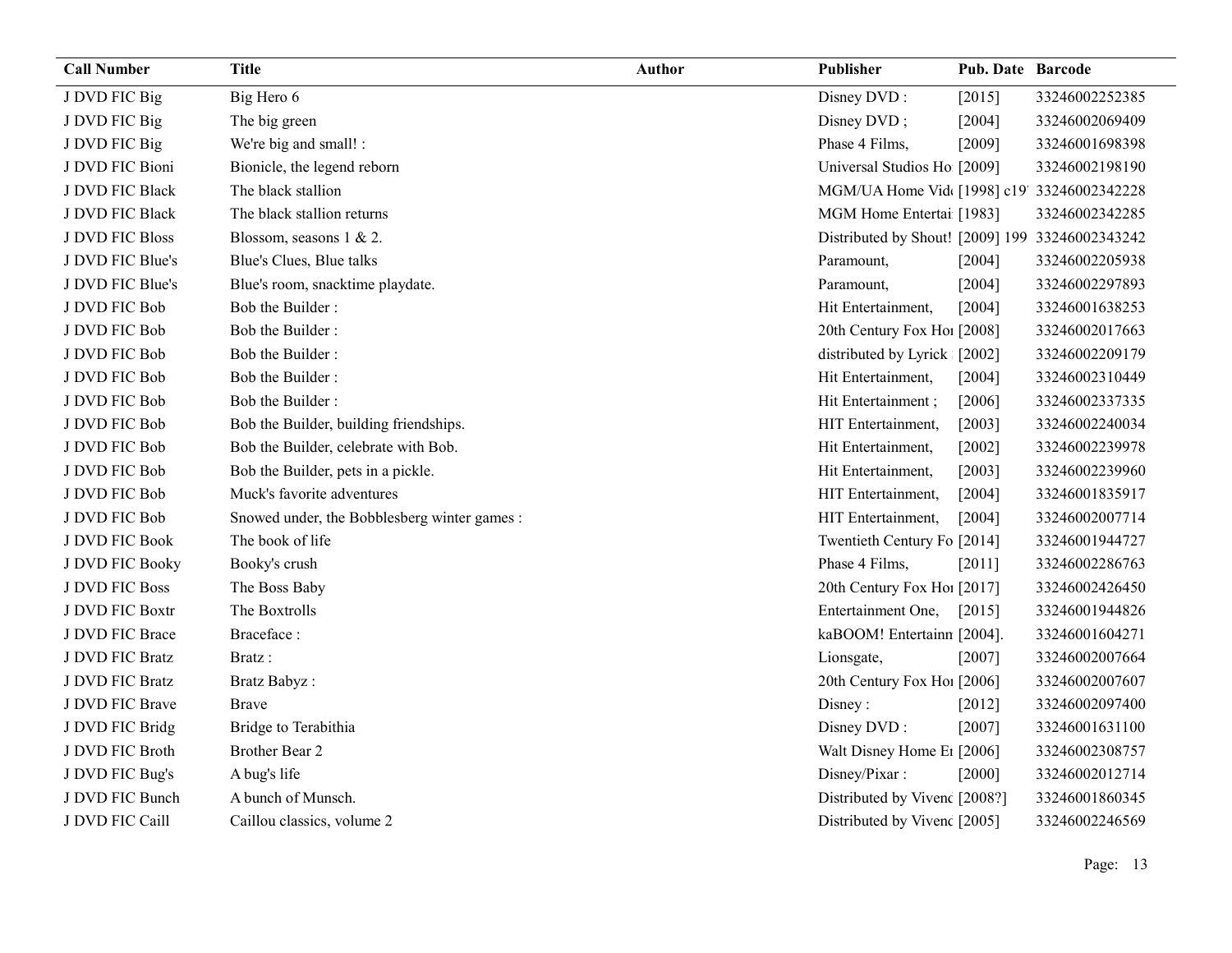| <b>Call Number</b>    | <b>Title</b>                                  | <b>Author</b> | Publisher                                        | <b>Pub. Date Barcode</b> |                            |
|-----------------------|-----------------------------------------------|---------------|--------------------------------------------------|--------------------------|----------------------------|
| J DVD FIC Caill       | Caillou roars and other adventures.           |               | Entertainment One,                               |                          | [2012] [201 33246002196194 |
| J DVD FIC Caill       | Caillou's neighbourhood /                     |               | Entertainment One Fi [2013]                      |                          | 33246002206035             |
| J DVD FIC Caill       | Caillou, Big brother Caillou /                |               | distributed by Enterta [2013] c20 33246002205854 |                          |                            |
| J DVD FIC Caill       | Caillou, it's a party                         |               | Entertainment One Fi [2014]                      |                          | 33246002246353             |
| J DVD FIC Camp        | Camp Rock /                                   |               | Walt Disney Home E1 [2008]                       |                          | 33246001690858             |
| J DVD FIC Camp        | Camp Rock 2                                   |               | Walt Disney Studios 1 [2010]                     |                          | 33246002175834             |
| J DVD FIC Capta       | Captain Underpants:                           |               | 20th Century Fox Ho! [2017]                      |                          | 33246002410207             |
| J DVD FIC Care        | Care Bears Celebration! /                     |               | Sterling Entertainmen [2004]                     |                          | 33246002069763             |
| J DVD FIC Care        | Care Bears journey to Joke-a-lot. /           |               | Madacy Kids,                                     | [2004]                   | 33246002068724             |
| J DVD FIC Care        | Care Bears present :                          |               | Distributed by Lions ([2005]                     |                          | 33246002281830             |
| J DVD FIC Care        | Care Bears present the Wrath of Shreeky.      |               | Nelvana,                                         |                          | [2005] [199 33246002206647 |
| J DVD FIC Care        | The Care Bears movie                          |               | MGM Home Entertai [2013]                         |                          | 33246002200210             |
| J DVD FIC Cars        | Cars /                                        |               | Pixar.,                                          | [2006]                   | 33246002223188             |
| J DVD FIC Cars (v.2)  | Cars 2                                        |               | Walt Disney Studios 1 [2011]                     |                          | 33246002343994             |
| J DVD FIC Cars (v.3)  | Cars 3                                        |               | Buena Vista Home Er [2017]                       |                          | 33246002154326             |
| J DVD FIC Cats        | Cats & dogs                                   |               | Warner Home Video, [2001]                        |                          | 33246002069466             |
| J DVD FIC Cats        | Cats & dogs :                                 |               | Warner Home Video, [2010]                        |                          | 33246001752492             |
| J DVD FIC Charl       | Charlie and the chocolate factory /           |               | Warner Home Video, [2005]                        |                          | 33246002007128             |
| J DVD FIC Charl       | Charlotte's web                               |               | Paramount Home Ent [2007] c20 33246002326692     |                          |                            |
| J DVD FIC Chick       | Chicken Little                                |               | Walt Disney Home E1 [2006]                       |                          | 33246001784396             |
| J DVD FIC Chick       | Chicken run                                   |               | DreamWorks,                                      | [2002]                   | 33246002024511             |
| J DVD FIC Chron       | The chronicles of Narnia:                     |               | Twentieth Century Fo [2011]                      |                          | 33246002034528             |
| J DVD FIC Chron (v.2) | The chronicles of Narnia:                     |               | Allumination Filmwo [2006]                       |                          | 33246002037299             |
| J DVD FIC Chron (v.2) | The lion, the witch and the wardrobe          |               | Buena Vista Home Er [2006]                       |                          | 33246001458280             |
| J DVD FIC Chron (v.4) | The chronicles of Narnia:                     |               | Disney DVD:                                      | [2008]                   | 33246001860212             |
| J DVD FIC Chrys       | Chrysanthemum-- and more Kevin Henkes stories |               | Scholastic:                                      | [2001]                   | 33246001504166             |
| J DVD FIC Cinde       | A Cinderella story                            |               | Warner Bros. Entertai [2011]                     |                          | 33246002285872             |
| J DVD FIC Cinde       | Cinderella                                    |               | Disney DVD:                                      | [2005]                   | 33246001724780             |
| J DVD FIC Cinde       | Cinderella III :                              |               | Walt Disney Home E1 [2007]                       |                          | 33246002078079             |
| J DVD FIC City        | The city of Ember /                           |               | 20th Century Fox Ho! [2009]                      |                          | 33246001797356             |
| J DVD FIC Class       | <b>Starring Donald</b>                        |               | Disney DVD:                                      | [2005]                   | 33246001287036             |
| J DVD FIC Cliff       | Clifford's really big movie                   |               | Warner Home Video, [2004]                        |                          | 33246001929934             |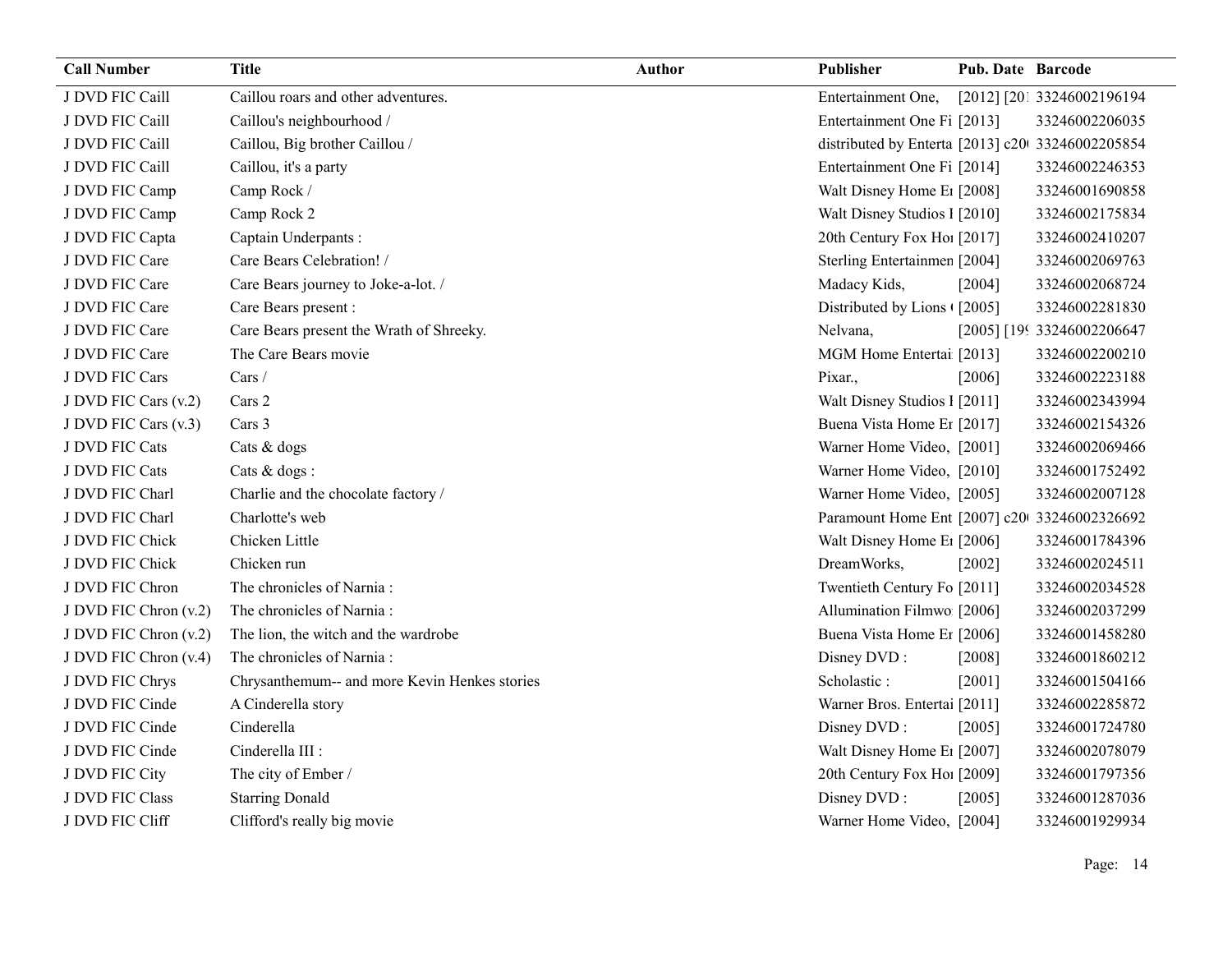| <b>Call Number</b> | <b>Title</b>                                                    | <b>Author</b> | Publisher                    | <b>Pub. Date Barcode</b> |                |
|--------------------|-----------------------------------------------------------------|---------------|------------------------------|--------------------------|----------------|
| J DVD FIC Cliff    | Clifford, the big red dog:                                      |               | Lions Gate Home Ent [2006]   |                          | 33246001609577 |
| J DVD FIC Cloud    | Cloudy with a chance of meatballs                               |               | Sony Pictures Home 1 [2010]  |                          | 33246002155620 |
| J DVD FIC Cloud    | Cloudy with a chance of meatballs 2                             |               | Sony Pictures Home 1 [2014]  |                          | 33246002185056 |
| J DVD FIC Coral    | Coraline                                                        |               | Universal Studios Ho [2009]  |                          | 33246002286052 |
| J DVD FIC Crood    | The Croods                                                      |               | 20th Century Fox Ho! [2013]  |                          | 33246002286292 |
| J DVD FIC Curio    | Curious George                                                  |               | Universal;                   | [2006]                   | 33246002313716 |
| J DVD FIC Curio    | Curious George:                                                 |               | Universal Pictures Hc [2017] |                          | 33246002330579 |
| J DVD FIC Curio    | Curious George: Rocket ride and other adventures!.              |               | Universal Studios Car [2007] |                          | 33246002205813 |
| J DVD FIC Curio    | Curious George : Zoo night and other animal stories!            |               | Universal Studios Ho [2007]  |                          | 33246001787894 |
| J DVD FIC Curio    | Curious George comes to America /                               |               | Sterling Entertainmen [2004] |                          | 33246001962133 |
| J DVD FIC Curio    | Curious George goes to the doctor and lends a helping hand!     |               | Universal Studios Ho [2008]  |                          | 33246002005718 |
| J DVD FIC Curio    | Curious George sails with the pirates and other curious capers! |               | Universal;                   | [2008]                   | 33246002157816 |
| J DVD FIC Curio    | Curious George takes a job and more monkey business             |               | Universal Studios Ho [2007]  |                          | 33246002005429 |
| J DVD FIC Deafp    | Deafplanet.com:                                                 |               | Deaf Planet TV Prodt [2003]  |                          | 33246001241405 |
| J DVD FIC Derby    | Derby stallion                                                  |               | Echo Bridge Home E [2007]    |                          | 33246001835859 |
| J DVD FIC Desce    | Descendants                                                     |               | Disney:                      | [2015]                   | 33246002305779 |
| J DVD FIC Despi    | Despicable me /                                                 |               | Universal,                   | [2010]                   | 33246002146629 |
| J DVD FIC Diary    | Diary of a wimpy kid                                            |               | Twentieth Century Fo [2012]  |                          | 33246002111789 |
| J DVD FIC Diary    | Diary of a wimpy kid:                                           |               | 20th Century Fox Hol [2010]  |                          | 33246001728344 |
| J DVD FIC Diary    | Diary of a wimpy kid:                                           |               | 20th Century Fox Hol [2011]  |                          | 33246002337251 |
| J DVD FIC Diary    | Diary of a wimpy kid:                                           |               | Fox Home Entertainn [2017]   |                          | 33246002337376 |
| J DVD FIC Diego    | Go Diego Go!:                                                   |               | Paramount Pictures, [2006]   |                          | 33246002205987 |
| J DVD FIC Diego    | Ready, set, go! :                                               |               | Paramount Home Ent [2007]    |                          | 33246002017721 |
| J DVD FIC Diego    | The great jaguar rescue! :                                      |               | Paramount Pictures, [2007]   |                          | 33246002017788 |
| J DVD FIC Disne    | Princess enchanted tales :                                      |               | Walt Disney Home E1 [2007]   |                          | 33246002069524 |
| J DVD FIC Disne    | Princess stories volume 2 :                                     |               | Walt Disney Home E1 [2005]   |                          | 33246002200087 |
| J DVD FIC Docto    | Doctor Strange                                                  |               | Lionsgate,                   | $[2007]$                 | 33246001968676 |
| J DVD FIC Docto    | The voyages of young Doctor Dolittle /                          |               | Phase 4 Films,               | $[2010]$                 | 33246002209591 |
| J DVD FIC Dolph    | Dolphin tale /                                                  |               | Alcon Entertainment, [2011]  |                          | 33246002029676 |
| J DVD FIC Dolph    | Dolphin tale 2 /                                                |               | Warner Bros. Entertai [2014] |                          | 33246002242154 |
| J DVD FIC Doodl    | Doodlebops:                                                     |               | Lions Gate Home Ent [2004]   |                          | 33246001895978 |
| J DVD FIC Dora     | Dora the Explorer :                                             |               | Paramount,                   | [2005]                   | 33246002175420 |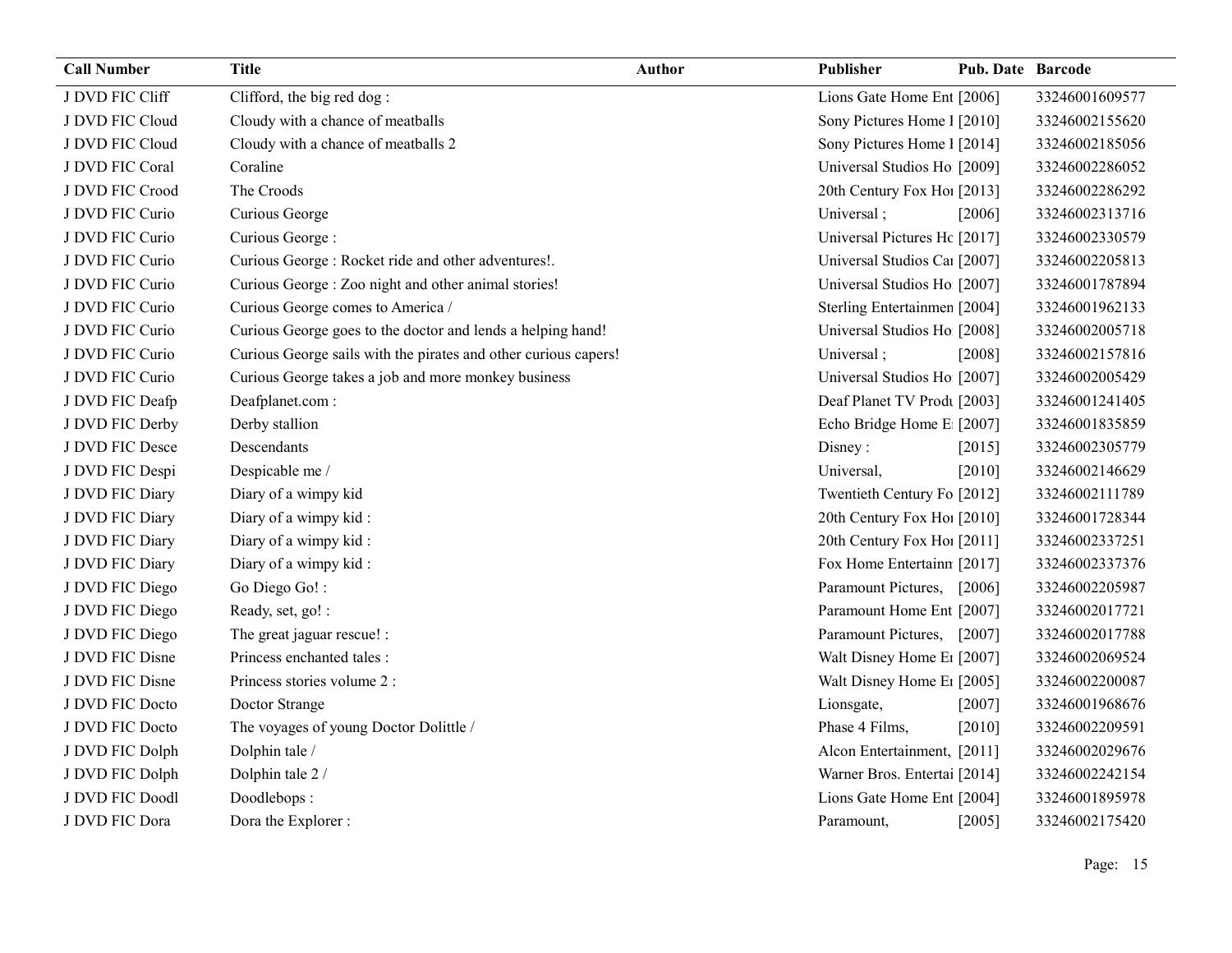| <b>Call Number</b>    | <b>Title</b>                                       | <b>Author</b> | <b>Publisher</b>            | <b>Pub. Date Barcode</b> |                            |
|-----------------------|----------------------------------------------------|---------------|-----------------------------|--------------------------|----------------------------|
| J DVD FIC Dora        | Dora the explorer :                                |               | Paramount Home Ent [2008]   |                          | 33246001604396             |
| J DVD FIC Dora        | Dora the explorer :                                |               | Paramount Home Ent [2007]   |                          | 33246002205870             |
| J DVD FIC Dora        | Dora the explorer :                                |               | Paramount,                  | [2005]                   | 33246002334662             |
| J DVD FIC Dora        | Dora the explorer, City of lost toys :             |               | Paramount,                  | [2003]                   | 33246002069284             |
| J DVD FIC Dora        | Dora the explorer, fantastic gymnastics adventure. |               | Paramount Home Ent [2012]   |                          | 33246002208585             |
| J DVD FIC Dora        | Dora's magical sleepover                           |               | Paramount,                  | [2014]                   | 33246002254621             |
| J DVD FIC Dora        | Dora's rescue in Mermaid Kingdom                   |               | Paramount,                  | $[2012]$                 | 33246002208593             |
| J DVD FIC Dora        | Save the day! /                                    |               | Paramount Pictures,         | [2006]                   | 33246001796705             |
| J DVD FIC Dr.         | Dr. Dolittle:                                      |               | 20th Century Fox Ho! [2009] |                          | 33246002336998             |
| J DVD FIC Dr. Seu     | Dr. Seuss' Space is the place!                     |               | Neirele Entertainmen [2014] |                          | 33246002176303             |
| J DVD FIC Dr. Seu     | The wubbulous world of Dr. Seuss:                  |               | Sony Pictures Home 1 [2005] |                          | 33246001527100             |
| J DVD FIC Dr.Seu      | Dr. Seuss' ABC                                     |               | Random House Home [2002]    |                          | 33246001141613             |
| J DVD FIC Dr.Seu      | Dr. Seuss' Green eggs and ham and other favorites  |               | Universal Studios,          | $[2003]$                 | 33246002095255             |
| J DVD FIC Dr.Seu      | Dr. Seuss' Horton hears a Who!                     |               | Twentieth Century Fo [2008] |                          | 33246002223295             |
| J DVD FIC Dr.Seu      | Dr. Seuss' The Cat in the Hat                      |               | Universal,                  | [2003]                   | 33246002096527             |
| J DVD FIC Dr.Seu      | Dr. Seuss' The Cat in the Hat /                    |               | Universal,                  |                          | [2004] c20t 33246002222875 |
| J DVD FIC Dr.Seu      | Dr. Seuss' The Cat's adventures :                  |               | Columbia TriStar Hoi [2004] |                          | 33246001746486             |
| J DVD FIC Dr.Seu      | Dr. Seuss' The Cat's musical tales                 |               | Columbia Tristar Hor [2004] |                          | 33246001746429             |
| J DVD FIC Dr.Seu      | Dr. Seuss' The Lorax                               |               | Warner Home Video, [2012]   |                          | 33246002035517             |
| J DVD FIC Dr.Seu      | The Cat in the Hat knows a lot about that :        |               | NCircle Entertainmen [2010] |                          | 33246002130565             |
| J DVD FIC Dr.Seu      | The Cat in the Hat knows a lot about that :        |               | NCircle Entertainmen [2010] |                          | 33246001619998             |
| J DVD FIC Dr.Seu      | The Cat in the Hat knows a lot about that :        |               | NCircle Entertainmen [2010] |                          | 33246002205698             |
| J DVD FIC Dr.Seu      | The Cat in the Hat knows a lot about that :        |               | NCircle Entertainmer [2012] |                          | 33246002205565             |
| J DVD FIC Dr.Seu      | The Cat in the Hat knows a lot about that! :       |               | NCircle Entertainmen [2012] |                          | 33246002205755             |
| J DVD FIC Drago       | Dragon hunters                                     |               | Kaboom! Entertainm([2009]   |                          | 33246001789346             |
| J DVD FIC Drago       | Dragon tales: whenever I'm afraid                  |               | Distributed by Colum [2004] |                          | 33246001796036             |
| J DVD FIC Drago       | Dragons of autumn twilight                         |               | Paramount,                  | [2008]                   | 33246001600832             |
| J DVD FIC Drago (v.1) | Dragons: Riders of Berk:                           |               | 20th Century Fox Ho! [2013] |                          | 33246001614056             |
| J DVD FIC Drago (v.2) | Dragons: Riders of Berk:                           |               | 20th Century Fox Ho! [2013] |                          | 33246002346849             |
| J DVD FIC Dream       | Dreamer:                                           |               | Universal Pictures,         | [2006]                   | 33246001862705             |
| J DVD FIC Duel        | Duel masters :                                     |               | Paramount Home Ent [2005]   |                          | 33246002151165             |
| J DVD FIC Duel        | Duel masters :                                     |               | Paramount Home Ent [2005]   |                          | 33246002151231             |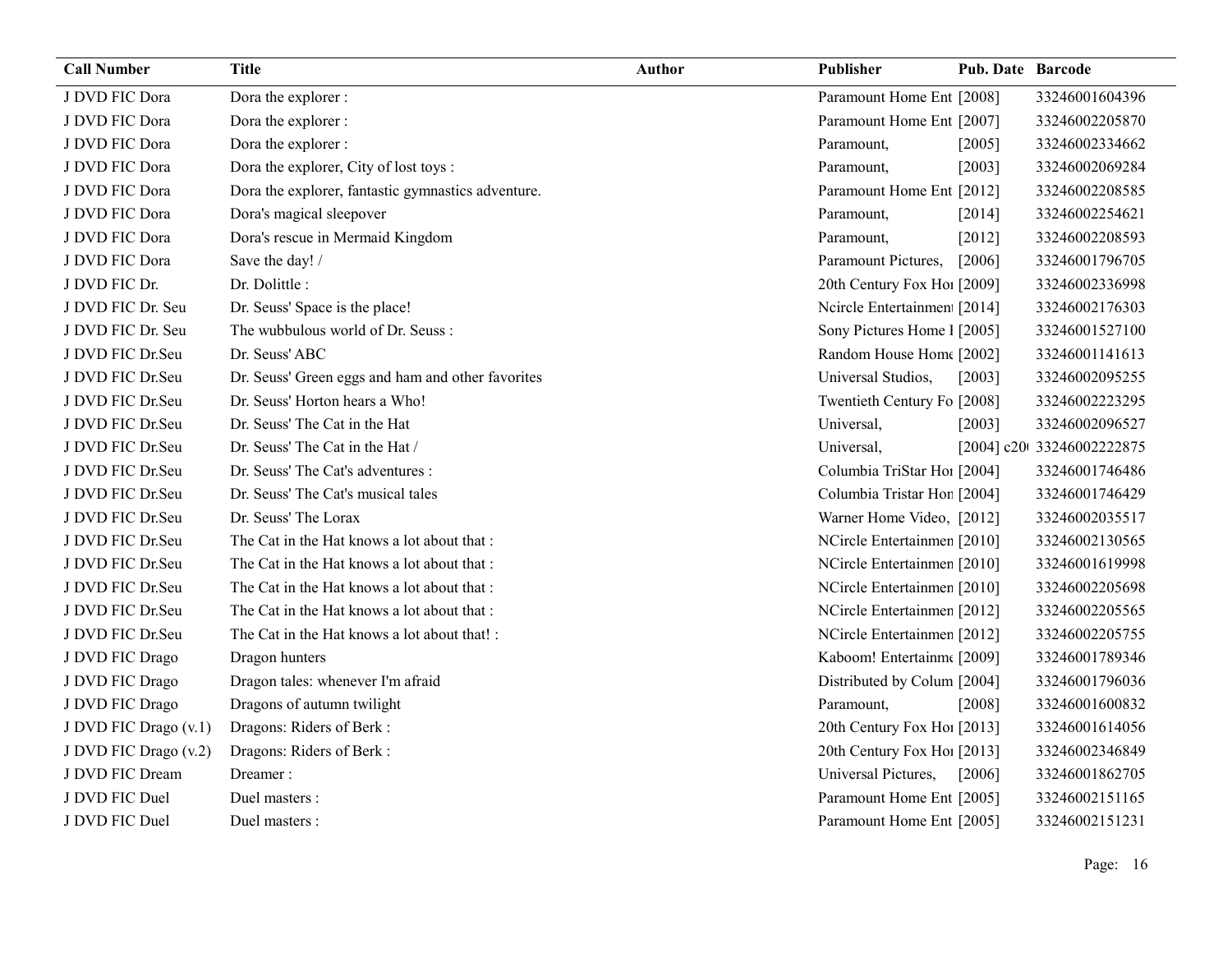| <b>Call Number</b> | <b>Title</b>                                | <b>Author</b> | Publisher                                                  | <b>Pub. Date Barcode</b> |                            |
|--------------------|---------------------------------------------|---------------|------------------------------------------------------------|--------------------------|----------------------------|
| J DVD FIC Dumbo    | Dumbo                                       |               | Buena Vista Home Er [2001] [194 33246002198307             |                          |                            |
| J DVD FIC Eight    | Eight below                                 |               | Disney DVD:                                                | [2006]                   | 33246001419316             |
| J DVD FIC Ella     | Ella enchanted                              |               | Alliance Atlantis,                                         | [2004]                   | 33246002280964             |
| J DVD FIC Elmo     | Elmopalooza!                                |               | Sony Wonder,                                               | [1998]                   | 33246001413483             |
| J DVD FIC Elmo     | The adventures of Elmo in Grouchland        |               | Columbia TriStar Hoi [1999]                                |                          | 33246002176287             |
| J DVD FIC Elmo's   | Elmo's potty time                           |               | Sony Wonder,                                               | [2006]                   | 33246002192078             |
| J DVD FIC Elmo's   | Elmo's rainbow and other springtime stories |               | Sesame Street Worksl [2010]                                |                          | 33246002046761             |
| J DVD FIC Elmo's   | Elmo's world:                               |               | Sony Wonder,                                               | [2004]                   | 33246001795186             |
| J DVD FIC Elmo's   | Elmo's world:                               |               | Sony Wonder,                                               | $[2005]$                 | 33246002007466             |
| J DVD FIC Elmo's   | Elmo's world:                               |               | Sony Wonder,                                               | [2004]                   | 33246002007953             |
| J DVD FIC Elmo's   | Elmo's world:                               |               | Genius Entertainment [2002]                                |                          | 33246002007896             |
| J DVD FIC Elmo's   | Elmo's World:                               |               | Sony Wonder,                                               | $[2000]$                 | 33246002007839             |
| J DVD FIC Elmo's   | Elmo's World:                               |               | Sony Wonder,                                               |                          | [2003] c20t 33246002007771 |
| J DVD FIC Elmo's   | Elmo's world:                               |               | Sony Wonder,                                               | [2004]                   | 33246002209146             |
| J DVD FIC Emoji    | The emoji movie                             |               | Sony Pictures Home 1 [2017]                                |                          | 33246002410157             |
| J DVD FIC Encha    | Enchanted                                   |               | Disney DVD:                                                | [2008]                   | 33246001589993             |
| J DVD FIC Epic     | Epic/                                       |               | Twentieth Century Fo [2013]                                |                          | 33246002146090             |
| J DVD FIC Escap    | Escape to Witch Mountain                    |               | Walt Disney Home E <sub>1</sub> [1975] [19] 33246002302735 |                          |                            |
| J DVD FIC Fanta    | Fantasia                                    |               | Walt Disney Enterpris [2000]                               |                          | 33246001789395             |
| J DVD FIC Fanta    | Fantasia 2000                               |               | Walt Disney Home V <sub>1</sub> [2000-]                    |                          | 33246001790724             |
| J DVD FIC Far      | Far from home                               |               | 20th Century Fox Ho! [2002]                                |                          | 33246001840149             |
| J DVD FIC Ferng    | Ferngully, the last rainforest              |               | Twentieth Century Fo [2005] [199 33246002283687            |                          |                            |
| J DVD FIC Findi    | Finding Dory /                              |               | Distributed by Buena [2016]                                |                          | 33246002312973             |
| J DVD FIC Findi    | Finding Nemo                                |               | Buena Vista Home Er [2003]                                 |                          | 33246002330520             |
| J DVD FIC Findi    | Finding Nemo                                |               | Buena Vista Home Er [2003]                                 |                          | 33246002158616             |
| J DVD FIC Fireh    | Firehouse dog /                             |               | 20th Century Fox Hol [2007]                                |                          | 33246001638485             |
| J DVD FIC Flush    | Flushed away                                |               | DreamWorks Pictures [2007] c20 33246002410025              |                          |                            |
| J DVD FIC Follo    | Follow that bird                            |               | Warner Home Video, [2002]                                  |                          | 33246001413368             |
| J DVD FIC Fox      | The fox and the hound                       |               | Walt Disney Home E1 [2006] c19: 33246002328557             |                          |                            |
| J DVD FIC Fragg    | Fraggle Rock:                               |               | Hit Entertainment,                                         | [2004]                   | 33246002289338             |
| J DVD FIC Frank    | Frankenweenie                               |               | Disney,                                                    | [2013]                   | 33246001796838             |
| J DVD FIC Frank    | Franklin /                                  |               | Nelvana,                                                   | [2005]                   | 33246001799196             |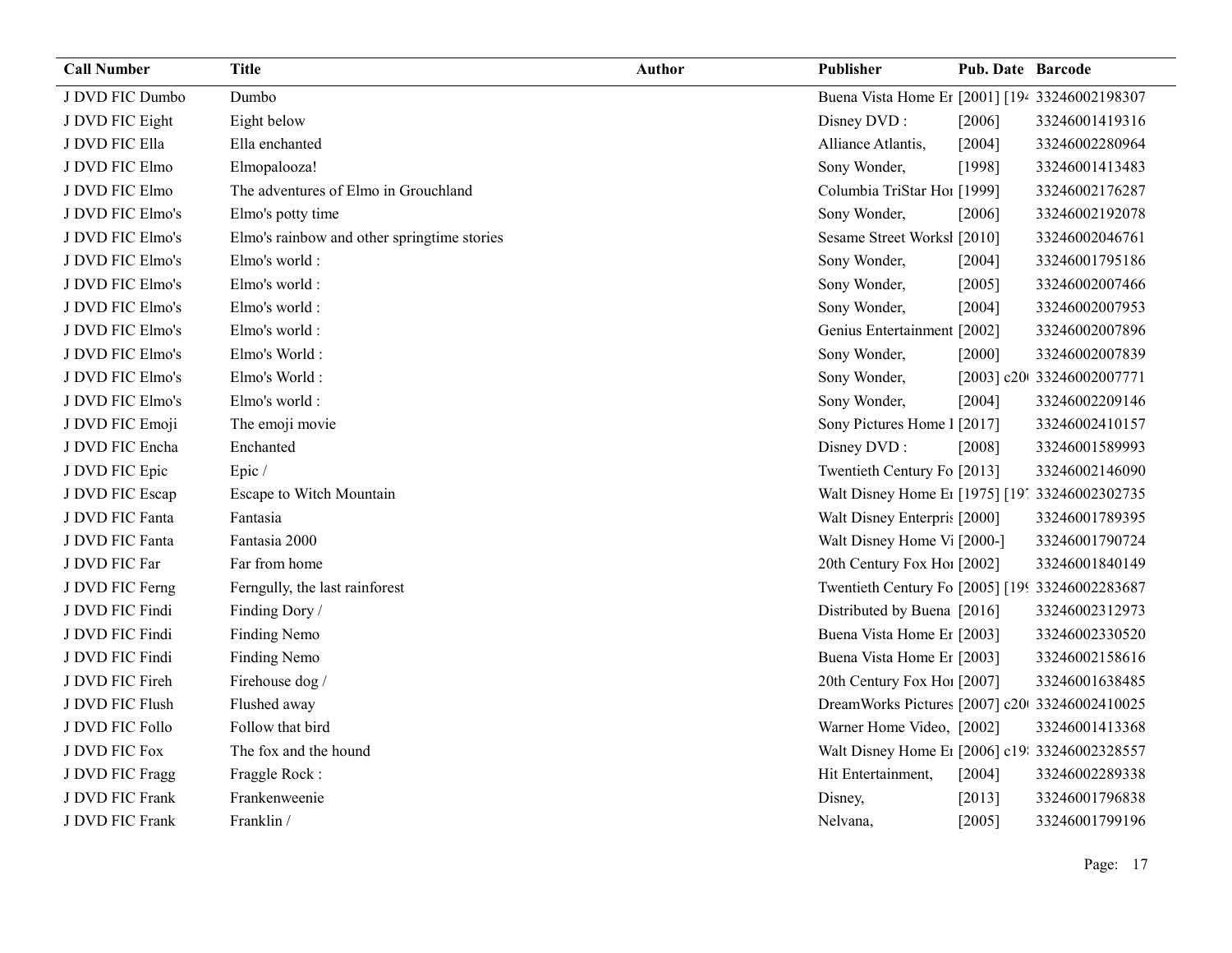| J DVD FIC Frank<br>Franklin and the green knight:<br>Nelvana; kaBOOM! I [1998]<br>33246002347466<br>Franklin and the robot<br>kaBOOM! Entertainn [2004]<br>J DVD FIC Frank<br>33246001801356<br>Franklin and the Turtle Lake treasure<br>J DVD FIC Frank<br>Nelvana Limited,<br>[2008]<br>33246001609510<br>Franklin in the dark<br>J DVD FIC Frank<br>Nelvana; kaBOOM! I [1998]<br>33246002280816<br>J DVD FIC Frank<br>Franklin the fabulous<br>Phase 4 Films, KaBo([2005] c19! 33246001801471<br>J DVD FIC Frank<br>KaBoom Entertainme [2004]<br>Franklin's birthday party<br>33246001801414<br>J DVD FIC Frank<br>Franklin's homemade cookies<br>Nelvana:<br>[2002]<br>33246002281152<br>J DVD FIC Frank<br>Franklin's Pizza Party /<br>Distributed in Canada [2006]<br>33246002023125<br>J DVD FIC Freak<br>Walt Disney Home E1 [2003]<br>Freaky Friday<br>33246002337095<br>Free birds /<br>J DVD FIC Free<br>20th Century Fox Ho! [2014] [201 33246002174175<br>J DVD FIC Froze<br>Walt Disney Studios 1 [2014]<br>Frozen<br>33246002409928<br>J DVD FIC Froze<br>Walt Disney Studios 1 [2014]<br>33246002410140<br>Frozen<br>J DVD FIC Full (s.1)<br>Full house: the complete first season.<br>Warner Home Video, [2005] c19: 33246002170165<br>Full house: the complete second season :<br>Distributed by Warne [2005] c19: 33246002282424<br>J DVD FIC Full (s.2)<br>Full house: the complete third season :<br>Warner Home Video, [2006] [199 33246002282416<br>J DVD FIC Full (s.3)<br>Family fun series<br>Distributed by Allian [2008]<br>J DVD FIC Fun<br>33246001692458<br>Funny factory with Donald :<br>J DVD FIC Fun<br>Walt Disney Home E1 [2006]<br>33246001823772<br>Funny factory with Goofy:<br>Walt Disney Home E1 [2006]<br>J DVD FIC Fun<br>33246001823715<br>J DVD FIC Fun<br>Funny factory with Huey, Dewey & Louie:<br>Walt Disney Home E1 [2006]<br>33246001823830<br>Funky monkey<br>Warner Home Video, [2003]<br>J DVD FIC Funky<br>33246002302917<br>Summit Entertainmen [2010]<br>J DVD FIC Furry<br>Furry vengeance<br>33246002286417<br>distributed by Walt D [2009]<br>J DVD FIC G-For<br>G-Force<br>33246001714559<br>Walt Disney Home E1 [2008]<br>J DVD FIC Game<br>The game plan<br>33246002069417<br>J DVD FIC Garfi<br>Garfield:<br>20th Century Fox Ho! [2004]<br>33246002286706<br>Distributed by Buena [2012]<br>J DVD FIC Geek<br>Geek charming<br>33246002035673<br>Walt Disney Home V <sub>1</sub> [1997]<br>George of the jungle<br>J DVD FIC Georg<br>33246001815380<br>J DVD FIC Georg<br>George Shrinks:<br>Distributed Exclusive [2009] c20 33246002155406<br>J DVD FIC Golde<br>The golden compass :<br>Alliance Vivafilm,<br>[2008]<br>33246002281442<br>J DVD FIC Good<br>Good boy! /<br>MGM Home Entertai [2004] c20 33246001891159<br>J DVD FIC Good<br>Good night, gorilla --and more bedtime stories<br>Scholastic:<br>$[2002]$<br>33246001641760<br>J DVD FIC Good<br>The good dinosaur<br>Buena Vista Home Er [2016]<br>33246002350726<br>Sony Pictures Home 1 [2016]<br>J DVD FIC Goose<br>Goosebumps<br>33246002304699 | <b>Call Number</b> | <b>Title</b> | <b>Author</b> | <b>Publisher</b> | Pub. Date Barcode |  |
|------------------------------------------------------------------------------------------------------------------------------------------------------------------------------------------------------------------------------------------------------------------------------------------------------------------------------------------------------------------------------------------------------------------------------------------------------------------------------------------------------------------------------------------------------------------------------------------------------------------------------------------------------------------------------------------------------------------------------------------------------------------------------------------------------------------------------------------------------------------------------------------------------------------------------------------------------------------------------------------------------------------------------------------------------------------------------------------------------------------------------------------------------------------------------------------------------------------------------------------------------------------------------------------------------------------------------------------------------------------------------------------------------------------------------------------------------------------------------------------------------------------------------------------------------------------------------------------------------------------------------------------------------------------------------------------------------------------------------------------------------------------------------------------------------------------------------------------------------------------------------------------------------------------------------------------------------------------------------------------------------------------------------------------------------------------------------------------------------------------------------------------------------------------------------------------------------------------------------------------------------------------------------------------------------------------------------------------------------------------------------------------------------------------------------------------------------------------------------------------------------------------------------------------------------------------------------------------------------------------------------------------------------------------------------------------------------------------------------------------------------------------------------------------------------------------------------------------------------------------------------------------------------------------------------------------------------------------------------------------------------------------------------------------------------------------------------------------|--------------------|--------------|---------------|------------------|-------------------|--|
|                                                                                                                                                                                                                                                                                                                                                                                                                                                                                                                                                                                                                                                                                                                                                                                                                                                                                                                                                                                                                                                                                                                                                                                                                                                                                                                                                                                                                                                                                                                                                                                                                                                                                                                                                                                                                                                                                                                                                                                                                                                                                                                                                                                                                                                                                                                                                                                                                                                                                                                                                                                                                                                                                                                                                                                                                                                                                                                                                                                                                                                                                          |                    |              |               |                  |                   |  |
|                                                                                                                                                                                                                                                                                                                                                                                                                                                                                                                                                                                                                                                                                                                                                                                                                                                                                                                                                                                                                                                                                                                                                                                                                                                                                                                                                                                                                                                                                                                                                                                                                                                                                                                                                                                                                                                                                                                                                                                                                                                                                                                                                                                                                                                                                                                                                                                                                                                                                                                                                                                                                                                                                                                                                                                                                                                                                                                                                                                                                                                                                          |                    |              |               |                  |                   |  |
|                                                                                                                                                                                                                                                                                                                                                                                                                                                                                                                                                                                                                                                                                                                                                                                                                                                                                                                                                                                                                                                                                                                                                                                                                                                                                                                                                                                                                                                                                                                                                                                                                                                                                                                                                                                                                                                                                                                                                                                                                                                                                                                                                                                                                                                                                                                                                                                                                                                                                                                                                                                                                                                                                                                                                                                                                                                                                                                                                                                                                                                                                          |                    |              |               |                  |                   |  |
|                                                                                                                                                                                                                                                                                                                                                                                                                                                                                                                                                                                                                                                                                                                                                                                                                                                                                                                                                                                                                                                                                                                                                                                                                                                                                                                                                                                                                                                                                                                                                                                                                                                                                                                                                                                                                                                                                                                                                                                                                                                                                                                                                                                                                                                                                                                                                                                                                                                                                                                                                                                                                                                                                                                                                                                                                                                                                                                                                                                                                                                                                          |                    |              |               |                  |                   |  |
|                                                                                                                                                                                                                                                                                                                                                                                                                                                                                                                                                                                                                                                                                                                                                                                                                                                                                                                                                                                                                                                                                                                                                                                                                                                                                                                                                                                                                                                                                                                                                                                                                                                                                                                                                                                                                                                                                                                                                                                                                                                                                                                                                                                                                                                                                                                                                                                                                                                                                                                                                                                                                                                                                                                                                                                                                                                                                                                                                                                                                                                                                          |                    |              |               |                  |                   |  |
|                                                                                                                                                                                                                                                                                                                                                                                                                                                                                                                                                                                                                                                                                                                                                                                                                                                                                                                                                                                                                                                                                                                                                                                                                                                                                                                                                                                                                                                                                                                                                                                                                                                                                                                                                                                                                                                                                                                                                                                                                                                                                                                                                                                                                                                                                                                                                                                                                                                                                                                                                                                                                                                                                                                                                                                                                                                                                                                                                                                                                                                                                          |                    |              |               |                  |                   |  |
|                                                                                                                                                                                                                                                                                                                                                                                                                                                                                                                                                                                                                                                                                                                                                                                                                                                                                                                                                                                                                                                                                                                                                                                                                                                                                                                                                                                                                                                                                                                                                                                                                                                                                                                                                                                                                                                                                                                                                                                                                                                                                                                                                                                                                                                                                                                                                                                                                                                                                                                                                                                                                                                                                                                                                                                                                                                                                                                                                                                                                                                                                          |                    |              |               |                  |                   |  |
|                                                                                                                                                                                                                                                                                                                                                                                                                                                                                                                                                                                                                                                                                                                                                                                                                                                                                                                                                                                                                                                                                                                                                                                                                                                                                                                                                                                                                                                                                                                                                                                                                                                                                                                                                                                                                                                                                                                                                                                                                                                                                                                                                                                                                                                                                                                                                                                                                                                                                                                                                                                                                                                                                                                                                                                                                                                                                                                                                                                                                                                                                          |                    |              |               |                  |                   |  |
|                                                                                                                                                                                                                                                                                                                                                                                                                                                                                                                                                                                                                                                                                                                                                                                                                                                                                                                                                                                                                                                                                                                                                                                                                                                                                                                                                                                                                                                                                                                                                                                                                                                                                                                                                                                                                                                                                                                                                                                                                                                                                                                                                                                                                                                                                                                                                                                                                                                                                                                                                                                                                                                                                                                                                                                                                                                                                                                                                                                                                                                                                          |                    |              |               |                  |                   |  |
|                                                                                                                                                                                                                                                                                                                                                                                                                                                                                                                                                                                                                                                                                                                                                                                                                                                                                                                                                                                                                                                                                                                                                                                                                                                                                                                                                                                                                                                                                                                                                                                                                                                                                                                                                                                                                                                                                                                                                                                                                                                                                                                                                                                                                                                                                                                                                                                                                                                                                                                                                                                                                                                                                                                                                                                                                                                                                                                                                                                                                                                                                          |                    |              |               |                  |                   |  |
|                                                                                                                                                                                                                                                                                                                                                                                                                                                                                                                                                                                                                                                                                                                                                                                                                                                                                                                                                                                                                                                                                                                                                                                                                                                                                                                                                                                                                                                                                                                                                                                                                                                                                                                                                                                                                                                                                                                                                                                                                                                                                                                                                                                                                                                                                                                                                                                                                                                                                                                                                                                                                                                                                                                                                                                                                                                                                                                                                                                                                                                                                          |                    |              |               |                  |                   |  |
|                                                                                                                                                                                                                                                                                                                                                                                                                                                                                                                                                                                                                                                                                                                                                                                                                                                                                                                                                                                                                                                                                                                                                                                                                                                                                                                                                                                                                                                                                                                                                                                                                                                                                                                                                                                                                                                                                                                                                                                                                                                                                                                                                                                                                                                                                                                                                                                                                                                                                                                                                                                                                                                                                                                                                                                                                                                                                                                                                                                                                                                                                          |                    |              |               |                  |                   |  |
|                                                                                                                                                                                                                                                                                                                                                                                                                                                                                                                                                                                                                                                                                                                                                                                                                                                                                                                                                                                                                                                                                                                                                                                                                                                                                                                                                                                                                                                                                                                                                                                                                                                                                                                                                                                                                                                                                                                                                                                                                                                                                                                                                                                                                                                                                                                                                                                                                                                                                                                                                                                                                                                                                                                                                                                                                                                                                                                                                                                                                                                                                          |                    |              |               |                  |                   |  |
|                                                                                                                                                                                                                                                                                                                                                                                                                                                                                                                                                                                                                                                                                                                                                                                                                                                                                                                                                                                                                                                                                                                                                                                                                                                                                                                                                                                                                                                                                                                                                                                                                                                                                                                                                                                                                                                                                                                                                                                                                                                                                                                                                                                                                                                                                                                                                                                                                                                                                                                                                                                                                                                                                                                                                                                                                                                                                                                                                                                                                                                                                          |                    |              |               |                  |                   |  |
|                                                                                                                                                                                                                                                                                                                                                                                                                                                                                                                                                                                                                                                                                                                                                                                                                                                                                                                                                                                                                                                                                                                                                                                                                                                                                                                                                                                                                                                                                                                                                                                                                                                                                                                                                                                                                                                                                                                                                                                                                                                                                                                                                                                                                                                                                                                                                                                                                                                                                                                                                                                                                                                                                                                                                                                                                                                                                                                                                                                                                                                                                          |                    |              |               |                  |                   |  |
|                                                                                                                                                                                                                                                                                                                                                                                                                                                                                                                                                                                                                                                                                                                                                                                                                                                                                                                                                                                                                                                                                                                                                                                                                                                                                                                                                                                                                                                                                                                                                                                                                                                                                                                                                                                                                                                                                                                                                                                                                                                                                                                                                                                                                                                                                                                                                                                                                                                                                                                                                                                                                                                                                                                                                                                                                                                                                                                                                                                                                                                                                          |                    |              |               |                  |                   |  |
|                                                                                                                                                                                                                                                                                                                                                                                                                                                                                                                                                                                                                                                                                                                                                                                                                                                                                                                                                                                                                                                                                                                                                                                                                                                                                                                                                                                                                                                                                                                                                                                                                                                                                                                                                                                                                                                                                                                                                                                                                                                                                                                                                                                                                                                                                                                                                                                                                                                                                                                                                                                                                                                                                                                                                                                                                                                                                                                                                                                                                                                                                          |                    |              |               |                  |                   |  |
|                                                                                                                                                                                                                                                                                                                                                                                                                                                                                                                                                                                                                                                                                                                                                                                                                                                                                                                                                                                                                                                                                                                                                                                                                                                                                                                                                                                                                                                                                                                                                                                                                                                                                                                                                                                                                                                                                                                                                                                                                                                                                                                                                                                                                                                                                                                                                                                                                                                                                                                                                                                                                                                                                                                                                                                                                                                                                                                                                                                                                                                                                          |                    |              |               |                  |                   |  |
|                                                                                                                                                                                                                                                                                                                                                                                                                                                                                                                                                                                                                                                                                                                                                                                                                                                                                                                                                                                                                                                                                                                                                                                                                                                                                                                                                                                                                                                                                                                                                                                                                                                                                                                                                                                                                                                                                                                                                                                                                                                                                                                                                                                                                                                                                                                                                                                                                                                                                                                                                                                                                                                                                                                                                                                                                                                                                                                                                                                                                                                                                          |                    |              |               |                  |                   |  |
|                                                                                                                                                                                                                                                                                                                                                                                                                                                                                                                                                                                                                                                                                                                                                                                                                                                                                                                                                                                                                                                                                                                                                                                                                                                                                                                                                                                                                                                                                                                                                                                                                                                                                                                                                                                                                                                                                                                                                                                                                                                                                                                                                                                                                                                                                                                                                                                                                                                                                                                                                                                                                                                                                                                                                                                                                                                                                                                                                                                                                                                                                          |                    |              |               |                  |                   |  |
|                                                                                                                                                                                                                                                                                                                                                                                                                                                                                                                                                                                                                                                                                                                                                                                                                                                                                                                                                                                                                                                                                                                                                                                                                                                                                                                                                                                                                                                                                                                                                                                                                                                                                                                                                                                                                                                                                                                                                                                                                                                                                                                                                                                                                                                                                                                                                                                                                                                                                                                                                                                                                                                                                                                                                                                                                                                                                                                                                                                                                                                                                          |                    |              |               |                  |                   |  |
|                                                                                                                                                                                                                                                                                                                                                                                                                                                                                                                                                                                                                                                                                                                                                                                                                                                                                                                                                                                                                                                                                                                                                                                                                                                                                                                                                                                                                                                                                                                                                                                                                                                                                                                                                                                                                                                                                                                                                                                                                                                                                                                                                                                                                                                                                                                                                                                                                                                                                                                                                                                                                                                                                                                                                                                                                                                                                                                                                                                                                                                                                          |                    |              |               |                  |                   |  |
|                                                                                                                                                                                                                                                                                                                                                                                                                                                                                                                                                                                                                                                                                                                                                                                                                                                                                                                                                                                                                                                                                                                                                                                                                                                                                                                                                                                                                                                                                                                                                                                                                                                                                                                                                                                                                                                                                                                                                                                                                                                                                                                                                                                                                                                                                                                                                                                                                                                                                                                                                                                                                                                                                                                                                                                                                                                                                                                                                                                                                                                                                          |                    |              |               |                  |                   |  |
|                                                                                                                                                                                                                                                                                                                                                                                                                                                                                                                                                                                                                                                                                                                                                                                                                                                                                                                                                                                                                                                                                                                                                                                                                                                                                                                                                                                                                                                                                                                                                                                                                                                                                                                                                                                                                                                                                                                                                                                                                                                                                                                                                                                                                                                                                                                                                                                                                                                                                                                                                                                                                                                                                                                                                                                                                                                                                                                                                                                                                                                                                          |                    |              |               |                  |                   |  |
|                                                                                                                                                                                                                                                                                                                                                                                                                                                                                                                                                                                                                                                                                                                                                                                                                                                                                                                                                                                                                                                                                                                                                                                                                                                                                                                                                                                                                                                                                                                                                                                                                                                                                                                                                                                                                                                                                                                                                                                                                                                                                                                                                                                                                                                                                                                                                                                                                                                                                                                                                                                                                                                                                                                                                                                                                                                                                                                                                                                                                                                                                          |                    |              |               |                  |                   |  |
|                                                                                                                                                                                                                                                                                                                                                                                                                                                                                                                                                                                                                                                                                                                                                                                                                                                                                                                                                                                                                                                                                                                                                                                                                                                                                                                                                                                                                                                                                                                                                                                                                                                                                                                                                                                                                                                                                                                                                                                                                                                                                                                                                                                                                                                                                                                                                                                                                                                                                                                                                                                                                                                                                                                                                                                                                                                                                                                                                                                                                                                                                          |                    |              |               |                  |                   |  |
|                                                                                                                                                                                                                                                                                                                                                                                                                                                                                                                                                                                                                                                                                                                                                                                                                                                                                                                                                                                                                                                                                                                                                                                                                                                                                                                                                                                                                                                                                                                                                                                                                                                                                                                                                                                                                                                                                                                                                                                                                                                                                                                                                                                                                                                                                                                                                                                                                                                                                                                                                                                                                                                                                                                                                                                                                                                                                                                                                                                                                                                                                          |                    |              |               |                  |                   |  |
|                                                                                                                                                                                                                                                                                                                                                                                                                                                                                                                                                                                                                                                                                                                                                                                                                                                                                                                                                                                                                                                                                                                                                                                                                                                                                                                                                                                                                                                                                                                                                                                                                                                                                                                                                                                                                                                                                                                                                                                                                                                                                                                                                                                                                                                                                                                                                                                                                                                                                                                                                                                                                                                                                                                                                                                                                                                                                                                                                                                                                                                                                          |                    |              |               |                  |                   |  |
|                                                                                                                                                                                                                                                                                                                                                                                                                                                                                                                                                                                                                                                                                                                                                                                                                                                                                                                                                                                                                                                                                                                                                                                                                                                                                                                                                                                                                                                                                                                                                                                                                                                                                                                                                                                                                                                                                                                                                                                                                                                                                                                                                                                                                                                                                                                                                                                                                                                                                                                                                                                                                                                                                                                                                                                                                                                                                                                                                                                                                                                                                          |                    |              |               |                  |                   |  |
|                                                                                                                                                                                                                                                                                                                                                                                                                                                                                                                                                                                                                                                                                                                                                                                                                                                                                                                                                                                                                                                                                                                                                                                                                                                                                                                                                                                                                                                                                                                                                                                                                                                                                                                                                                                                                                                                                                                                                                                                                                                                                                                                                                                                                                                                                                                                                                                                                                                                                                                                                                                                                                                                                                                                                                                                                                                                                                                                                                                                                                                                                          |                    |              |               |                  |                   |  |
|                                                                                                                                                                                                                                                                                                                                                                                                                                                                                                                                                                                                                                                                                                                                                                                                                                                                                                                                                                                                                                                                                                                                                                                                                                                                                                                                                                                                                                                                                                                                                                                                                                                                                                                                                                                                                                                                                                                                                                                                                                                                                                                                                                                                                                                                                                                                                                                                                                                                                                                                                                                                                                                                                                                                                                                                                                                                                                                                                                                                                                                                                          |                    |              |               |                  |                   |  |
|                                                                                                                                                                                                                                                                                                                                                                                                                                                                                                                                                                                                                                                                                                                                                                                                                                                                                                                                                                                                                                                                                                                                                                                                                                                                                                                                                                                                                                                                                                                                                                                                                                                                                                                                                                                                                                                                                                                                                                                                                                                                                                                                                                                                                                                                                                                                                                                                                                                                                                                                                                                                                                                                                                                                                                                                                                                                                                                                                                                                                                                                                          |                    |              |               |                  |                   |  |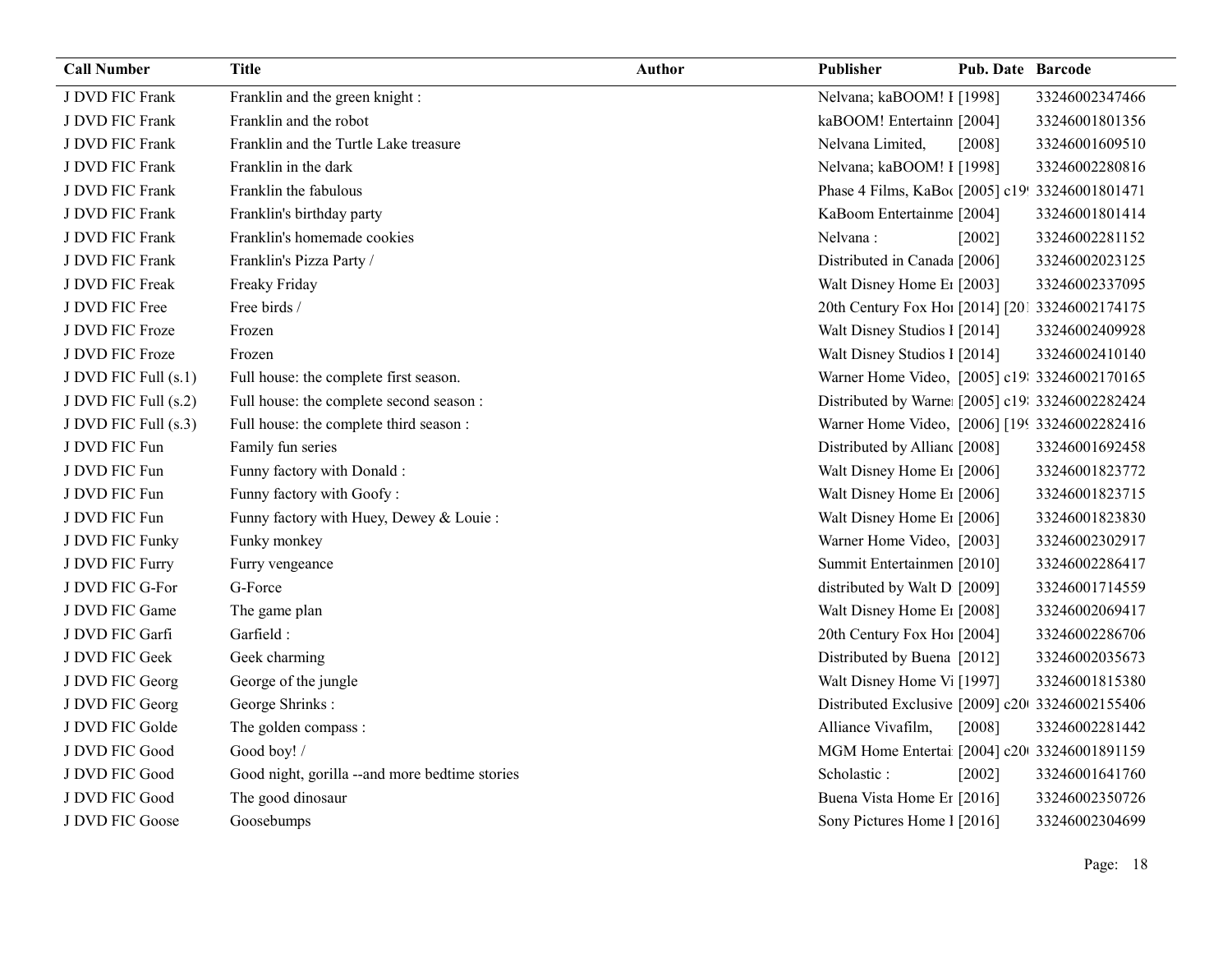| <b>Call Number</b>    | <b>Title</b>                                           | <b>Author</b> | Publisher                                    | <b>Pub. Date Barcode</b> |                            |
|-----------------------|--------------------------------------------------------|---------------|----------------------------------------------|--------------------------|----------------------------|
| J DVD FIC Goose       | Goosebumps: Deep trouble /                             |               | Twentieth Century Fo [2005]                  |                          | 33246002023869             |
| J DVD FIC Green       | Green Lantern:                                         |               | Distributed by Warne [2009]                  |                          | 33246002328201             |
| J DVD FIC Gross       | Grossology.                                            |               | Nelvana,                                     | [2008]                   | 33246001909175             |
| J DVD FIC Gulli       | Gulliver's travels; and, Gulliver's fun pack /         |               | Twentieth Century Fo [2011]                  |                          | 33246002280782             |
| J DVD FIC Hanna       | Hannah Montana                                         |               | Disney DVD:                                  | [2009]                   | 33246001614155             |
| J DVD FIC Hanna       | Hannah Montana:                                        |               | Walt Disney Studios 1 [2008]                 |                          | 33246001783901             |
| J DVD FIC Hanna       | Hannah Montana:                                        |               | Walt Disney Home E1 [2006]                   |                          | 33246001781459             |
| J DVD FIC Hanna       | Hannah Montana:                                        |               | Distributed by Walt L [2009]                 |                          | 33246001783737             |
| J DVD FIC Hanna       | Hannah Montana:                                        |               | Walt Disney Home E1 [2006]                   |                          | 33246001614205             |
| J DVD FIC Hanna       | Hannah Montana:                                        |               | Walt Disney Home E <sub>1</sub> [2007]       |                          | 33246001614213             |
| J DVD FIC Hanna       | Hannah Montana and Miley Cyrus                         |               | Disney DVD:                                  | [2008]                   | 33246001774082             |
| J DVD FIC Happi       | Happily n'ever after                                   |               | Lionsgate,                                   | $[2007]$                 | 33246002006807             |
| J DVD FIC Happy       | Happy feet                                             |               | Warner Home Video, [2007]                    |                          | 33246002412583             |
| J DVD FIC Happy       | Happy feet two                                         |               | Warner Home Video, [2012] c20 33246002044873 |                          |                            |
| J DVD FIC Harol       | Harold and the purple crayon-- and more Harold stories |               | Scholastic:                                  | [2002]                   | 33246001384338             |
| J DVD FIC Harry       | Harry and his bucket full of dinosaurs, King Harry.    |               | kaBoom Entertainme: [2009]                   |                          | 33246002209120             |
| J DVD FIC Harry (v.3) | Harry Potter and the prisoner of Azkaban :             |               | Warner Home Video, [2004]                    |                          | 33246001567551             |
| J DVD FIC Harry (v.4) | Harry Potter and the goblet of fire :                  |               | Warner Home Video, [2004]                    |                          | 33246001389139             |
| J DVD FIC Harry (v.5) | Harry Potter and the Order of the Phoenix :            |               | Warner Home Video, [2007]                    |                          | 33246002051787             |
| J DVD FIC Harry (v.6) | Harry Potter and the half-blood prince :               |               | Warner Home Video, [2009]                    |                          | 33246001958602             |
| J DVD FIC He's        | He's your dog, Charlie Brown                           |               | Warner Home Video, [2010]                    |                          | 33246001746668             |
| J DVD FIC Hello       | Hello Kitty saves the day                              |               | MGM Home Entertai [2003]                     |                          | 33246001335710             |
| J DVD FIC Hello       | Hello Kitty.                                           |               | MGM Home Entertai [2003]                     |                          | 33246001354380             |
| J DVD FIC Herbi       | Herbie, fully loaded                                   |               | Walt Disney Home E1 [2005]                   |                          | 33246002041911             |
| J DVD FIC Hi-Fiv      | Hi-5.                                                  |               | Well Go USA,                                 | [2008]                   | 33246001909530             |
| J DVD FIC High        | High school musical /                                  |               | Walt Disney Home E1 [2006]                   |                          | 33246001834589             |
| J DVD FIC High        | High school musical 2                                  |               | Walt Disney Studios 1 [2007]                 |                          | 33246001567494             |
| J DVD FIC High        | High school musical 3 :                                |               | Distributed by Walt L [2009]                 |                          | 33246002018042             |
| J DVD FIC Home        | Home                                                   |               | Twentieth Century Fo [2015]                  |                          | 33246002275592             |
| J DVD FIC Home        | Home on the range                                      |               | Disney DVD:                                  |                          | [2004] [199 33246002198299 |
| J DVD FIC Hoodw       | Hoodwinked                                             |               | Weinstein Company: [2006]                    |                          | 33246001763820             |
| J DVD FIC Hoodw       | Hoodwinked too!                                        |               | Anchor Bay Entertain [2011]                  |                          | 33246002029668             |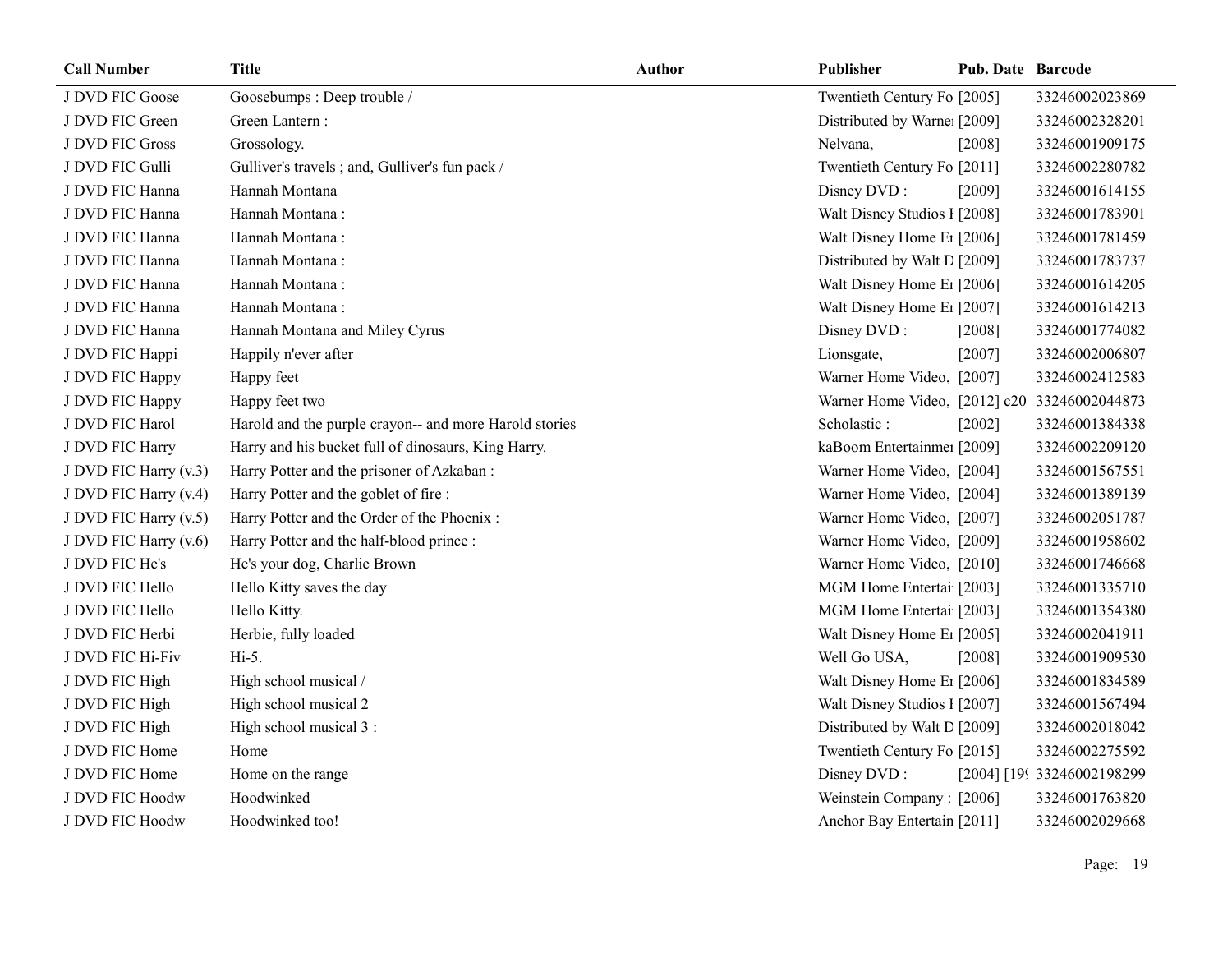| <b>Call Number</b>   | <b>Title</b>                                     | <b>Author</b> | Publisher                                      | <b>Pub. Date Barcode</b> |                |
|----------------------|--------------------------------------------------|---------------|------------------------------------------------|--------------------------|----------------|
| J DVD FIC Hoot       | Hoot                                             |               | New Line Home Ente [2006]                      |                          | 33246002068609 |
| J DVD FIC Horse      | A horse for Danny                                |               | Echo Bridge Home E [2005]                      |                          | 33246001947977 |
| J DVD FIC Horse      | Horseland:                                       |               | NCircle Entertainmen [2007]                    |                          | 33246001607613 |
| J DVD FIC Hotel      | Hotel for dogs                                   |               | DreamWorks Home E [2009]                       |                          | 33246001912336 |
| J DVD FIC Hotel      | Hotel Transylvania                               |               | Sony Pictures Home 1 [2012]                    |                          | 33246002079408 |
| J DVD FIC Hotel      | Hotel Transylvania 2                             |               | Sony Pictures Home 1 [2016]                    |                          | 33246002315141 |
| J DVD FIC How        | How to eat fried worms                           |               | Alliance Atlantis,                             | [2006]                   | 33246001642099 |
| J DVD FIC How        | How to train your dragon                         |               | DreamWorks Home E [2010]                       |                          | 33246002010239 |
| J DVD FIC Hunch      | The hunchback of Notre Dame                      |               | Buena Vista Home Er [2002]                     |                          | 33246001968494 |
| J DVD FIC Ice        | Ice age                                          |               | Twentieth Century Fo [2005] c20 33246002061273 |                          |                |
| J DVD FIC Ice (v.2)  | Ice age 2                                        |               | Twentieth Century Fo [2006]                    |                          | 33246002086262 |
| J DVD FIC Ice (v.3)  | Ice age 3                                        |               | Twentieth Century Fo [2009]                    |                          | 33246002017986 |
| J DVD FIC Ice (v.4)  | Ice age 4 :                                      |               | 20th Century Fox Ho! [2012]                    |                          | 33246002077238 |
| J DVD FIC Ice (v.5)  | Ice age 5 :                                      |               |                                                |                          | 33246002340610 |
| J DVD FIC Ice P      | Ice Princess                                     |               | Walt Disney Home E <sub>1</sub> [2005]         |                          | 33246001417112 |
| J DVD FIC Igor       | Igor                                             |               | 20th Century Fox Ho! [2008]                    |                          | 33246001789288 |
| J DVD FIC In         | In the night garden.                             |               | Nelvana,                                       | [2007]                   | 33246001909316 |
| J DVD FIC Insid      | Inside out                                       |               | Disney DVD,                                    | [2015]                   | 33246002308138 |
| J DVD FIC Iron       | The iron giant                                   |               | Warner Home Video, [2016] [199 33246002350601  |                          |                |
| J DVD FIC Iron (s.1) | Armored adventures : Iron-Man, complete season 1 |               | Genius Entertainment [2010]                    |                          | 33246002325033 |
| J DVD FIC Jerem      | Jeremy Fink and the meaning of life              |               | Distributed in the U.S [2011]                  |                          | 33246002044733 |
| J DVD FIC Jimmy      | Jimmy Neutron:                                   |               | Paramount,                                     | $[2002]$                 | 33246001809219 |
| J DVD FIC Jimmy      | The adventures of Jimmy Neutron, boy genius :    |               | Paramount,                                     | [2003]                   | 33246001783729 |
| J DVD FIC Jimmy      | The Adventures of Jimmy Neutron, boy genius :    |               | Paramount,                                     | [2004]                   | 33246001783778 |
| J DVD FIC Jonah      | Jonah                                            |               | Anchor Bay Entertain [2008]                    |                          | 33246001909050 |
| J DVD FIC Jonas      | Jonas Brothers                                   |               | Walt Disney Studios 1 [2009]                   |                          | 33246002296317 |
| J DVD FIC Jonas      | Jonas, rockin' the house :                       |               | Walt Disney Studios 1 [2009]                   |                          | 33246002296259 |
| J DVD FIC Josep      | Joseph, King of dreams                           |               | DreamWorks Home E [2000] [199 33246002284750   |                          |                |
| J DVD FIC Judy       | Judy Moody and the not bummer summer             |               | 20th Century Fox Ho! [2011]                    |                          | 33246002006005 |
| J DVD FIC Juman      | Jumanji                                          |               | Columbia TriStar Hoi [2000]                    |                          | 33246001707579 |
| J DVD FIC Jump       | Jump in!                                         |               | Disney DVD:                                    | [2007]                   | 33246001586999 |
| J DVD FIC Jungl      | The jungle book                                  |               | Walt Disney Home E1 [2007]                     |                          | 33246002091577 |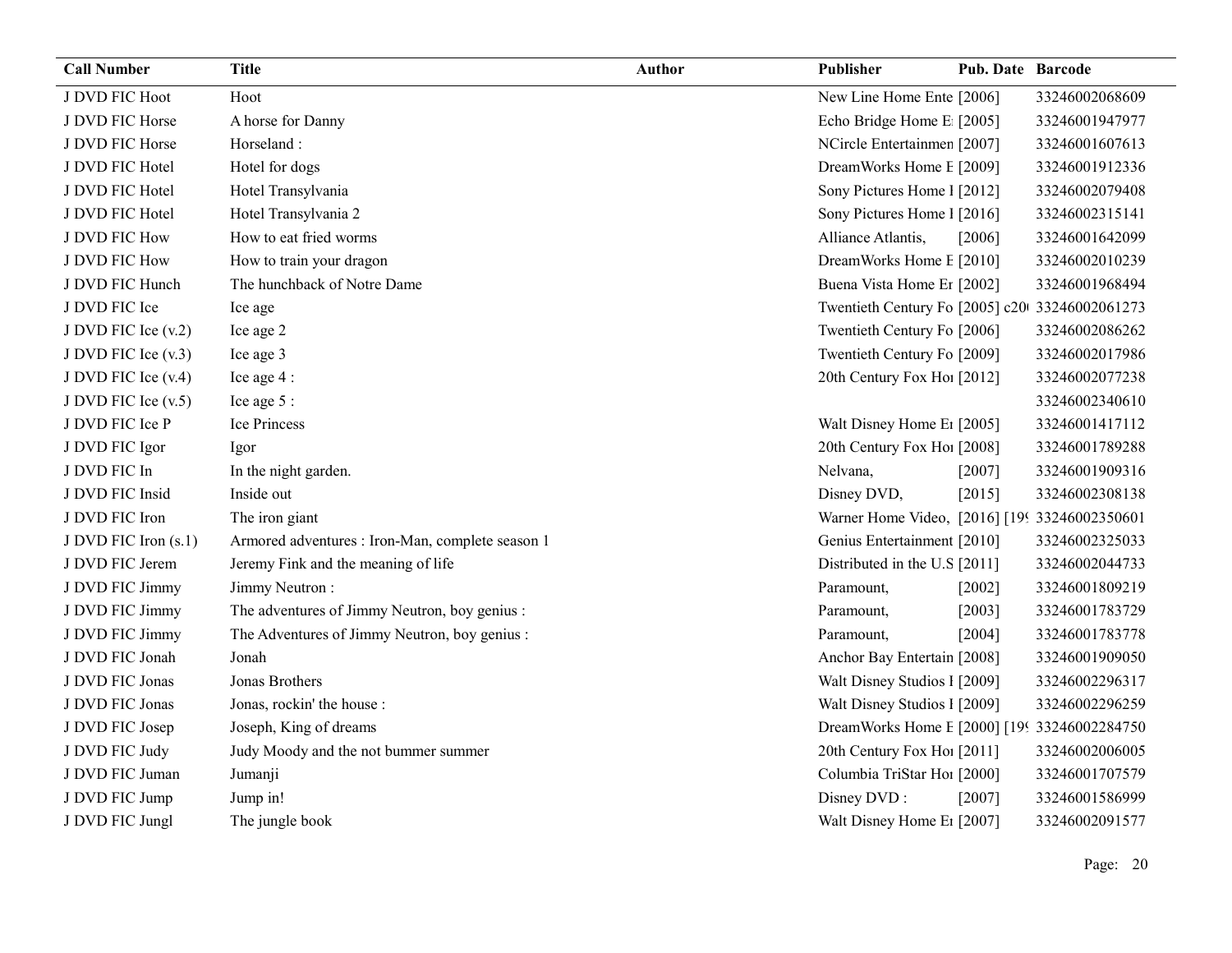| <b>Call Number</b>     | <b>Title</b>                                               | <b>Author</b> | Publisher                                        | <b>Pub. Date Barcode</b> |                            |
|------------------------|------------------------------------------------------------|---------------|--------------------------------------------------|--------------------------|----------------------------|
| J DVD FIC Jungl        | The jungle book /                                          |               | Walt Disney Studios 1 [2016]                     |                          | 33246002309060             |
| J DVD FIC Jungl        | The jungle book, the cobra egg quest :                     |               | Phase 4 Films (usa) L [2014]                     |                          | 33246002194710             |
| J DVD FIC Just         | Just 4 kicks                                               |               | MGM Home Entertai [2003]                         |                          | 33246001607308             |
| J DVD FIC Kai-La (s.2) | Princess Kai-Lan                                           |               | Paramount,                                       | $[2010]$                 | 33246002131472             |
| J DVD FIC Kit          | Kit Kittredge                                              |               | New Line Home Ener [2008]                        |                          | 33246002011013             |
| J DVD FIC Kung         | Kung Fu Panda                                              |               | Dreamworks Home E [2008]                         |                          | 33246002136653             |
| J DVD FIC Kung         | Kung fu panda 2                                            |               | DreamWorks Home E [2011]                         |                          | 33246002030914             |
| J DVD FIC Kung         | Kung Fu Panda, legends of awesomeness.                     |               | DreamWorks Home E [2013]                         |                          | 33246002177004             |
| J DVD FIC Kung (v.3)   | Kung Fu Panda 3                                            |               | 20th Century Fox Ho! [2016]                      |                          | 33246002302537             |
| J DVD FIC Lady         | Lady and the Tramp                                         |               | Disney DVD:                                      |                          | [2006] c19: 33246002003705 |
| J DVD FIC Land         | The land before time, VIII : The big freeze                |               | Universal;                                       | [2003]                   | 33246001565811             |
| J DVD FIC Lassi        | Courage of Lassie                                          |               | Turner Entertainment [2004]                      |                          | 33246001784321             |
| J DVD FIC Last         | The last airbender /                                       |               | Paramount Home Ent [2010]                        |                          | 33246002286912             |
| J DVD FIC Lazy         | LazyTown, records day.                                     |               | Paramount Pictures, [2006]                       |                          | 33246002299923             |
| J DVD FIC Lego         | The LEGO Batman movie                                      |               | Warner Home Video, [2017]                        |                          | 33246002328953             |
| J DVD FIC Lego         | The Lego movie                                             |               | Warner Home Video, [2014]                        |                          | 33246002222313             |
| J DVD FIC Life         | Life-size                                                  |               | Disney DVD:                                      | [2000]                   | 33246002325710             |
| J DVD FIC Light        | Lightning, the white stallion                              |               | MGM Home Entertai [2004] c19: 33246001783711     |                          |                            |
| J DVD FIC Lilo         | Lilo & Stitch                                              |               | Disney DVD:                                      | [2002]                   | 33246001784032             |
| J DVD FIC Lion         | The lion king                                              |               | Walt Disney Studios I [2017]                     |                          | 33246002408870             |
| J DVD FIC Littl        | A little princess /                                        |               | Warner Home Video, [1998]                        |                          | 33246001604008             |
| J DVD FIC Littl        | Little Bear at home.                                       |               | Alliance Atlantis,                               | [2003]                   | 33246002208106             |
| J DVD FIC Littl        | Little Bear, outdoor fun.                                  |               | Alliance Atlantis [dist [2002]                   |                          | 33246002325876             |
| J DVD FIC Littl        | Little house on the prairie, special collector's edition : |               | NBC Universal, Inc.: [2006]                      |                          | 33246001865450             |
| J DVD FIC Littl        | The little kidnappers                                      |               | Feature Films for Fan [2009] [199 33246002286300 |                          |                            |
| J DVD FIC Littl (s.1)  | Little house on the prairie, season 1                      |               | NBC Home Entertain [1974]                        |                          | 33246002122083             |
| J DVD FIC Littl (s.2)  | Little house on the prairie, season 2                      |               | NBC Home Video/Im [2002]                         |                          | 33246002213395             |
| J DVD FIC Littl (s.3)  | Little house on the prairie, season 3                      |               | NBC Home Video/Im [2003]                         |                          | 33246001602689             |
| J DVD FIC Littl (s.4)  | Little house on the prairie, season 4                      |               | NBC Home Entertain [2004]                        |                          | 33246001930304             |
| J DVD FIC Littl (s.5)  | Little house on the prairie, season 5                      |               | NBC Home Entertain [2004]                        |                          | 33246002126563             |
| J DVD FIC Littl (s.5)  | Little house on the prairie, season 5                      |               | Lionsgate,                                       | $[2015]$                 | 33246002361830             |
| J DVD FIC Littl (s.6)  | Little house on the prairie, season 6                      |               | NBC Home Entertain [2004]                        |                          | 33246001776327             |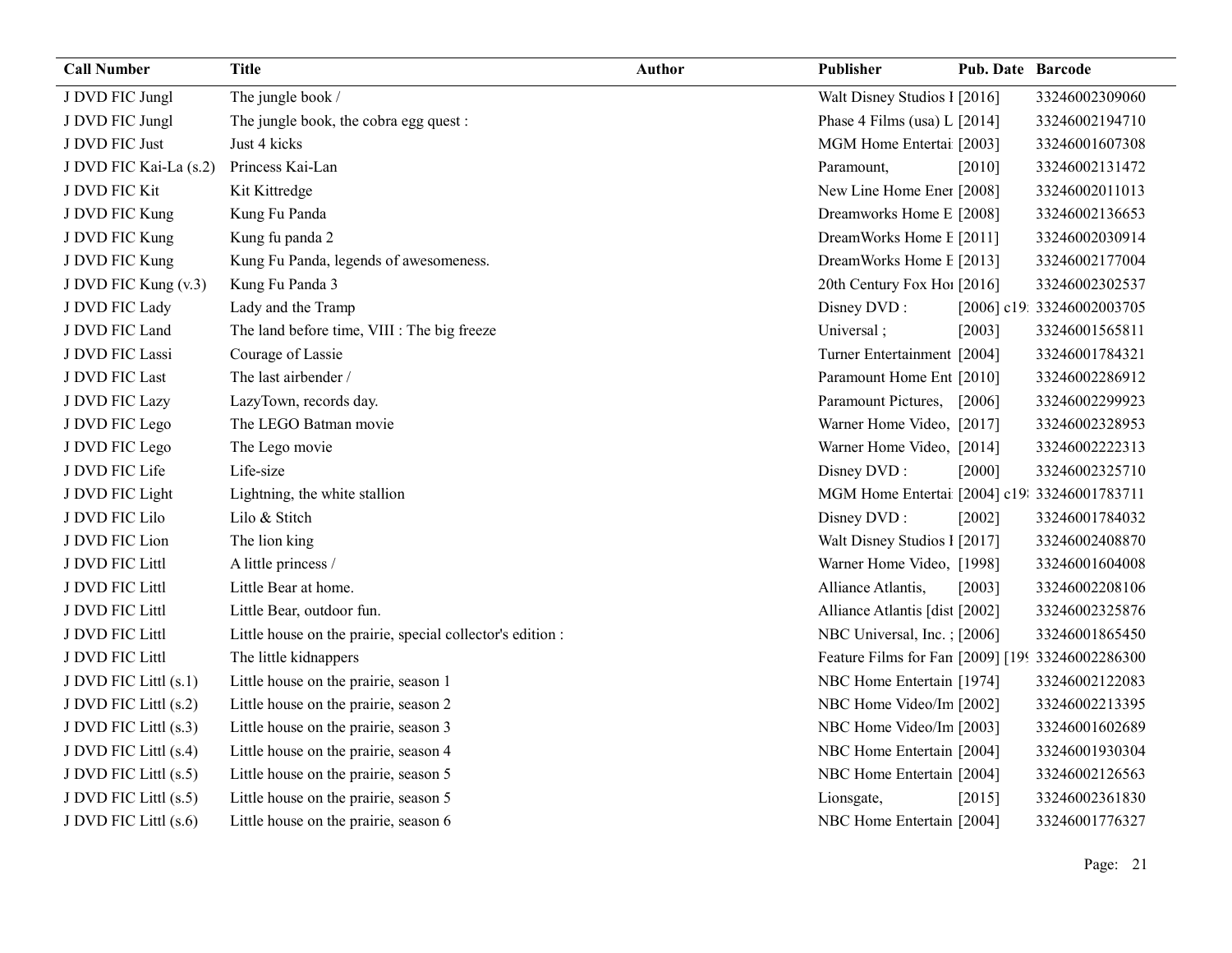| <b>Call Number</b>    | <b>Title</b>                                                | Author | <b>Publisher</b>                                           | <b>Pub. Date Barcode</b> |                            |
|-----------------------|-------------------------------------------------------------|--------|------------------------------------------------------------|--------------------------|----------------------------|
| J DVD FIC Littl (s.6) | Little house on the prairie, season 6                       |        | Friendly Family Prod [2015] 197 33246002361772             |                          |                            |
| J DVD FIC Littl (s.7) | Little house on the prairie, season 7                       |        | NBC Home Entertain [2004]                                  |                          | 33246002131860             |
| J DVD FIC Littl (s.8) | Little house on the prairie, season 8                       |        | Imavision,                                                 | [2005]                   | 33246001796994             |
| J DVD FIC Littl (s.9) | Little house on the prairie, season 9                       |        | Imavision,                                                 | [2005]                   | 33246002406643             |
| J DVD FIC Littl (s.9) | Little house on the prairie, season 9                       |        | Imavision,                                                 | [2005]                   | 33246002371920             |
| J DVD FIC Loone       | Looney Tunes                                                |        | Warner Brothers,                                           |                          | [2004] c20t 33246002198174 |
| J DVD FIC Lucky       | Lucky Luke go West, the movie                               |        | Distributed in Canada [2008]                               |                          | 33246001876911             |
| J DVD FIC Madag       | Madagascar                                                  |        | DreamWorks Animati [2009]                                  |                          | 33246002223196             |
| J DVD FIC Madag       | Madagascar 2                                                |        | DreamWorks Animati [2009]                                  |                          | 33246001893916             |
| J DVD FIC Madag       | Madagascar 3 :                                              |        | DreamWorks Home E [2012]                                   |                          | 33246002082832             |
| J DVD FIC Madel       | Madeline in London                                          |        | Sony Wonder:                                               | [2005]                   | 33246001503036             |
| J DVD FIC Madel       | Madeline's best manners /                                   |        | Lionsgate,                                                 | [2001]                   | 33246001571678             |
| J DVD FIC Madel       | Madeline's winter vacation                                  |        | Sony Wonder,                                               | $[2002]$                 | 33246001796911             |
| J DVD FIC Maggi       | Maggie and the ferocious beast /                            |        | Nelvana,                                                   | [2005]                   | 33246001799253             |
| J DVD FIC Maggi       | Maggie and the Ferocious Beast:                             |        | Columbia TriStar Hoi [2004]                                |                          | 33246002011880             |
| J DVD FIC Maggi       | Maggie and the ferocious beast:                             |        | Columbia TriStar Hoi [2003]                                |                          | 33246002011872             |
| J DVD FIC Maisy       | Good morning Maisy /                                        |        | Universal,                                                 | [2004]                   | 33246001343631             |
| J DVD FIC Marma       | Marmaduke                                                   |        | 20th Century Fox,                                          | [2010]                   | 33246001741818             |
| J DVD FIC Mary        | Mary Poppins                                                |        | Walt Disney Home E1 [2004] [19( 33246002195816             |                          |                            |
| J DVD FIC Mary        | Mary-Kate & Ashley's vacation parties                       |        | Dualstar,                                                  | [2003]                   | 33246002302487             |
| J DVD FIC Mary        | New York minute                                             |        | Warner Home Video, [2004]                                  |                          | 33246001254218             |
| J DVD FIC Mary        | You're invited to Mary-Kate and Ashley's greatest parties / |        | Dualstar.,                                                 |                          | [2003] c20t 33246001957299 |
| J DVD FIC Max         | Max & Ruby, bunny party.                                    |        | Phase 4 Films,                                             | [2010]                   | 33246002209633             |
| J DVD FIC Max         | Max & Ruby, candy apple.                                    |        | KaBOOM! Entertain [2009]                                   |                          | 33246002208973             |
| J DVD FIC Max         | Max & Ruby.                                                 |        | kaBOOM! Entertainn [2006]                                  |                          | 33246001864719             |
| J DVD FIC Megam       | Megamind                                                    |        | DreamWorks Home E [2011] 201 33246001741073                |                          |                            |
| J DVD FIC Micke       | Mickey Mouse Clubhouse /                                    |        | Walt Disney Studios I [2011]                               |                          | 33246001796085             |
| J DVD FIC Micke       | Mickey Mouse Clubhouse:                                     |        | Walt Disney Studios 1 [2010]                               |                          | 33246001609635             |
| J DVD FIC Micke       | Mickey Mouse Clubhouse :                                    |        | Walt Disney Studios 1 [2008]                               |                          | 33246002314250             |
| J DVD FIC Micke       | The adventures of Mickey Matson and the Copperhead Treasure |        | EMC Productions; [2012]                                    |                          | 33246002105237             |
| J DVD FIC Miffy       | Miffy & friends, Miffy's surprise.                          |        | Peace Arch Home En [2008]                                  |                          | 33246002246445             |
| J DVD FIC Might       | The Mighty Ducks                                            |        | Walt Disney Home V <sub>1</sub> [2000] c19! 33246001606920 |                          |                            |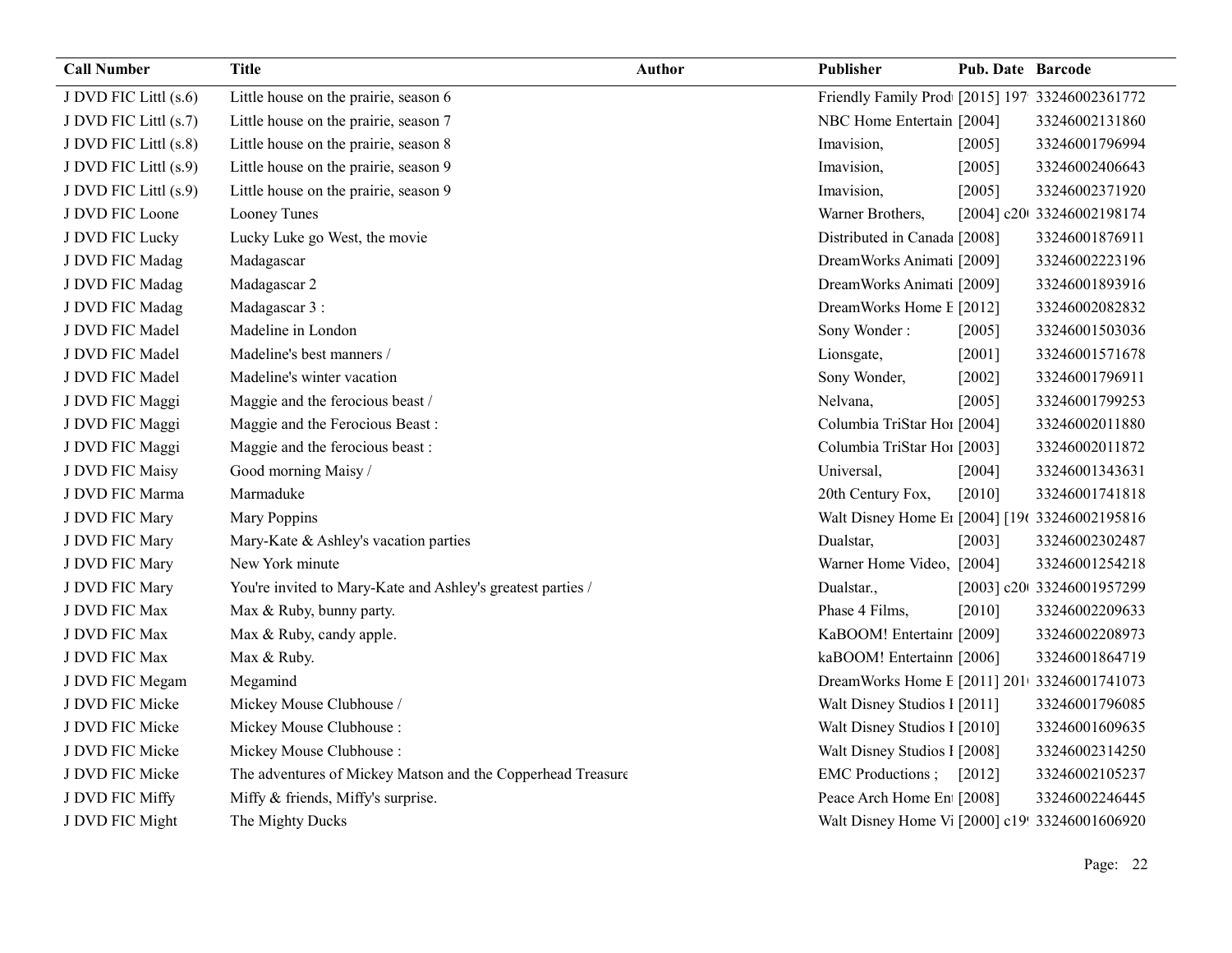| <b>Call Number</b>    | Title                                               | <b>Author</b> | Publisher                                       | <b>Pub. Date Barcode</b> |                            |
|-----------------------|-----------------------------------------------------|---------------|-------------------------------------------------|--------------------------|----------------------------|
| J DVD FIC Milo        | Milo & Otis /                                       |               | Sony Pictures.,                                 |                          | [2005] c19: 33246001571496 |
| J DVD FIC Mini        | Mini-movie collection                               |               | Universal Studios Ho [2013]                     |                          | 33246002306777             |
| J DVD FIC Miss        | Miss Spider's Sunny Patch friends                   |               | Lions Gate Home Ent [2005]                      |                          | 33246001527084             |
| J DVD FIC Miss        | Miss Spider's sunny patch kids                      |               | Nelvana,                                        | [2005]                   | 33246001799139             |
| J DVD FIC Miste       | Mister Rogers' Neighborhood, a day at the circus.   |               | Anchor Bay Entertain [2005]                     |                          | 33246002239952             |
| J DVD FIC Miste       | Mister Rogers' neighborhood.                        |               | Anchor Bay,                                     | [2005]                   | 33246001503879             |
| J DVD FIC Moana       | Moana                                               |               | Walt Disney Studios 1 [2017]                    |                          | 33246002320109             |
| J DVD FIC Monst       | Monster house                                       |               | Sony Pictures Home 1 [2006]                     |                          | 33246002206514             |
| J DVD FIC Monst       | Monsters University                                 |               | Distributed by Buena [2013]                     |                          | 33246002154425             |
| J DVD FIC Monst       | Monsters vs aliens, cloning around :                |               | Twentieth Century Fo [2013]                     |                          | 33246002177186             |
| J DVD FIC Monst       | Monsters vs. aliens, supersonic joyride :           |               | 20th Century Fox Ho! [2013]                     |                          | 33246002177236             |
| J DVD FIC Monst       | Monsters, Inc.                                      |               | Walt Disney Home E1 [2002] c20 33246002222818   |                          |                            |
| J DVD FIC Mr.         | Mr. Bump presents planes, trains, and dillymobiles! |               | Sony Pictures Home 1 [2010]                     |                          | 33246002177798             |
| J DVD FIC Mr.         | Mr. Mischief.                                       |               |                                                 | [1995]                   | 33246002177780             |
| J DVD FIC Mr.Pea      | Mr. Peabody & Sherman                               |               | 20th Century Fox,                               | [2014]                   | 33246002261782             |
| J DVD FIC Mulan       | Mulan                                               |               | Walt Disney Home E1 [2004]                      |                          | 33246002328797             |
| J DVD FIC Munsc       | A gift of Munsch /                                  |               | Direct Source Special [2005]                    |                          | 33246002095370             |
| J DVD FIC Muppe       | The muppets                                         |               | Buena Vista Home Er [2012]                      |                          | 33246002045110             |
| J DVD FIC My          | My big, big friend, toy drive.                      |               | KaBOOM! Entertain: [2012]                       |                          | 33246002209500             |
| J DVD FIC My          | My dog Skip                                         |               | Warner Home Video, [2000] [199 33246002222644   |                          |                            |
| J DVD FIC My          | My Little Pony, the princess promenade.             |               | Paramount Pictures, [2006]                      |                          | 33246002200269             |
| J DVD FIC My          | My neighbor Totoro                                  |               | Twentieth Century Fo [2002]                     |                          | 33246001241355             |
| J DVD FIC Nanal       | Welcome to Nanalan' favorites. /                    |               | Quality Special Prodt [2004]                    |                          | 33246001895986             |
| J DVD FIC Nanny       | Nanny McPhee                                        |               | Universal Pictures,                             | [2006]                   | 33246002199974             |
| J DVD FIC New         | The new adventures of Pinocchio                     |               | TVA International:                              | [2000]                   | 33246001413400             |
| J DVD FIC Next        | The next karate kid                                 |               | Columbia TriStar Hoi [2005] c19! 33246002038636 |                          |                            |
| J DVD FIC Nick        | Nick Jr. celebrates spring!                         |               | Paramount,                                      | [2004]                   | 33246001794569             |
| J DVD FIC Night       | Night on the galactic railroad                      |               | Central Park Media,                             |                          | [2001] [198 33246002079457 |
| J DVD FIC Nim's       | Nim's Island /                                      |               | 20th Century Fox Ho! [2008]                     |                          | 33246001638428             |
| J DVD FIC Nutcr       | The nutcracker                                      |               | Warner Home Video, [2003]                       |                          | 33246001859735             |
| J DVD FIC Nutjo (v.2) | The nut job 2 :                                     |               | Entertainment One,                              | [2017]                   | 33246002410215             |
| J DVD FIC Once        | Once upon a mattress /                              |               | Buena Vista Home Er [2005]                      |                          | 33246001451889             |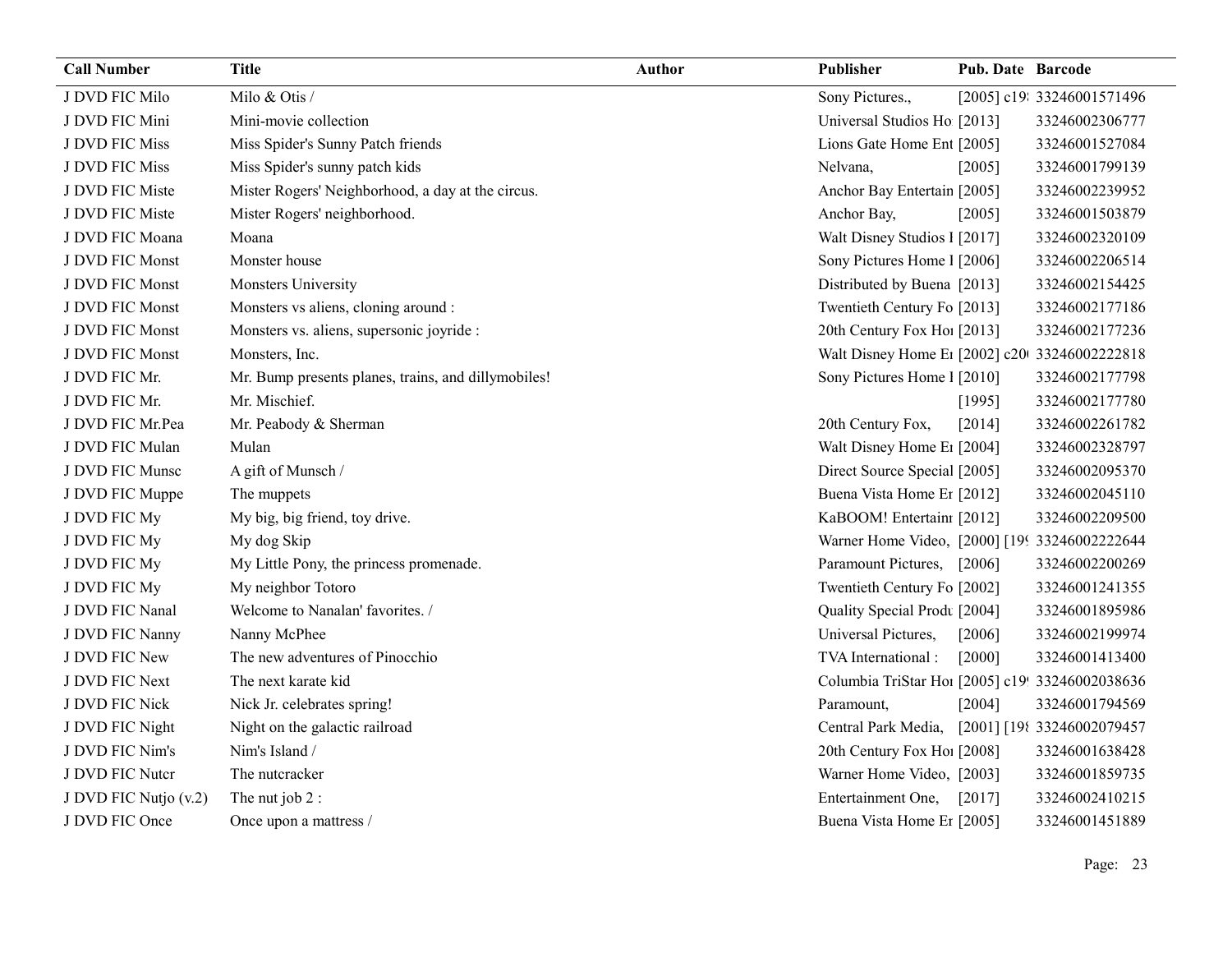| <b>Call Number</b>    | <b>Title</b>                               | <b>Author</b> | Publisher                                      | Pub. Date Barcode |                |
|-----------------------|--------------------------------------------|---------------|------------------------------------------------|-------------------|----------------|
| J DVD FIC One         | 101 Dalmatians                             |               | Walt Disney Home E1 [2008]                     |                   | 33246002328730 |
| J DVD FIC Open        | Open Season 4:                             |               | Sony Pictures Home 1 [2016]                    |                   | 33246002349405 |
| J DVD FIC Open        | Open season, 1                             |               | Sony Pictures Home 1 [2006]                    |                   | 33246002293256 |
| J DVD FIC Open        | Open season, 2                             |               | Sony Pictures Home 1 [2008]                    |                   | 33246001893858 |
| J DVD FIC Open        | Open season, 3                             |               | Sony Pictures Home 1 [2011] c20 33246001775543 |                   |                |
| J DVD FIC Osmos       | Osmosis Jones /                            |               | Warner Home Video, [2001]                      |                   | 33246001431535 |
| J DVD FIC Oswal       | Oswald                                     |               | Distributed by Param [2003]                    |                   | 33246002168987 |
| J DVD FIC Over        | Over the hedge                             |               | DreamWorks Home E [2006]                       |                   | 33246002354603 |
| J DVD FIC Paddi       | Paddington                                 |               | eOne,                                          | [2015]            | 33246002210946 |
| J DVD FIC Pagem       | The Pagemaster                             |               | Twentieth Century Fo [2002]                    |                   | 33246002060689 |
| J DVD FIC ParaN       | ParaNorman                                 |               | Alliance Film,                                 | $[2012]$          | 33246002337152 |
| J DVD FIC Paren       | Parental guidance                          |               | 20th Century Fox Ho [2013]                     |                   | 33246002305233 |
| J DVD FIC PAW         | PAW Patrol, Pups and the ghost pirate      |               | Seville/Filmed Ent/Pc [2015]                   |                   | 33246002382844 |
| J DVD FIC Peanu       | The Peanuts Movie                          |               | 20th Century Fox,                              | [2016]            | 33246002200509 |
| J DVD FIC Pengu       | Penguins of Madagascar                     |               | DreamWorks Home E [2015]                       |                   | 33246002255362 |
| J DVD FIC Percy       | Percy Jackson: The sea of monsters /       |               | 20th Century Fox Ho! [2013]                    |                   | 33246002157295 |
| J DVD FIC Percy (P.1) | The lightning thief                        |               | 20th Century Fox Ho! [2010]                    |                   | 33246002336881 |
| J DVD FIC Pete's      | Pete's dragon                              |               | Walt Disney Studios 1 [2016]                   |                   | 33246002399418 |
| J DVD FIC Pigle       | Piglet's big movie                         |               | Walt Disney Home E <sub>1</sub> [2003]         |                   | 33246002286904 |
| J DVD FIC Pingu       | Pingu.                                     |               | Hit Entertainment;                             | $[2008]$          | 33246001909068 |
| J DVD FIC Pinoc       | Pinocchio                                  |               | Momentum Pictures, [2016]                      |                   | 33246002351229 |
| J DVD FIC Pirat       | The pirate fairy /                         |               | Buena Vista Home Er [2014]                     |                   | 33246002179133 |
| J DVD FIC Pirat       | The pirates!                               |               | Sony Pictures Home 1 [2012]                    |                   | 33246002090595 |
| J DVD FIC Plane       | Planet 51                                  |               | Sony Pictures Home 1 [2010]                    |                   | 33246002205607 |
| J DVD FIC Planes      | Planes: fire & rescue /                    |               | Disney,                                        | [2014]            | 33246002265874 |
| J DVD FIC Pocha       | Pocahontas                                 |               | Disney DVD:                                    | [1995]            | 33246001783976 |
| J DVD FIC Pocha       | Pocahontas                                 |               | Disney DVD:                                    | [1995]            | 33246002041846 |
| J DVD FIC Poké        | Pokémon DP, galactic battles :             |               | Viz Media:                                     | $[2011]$          | 33246002091999 |
| J DVD FIC Pokém       | Pokémon:                                   |               | Viz Video,                                     | [2006]            | 33246002012276 |
| J DVD FIC Pokém       | Pokémon Ranger and the Temple of the Sea / |               | Viz Media,                                     | $[2007]$          | 33246002011914 |
| J DVD FIC Pokém (v.3) | Pokémon DP, galactic battles :             |               | Viz Media:                                     | [2011]            | 33246001796192 |
| J DVD FIC Pokém (v.4) | Pokémon DP, galactic battles. :            |               | Viz Media:                                     | [2011]            | 33246001796135 |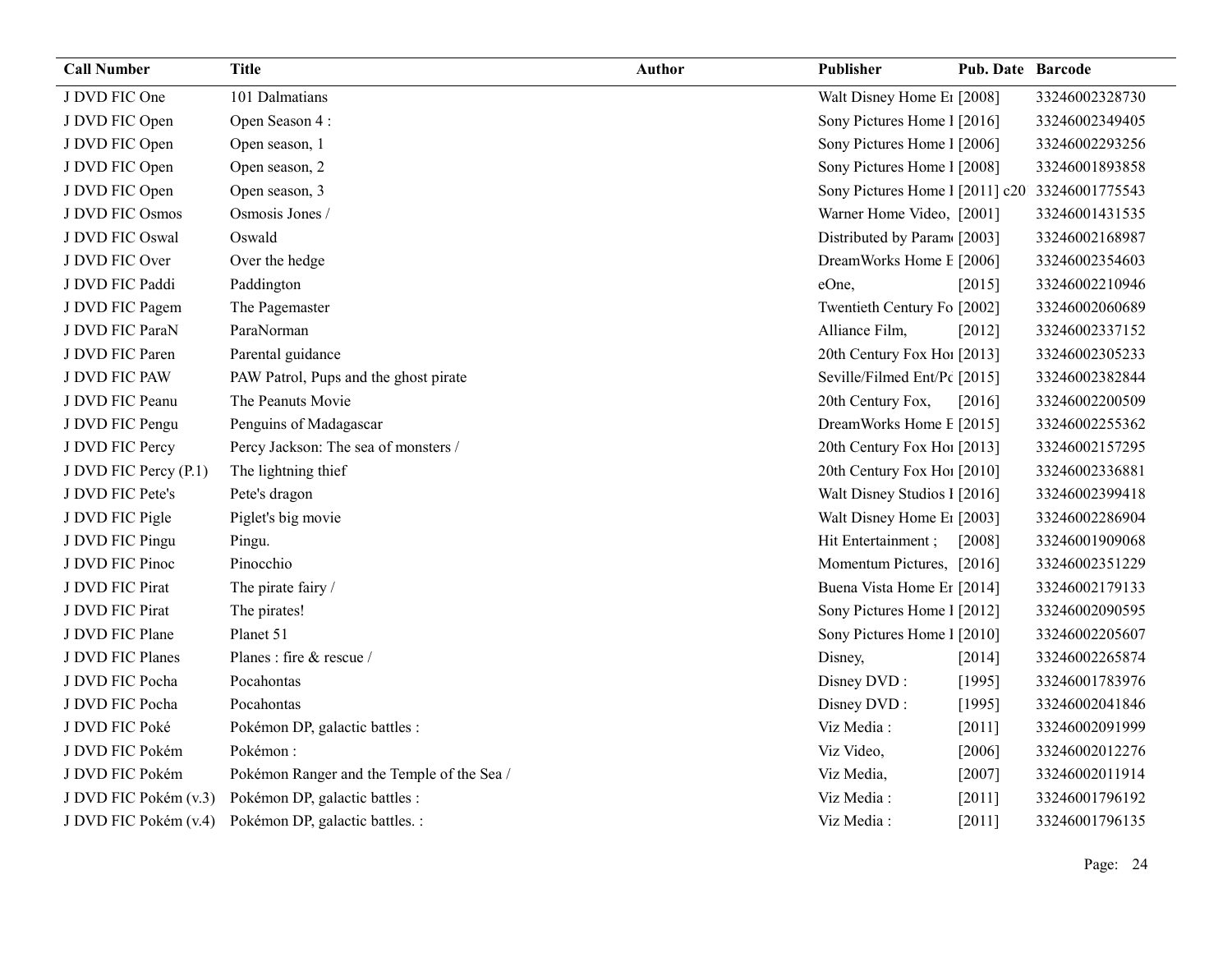| <b>Call Number</b> | <b>Title</b>                                         | Author | Publisher                                      | Pub. Date Barcode |                            |
|--------------------|------------------------------------------------------|--------|------------------------------------------------|-------------------|----------------------------|
| J DVD FIC Potte    | The complete Beatrix Potter collection.              |        | GoodTimes DVD,                                 | [2004]            | 33246001651421             |
| J DVD FIC Potte    | The complete Beatrix Potter collection.              |        | GoodTimes DVD,                                 | [2004]            | 33246001651363             |
| J DVD FIC Potte    | The world of Peter Rabbit and friends                |        | Distributed by Warne [2006]                    |                   | 33246001794551             |
| J DVD FIC Princ    | The princess and the frog                            |        | Walt Disney Studios 1 [2010]                   |                   | 33246002070498             |
| J DVD FIC Princ    | The princess and the goblin                          |        | Sterling Entertainmen [2003]                   |                   | 33246002074326             |
| J DVD FIC Princ    | The princess diaries                                 |        | Walt Disney Home E <sub>1</sub> [2001]         |                   | 33246002322493             |
| J DVD FIC Princ    | The princess diaries 2, royal engagement /           |        | Walt Disney Home E1 [2004]                     |                   | 33246002051969             |
| J DVD FIC Puss     | Puss in boots                                        |        | Dreamworks Audio, [2012]                       |                   | 33246002116168             |
| J DVD FIC Quest    | Quest for Camelot                                    |        | Warner Home Video, [1998]                      |                   | 33246001707470             |
| J DVD FIC Race     | Race to Witch Mountain                               |        | Distributed Walt Disn [2009]                   |                   | 33246002038339             |
| J DVD FIC Racin    | Racing Stripes                                       |        | Warner Home Video, [2005] c20 33246002043420   |                   |                            |
| J DVD FIC Ramon    | Ramona and Beezus                                    |        | Twentieth Century Fo [2010]                    |                   | 33246002038776             |
| J DVD FIC Rango    | Rango                                                |        | Paramount Home Ent [2011]                      |                   | 33246002204345             |
| J DVD FIC Ratat    | Ratatouille                                          |        | Disney DVD:                                    | [2007]            | 33246002222933             |
| J DVD FIC Reef     | The reef                                             |        | Weinstein Company; [2007]                      |                   | 33246001723626             |
| J DVD FIC Rescu    | The rescuers                                         |        | Disney DVD:                                    |                   | [2003] c19' 33246001784271 |
| J DVD FIC Rescu    | The Rescuers down under                              |        | Buena Vista Home Et [2000] c19! 33246001784339 |                   |                            |
| J DVD FIC Rio      | Rio                                                  |        | 20th Century Fox Ho! [2011]                    |                   | 33246002286979             |
| J DVD FIC Road     | The road to El Dorado                                |        | DreamWorks Home E [2000]                       |                   | 33246002147502             |
| J DVD FIC Roald    | Roald Dahl's The BFG                                 |        | $A&E$ :                                        | [2006]            | 33246001776210             |
| J DVD FIC Robot    | Robots                                               |        | 20th Century Fox Ho! [2005]                    |                   | 33246001781392             |
| J DVD FIC Rolie    | Rolie Polie Olie /                                   |        | Nelvana,                                       | $[2005]$          | 33246001799311             |
| J DVD FIC Rolie    | Rolie Polie Olie, Polie magic.                       |        | KaBOOM! Entertain: [2003]                      |                   | 33246002240596             |
| J DVD FIC Rolie    | The backyard jungle                                  |        | Distributed by KaBoc [2006]                    |                   | 33246001439298             |
| J DVD FIC Rooki    | The rookie                                           |        | Walt Disney Home E <sub>1</sub> [2002]         |                   | 33246001790740             |
| J DVD FIC Roxy     | Roxy Hunter and the mystery of the moody ghost movie |        | Sony Wonder,                                   | [2008]            | 33246001526821             |
| J DVD FIC Rubba    | Rubbadubbers:                                        |        | Hit Entertainment,                             | [2004]            | 33246001638196             |
| J DVD FIC Rubba    | Rubbadubbers:                                        |        | Hit Entertainment,                             | [2003]            | 33246002168896             |
| J DVD FIC Rugra    | Rugrats go wild /                                    |        | Paramount,                                     | [2003]            | 33246001638600             |
| J DVD FIC Rum      | Rumpelstiltskin                                      |        | MGM Home Entertai [2005]                       |                   | 33246001824432             |
| J DVD FIC Saddl    | The Saddle Club                                      |        | Warner Home Video, [2002]                      |                   | 33246001672625             |
| J DVD FIC San      | The sandlot 2                                        |        | Twentieth Century Fo [2005]                    |                   | 33246001774025             |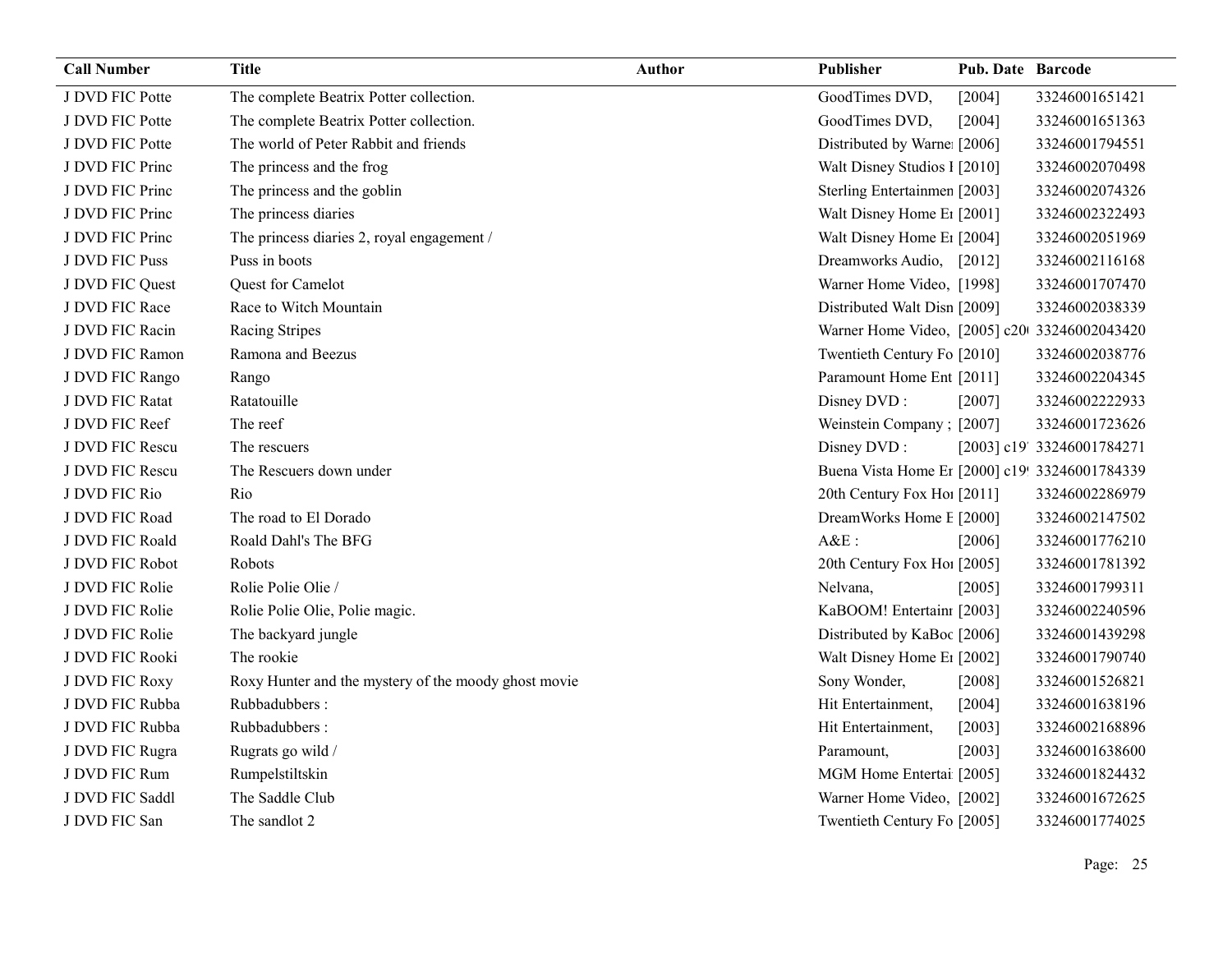| <b>Call Number</b>    | <b>Title</b>                                                 | Author | Publisher                                                  | <b>Pub. Date Barcode</b> |                |
|-----------------------|--------------------------------------------------------------|--------|------------------------------------------------------------|--------------------------|----------------|
| J DVD FIC Sandy       | Sandy the Seal; Toby McTeague; Seven Alone                   |        | Dreamline,                                                 | [2009]                   | 33246001689488 |
| J DVD FIC Savag       | Savage Sam                                                   |        | Walt Disney Home V <sub>1</sub> [2003] [19( 33246002099539 |                          |                |
| J DVD FIC Scoob       | Chill out Scooby-Doo!.                                       |        | Warner Home Video, [2007]                                  |                          | 33246002299865 |
| J DVD FIC Scoob       | Scooby Doo and the cyber chase                               |        | Warner Home Video, [2001]                                  |                          | 33246002346245 |
| J DVD FIC Scoob       | Scooby Doo! and the safari creatures                         |        | Warner Home Video, [2012]                                  |                          | 33246002041804 |
| J DVD FIC Scoob       | Scooby Doo! The mystery begins /                             |        | Distributed by Warne: [2009]                               |                          | 33246001714880 |
| J DVD FIC Scoob       | Scooby-Doo!                                                  |        | Warner Home Video, [2002]                                  |                          | 33246002209013 |
| J DVD FIC Scoob       | Scooby-Doo! 13 spooky tales :                                |        | Turner Hanna Barber [2013]                                 |                          | 33246002246502 |
| J DVD FIC Scoob       | Scooby-Doo! 2                                                |        | Warner Home Video, [2004]                                  |                          | 33246002051977 |
| J DVD FIC Scoob       | Scooby-Doo! and the alien invaders ; and, Scooby-Doo! on Zon |        | Distributed by Warne: [2008]                               |                          | 33246001597087 |
| J DVD FIC Scoob       | Scooby-Doo! and the circus monsters                          |        | Warner Home Video, [2013]                                  |                          | 33246002099596 |
| J DVD FIC Scoob       | Scooby-Doo! and the ghoul school:                            |        | Warner Home Video, [2001]                                  |                          | 33246002303485 |
| J DVD FIC Scoob       | Scooby-Doo! and the robots                                   |        | Warner Home Video, [2011]                                  |                          | 33246002286888 |
| J DVD FIC Scoob       | Scooby-Doo! and the samurai sword                            |        | Warner Home Video, [2009]                                  |                          | 33246001796796 |
| J DVD FIC Scoob       | Scooby-Doo! and the zombies                                  |        | Warner Home Video, [2011]                                  |                          | 33246002286821 |
| J DVD FIC Scoob       | Scooby-Doo! Curse of the lake monster                        |        | Warner Home Video, [2011]                                  |                          | 33246002299444 |
| J DVD FIC Scoob       | Scooby-Doo! goes Hollywood /                                 |        | Warner Home Video, [2002]                                  |                          | 33246002169852 |
| J DVD FIC Scoob       | Scooby-Doo! Mystery Incorporated :                           |        | Warner Home Video, [2011]                                  |                          | 33246002005940 |
| J DVD FIC Scoob       | Scooby-Doo! Stage fright                                     |        | Distributed by Warne [2013]                                |                          | 33246002146686 |
| J DVD FIC Scoob       | Scooby-Doo! winter wonderdog                                 |        | Warner Home Video, [2002]                                  |                          | 33246002411742 |
| J DVD FIC Scoob (s.3) | What's new Scooby-Doo?:                                      |        | Warner Home Video, [2008]                                  |                          | 33246002088789 |
| J DVD FIC Secre       | Secret of the wings                                          |        | Disney,                                                    | [2012]                   | 33246002096071 |
| J DVD FIC Secre       | The Secret Life of Pets                                      |        | Universal Studios Ho [2016]                                |                          | 33246002313989 |
| J DVD FIC Secre       | The secret of NIMH                                           |        | MGM Home Entertai [2003] c19: 33246001517895               |                          |                |
| J DVD FIC Sesam       | Monster manners                                              |        | Warner Home Video, [2014]                                  |                          | 33246002252922 |
| J DVD FIC Sesam       | Quiet time                                                   |        | Sony Wonder,                                               | [2003]                   | 33246002286326 |
| J DVD FIC Sesam       | Sesame Street:                                               |        | Distributed by Warne [2012]                                |                          | 33246002082568 |
| J DVD FIC Sesam       | Sesame Street Alphabet songs                                 |        | Distributed by Warne [2014]                                |                          | 33246002253219 |
| J DVD FIC Sesam       | Sesame Street, bedtime with Elmo.                            |        | Genius Entertainment [2009]                                |                          | 33246002287084 |
| J DVD FIC Seven       | Seven of Daran /                                             |        | distributed by Vivend [2011]                               |                          | 33246002037141 |
| J DVD FIC Shagg       | The shaggy dog /                                             |        | Walt Disney Home E <sub>1</sub> [2006]                     |                          | 33246001895960 |
| J DVD FIC Shark       | The adventures of Sharkboy and Lavagirl in 3-D               |        | Alliance Atlantis,                                         | [2005]                   | 33246002208163 |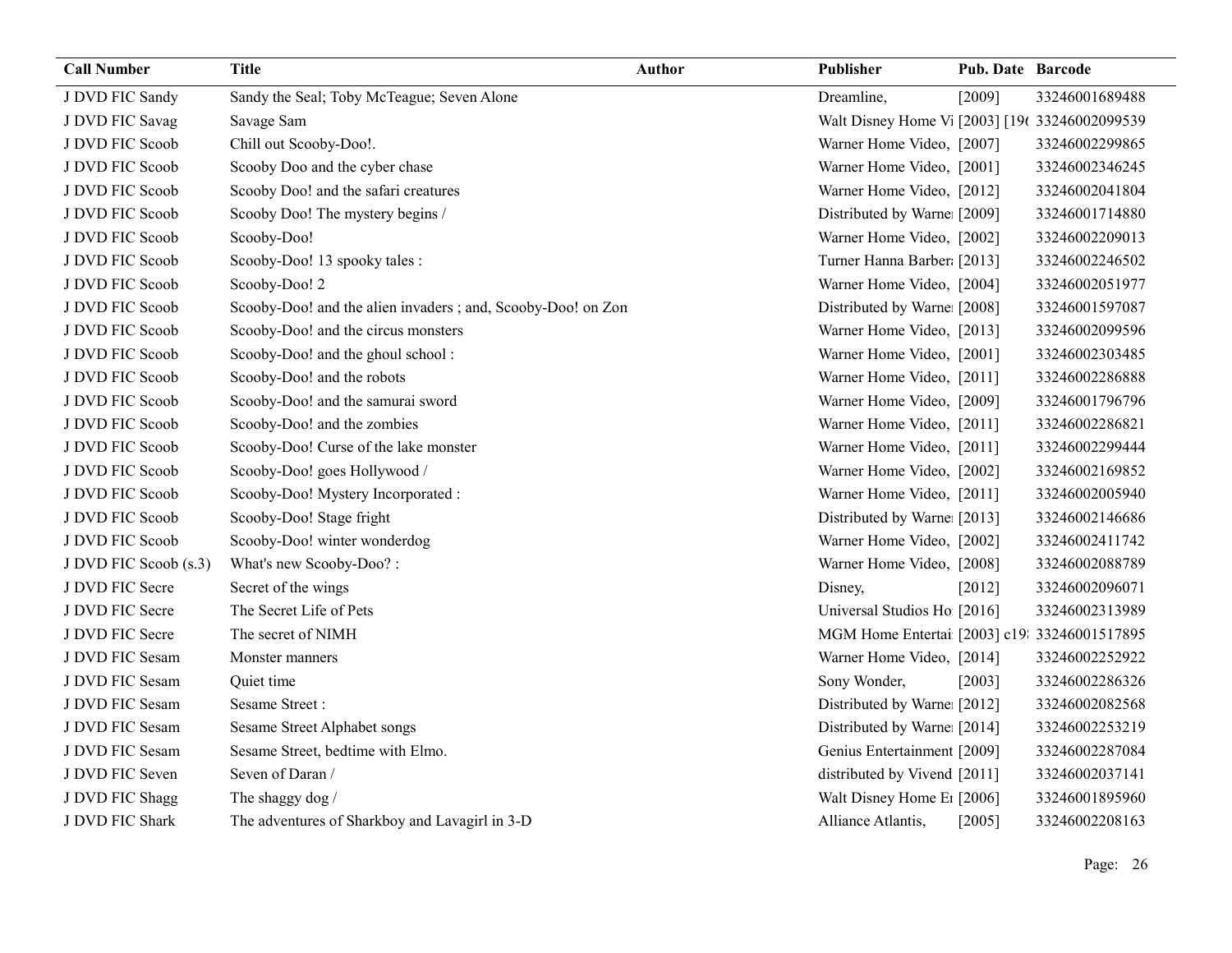| <b>Call Number</b>    | <b>Title</b>                  | Author | Publisher                                      | Pub. Date Barcode |                            |
|-----------------------|-------------------------------|--------|------------------------------------------------|-------------------|----------------------------|
| J DVD FIC Shaun       | Shaun the sheep, off the baa! |        | Distributed by Lionsg [2007]                   |                   | 33246002209062             |
| J DVD FIC Shirl       | The land of Oz                |        | Genius Entertainment [2005]                    |                   | 33246002102044             |
| J DVD FIC Shirl       | The little princess /         |        | Quality Special Prodt [2006]                   |                   | 33246001531342             |
| J DVD FIC Shirl       | Wee Willie Winkie /           |        | Playhouse Video,                               |                   | [1989] c19. 33246001850965 |
| J DVD FIC Short       | <b>Shorts</b>                 |        | Warner Home Video, [2009]                      |                   | 33246002201838             |
| J DVD FIC Shrek       | Shrek                         |        | DreamWorks Home E [2003]                       |                   | 33246002080059             |
| J DVD FIC Shrek       | Shrek 2:                      |        | DreamWorks Home E [2004]                       |                   | 33246002101921             |
| J DVD FIC Shrek       | Shrek forever after           |        | DreamWorks Home E [2010]                       |                   | 33246002163947             |
| J DVD FIC Shrek       | Shrek the third:              |        | DreamWorks Home E [2007]                       |                   | 33246002337194             |
| J DVD FIC Sinba       | Sinbad                        |        | DreamWorks Home E [2003]                       |                   | 33246002069292             |
| J DVD FIC Sing        | Sing                          |        | Universal,                                     | [2017]            | 33246002318137             |
| J DVD FIC Sixte       | 6teen                         |        | Distributed in Canada [2008]                   |                   | 33246002168672             |
| J DVD FIC Sixte       | 6teen:                        |        | distributed exclusivel [2006]                  |                   | 33246001607555             |
| J DVD FIC Sixte       | 6teen:                        |        | KaBOOM! Entertain: [2009]                      |                   | 33246002168748             |
| J DVD FIC Sky         | Sky High                      |        | Walt Disney Home E1 [2005]                     |                   | 33246002069151             |
| J DVD FIC Smurf (v.3) | Smurfs 3 : the lost village : |        | Sony Pictures Home 1 [2017]                    |                   | 33246002335131             |
| J DVD FIC Snow        | Snow days                     |        | Hit Entertainment;                             | [2008]            | 33246001860469             |
| J DVD FIC Snow        | The Snow Queen                |        | Warner Home Video, [2004]                      |                   | 33246002168698             |
| J DVD FIC Socce       | Soccer dog                    |        | Columbia TriStar Hoi [2004]                    |                   | 33246002286425             |
| J DVD FIC Sofia       | Sofia the first:              |        | Disney:                                        | $[2013]$          | 33246002329746             |
| J DVD FIC Song        | Song of the sea               |        | Universal,                                     | $[2015]$          | 33246002255180             |
| J DVD FIC Space       | Space chimps 2                |        | 20th Century Fox,                              | [2010]            | 33246001746726             |
| J DVD FIC Speed       | <b>Speed Racer</b>            |        | Warner Home Video, [2008]                      |                   | 33246002287753             |
| J DVD FIC Spide       | High-voltage villains /       |        | Columbia TriStar Hoi [2004] c20 33246001784149 |                   |                            |
| J DVD FIC Spide       | Spider-man vs. Doc Ock /      |        | Buena Vista Home Er [2004]                     |                   | 33246002117109             |
| J DVD FIC Spide       | The Spiderwick chronicles /   |        | Paramount Home Ent [2008]                      |                   | 33246001638121             |
| J DVD FIC Spide       | The ultimate face-off         |        | Columbia TriStar Hoi [2004]                    |                   | 33246001784024             |
| J DVD FIC Spiri       | Spirit                        |        | DreamWorks Pictures [2010]                     |                   | 33246002043362             |
| J DVD FIC Spong       | SpongeBob SquarePants:        |        | Paramount Pictures,                            | $[2006]$          | 33246002287126             |
| J DVD FIC Spong       | The SpongeBob movie           |        | Paramount,                                     | [2015]            | 33246002394831             |
| J DVD FIC Spong d.1   | SpongeBob SquarePants         |        | Paramount:                                     | [2003]            | 33246001290022             |
| J DVD FIC Sponge      | SpongeBob SquarePants:        |        | Paramount Home Ent [2008]                      |                   | 33246001796903             |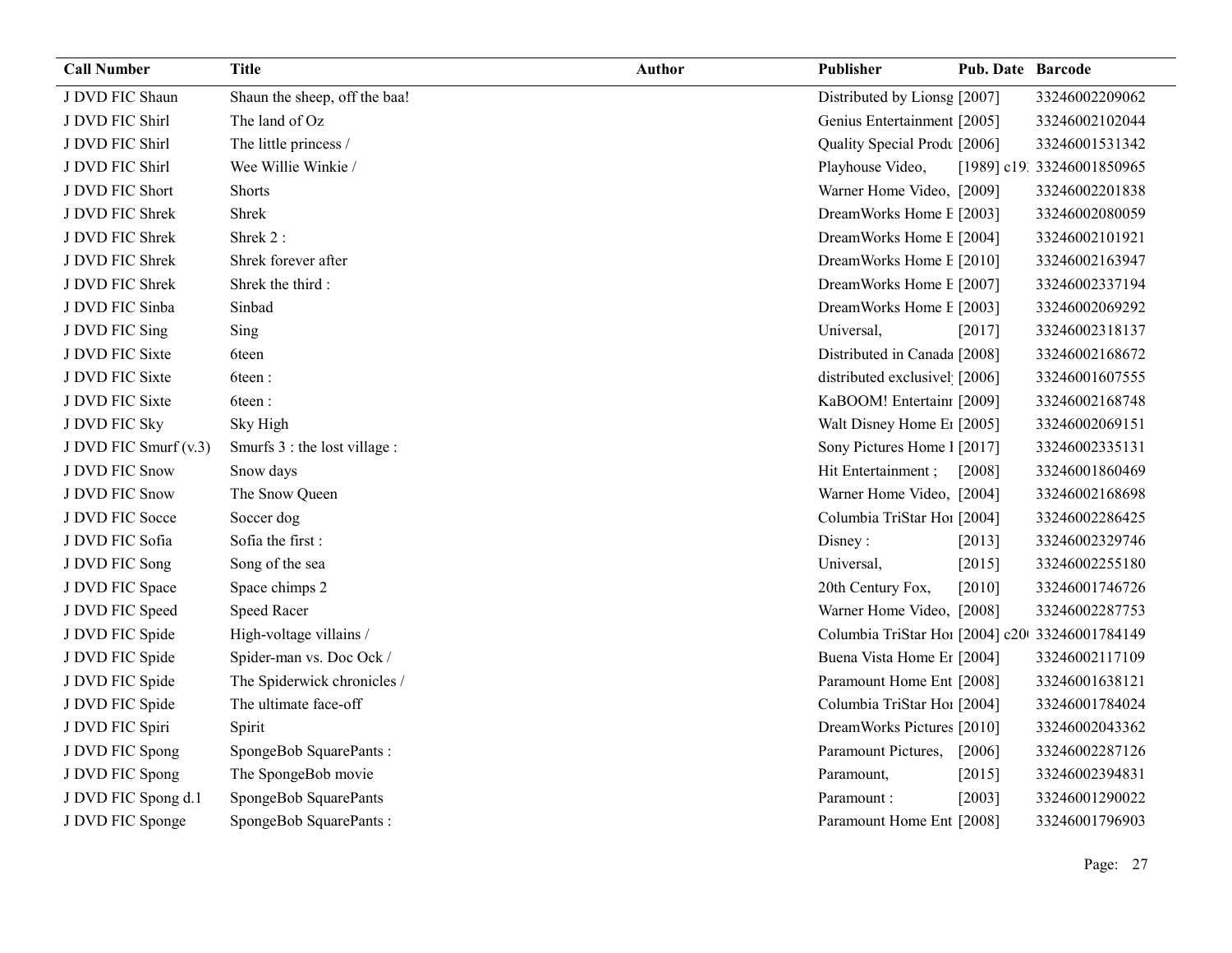| <b>Call Number</b> | <b>Title</b>                                         | Author             | Publisher                    | Pub. Date Barcode |                            |
|--------------------|------------------------------------------------------|--------------------|------------------------------|-------------------|----------------------------|
| J DVD FIC Spook    | Spooky buddies                                       |                    | Walt Disney Studios 1 [2011] |                   | 33246002197846             |
| J DVD FIC Spy (1)  | Spy kids                                             |                    | Dimension Home Vid [2001]    |                   | 33246002261980             |
| J DVD FIC Spy (4)  | Spy kids [4] :                                       |                    | Anchor Bay Entertain [2011]  |                   | 33246002014124             |
| J DVD FIC Stilt    | Geronimo Stilton:                                    | Stilton, Geronimo. | Imavision,                   | [2009]            | 33246001799360             |
| J DVD FIC Stilt    | Geronimo Stitlon:                                    | Stilton, Geronimo. | Imavision,                   | [2009]            | 33246002067460             |
| J DVD FIC Stilt    | Geronimo Stitlon:                                    | Stilton, Geronimo. | Imavision,                   | [2008]            | 33246002102101             |
| J DVD FIC Stite    | Stitch!                                              |                    | Disney DVD,                  | [2003]            | 33246001784156             |
| J DVD FIC Stran    | Strange magic                                        |                    | Touchstone Home En [2015]    |                   | 33246002279958             |
| J DVD FIC Straw    | Strawberry Shortcake, adventures on Ice Cream Island |                    | Twentieth Century Fo [2004]  |                   | 33246002201044             |
| J DVD FIC Straw    | Strawberry Shortcake, Berrywood here we come.        |                    | 20th Century Fox Ho! [2010]  |                   | 33246002200020             |
| J DVD FIC Straw    | Strawberry Shortcake, Let's dance                    |                    | Twentieth Century Fo [2008]  |                   | 33246001866334             |
| J DVD FIC Straw    | Strawberry Shortcake, Let's dance                    |                    | 20th Century Fox Ho [2007]   |                   | 33246002069888             |
| J DVD FIC Straw    | Strawberry Shortcake, Moonlight mysteries            |                    | 20th Century Fox Ho! [2005]  |                   | 33246002007375             |
| J DVD FIC Straw    | Strawberry Shortcake, the glimmerberry ball movie :  |                    | 20th Century Fox Ho! [2010]  |                   | 33246002155265             |
| J DVD FIC Straw    | Strawberry Shortcake, World of friends :             |                    | 20th Century Fox Ho! [2006]  |                   | 33246002002384             |
| J DVD FIC Straw    | Strawberry Shortcake.                                |                    | 20th Century Fox Ho! [2009]  |                   | 33246002334001             |
| J DVD FIC Stuar    | Stuart Little 2                                      |                    | Columbia TriStar Hoi [2002]  |                   | 33246002209294             |
| J DVD FIC Stuar    | Stuart Little 3                                      |                    | Sony Pictures Home 1 [2006]  |                   | 33246001390889             |
| J DVD FIC Sugar    | Sugar, a little snow fairy, special                  |                    | Distributed by Geneo [2004]  |                   | 33246001378306             |
| J DVD FIC Suite    | Suite life of Zack & Cody:                           |                    | Walt Disney Home E1 [2007]   |                   | 33246001783851             |
| J DVD FIC Super    | Super buddies /                                      |                    | Disney:                      | [2013]            | 33246002145829             |
| J DVD FIC Super    | Superman:                                            |                    | Warner Home Video, [2007]    |                   | 33246002328144             |
| J DVD FIC Super    | Superman forever:                                    |                    | Quality,                     | [2006]            | 33246001896018             |
| J DVD FIC Super    | Superman, Brainiac attacks                           |                    | Warner Home Video, [2006]    |                   | 33246002196764             |
| J DVD FIC Super    | The Superhero Squad Show:                            |                    | Marvel,                      | [2010]            | 33246002282358             |
| J DVD FIC Surf's   | Surf's up                                            |                    | Sony Pictures Home 1 [2007]  |                   | 33246002158855             |
| J DVD FIC Swan     | Swan princess: a royal family tale /                 |                    | Sony Pictures Home 1 [2014]  |                   | 33246002176220             |
| J DVD FIC Swan     | The swan princess /                                  |                    | Sony Pictures,               |                   | [2007] c19! 33246002043768 |
| J DVD FIC Sylve    | The Sylvester and Tweety mysteries :                 |                    | Distributed by Warne [2008]  |                   | 33246001763614             |
| J DVD FIC Tale     | A tale of two cities                                 |                    | GoodTimes DVD,               | [2004]            | 33246001284041             |
| J DVD FIC Tale     | The tale of Despereaux                               |                    | Universal;                   | [2009]            | 33246002330769             |
| J DVD FIC Tales    | Tales of the riverbank                               |                    | Viva Pictures,               | [2008]            | 33246002206639             |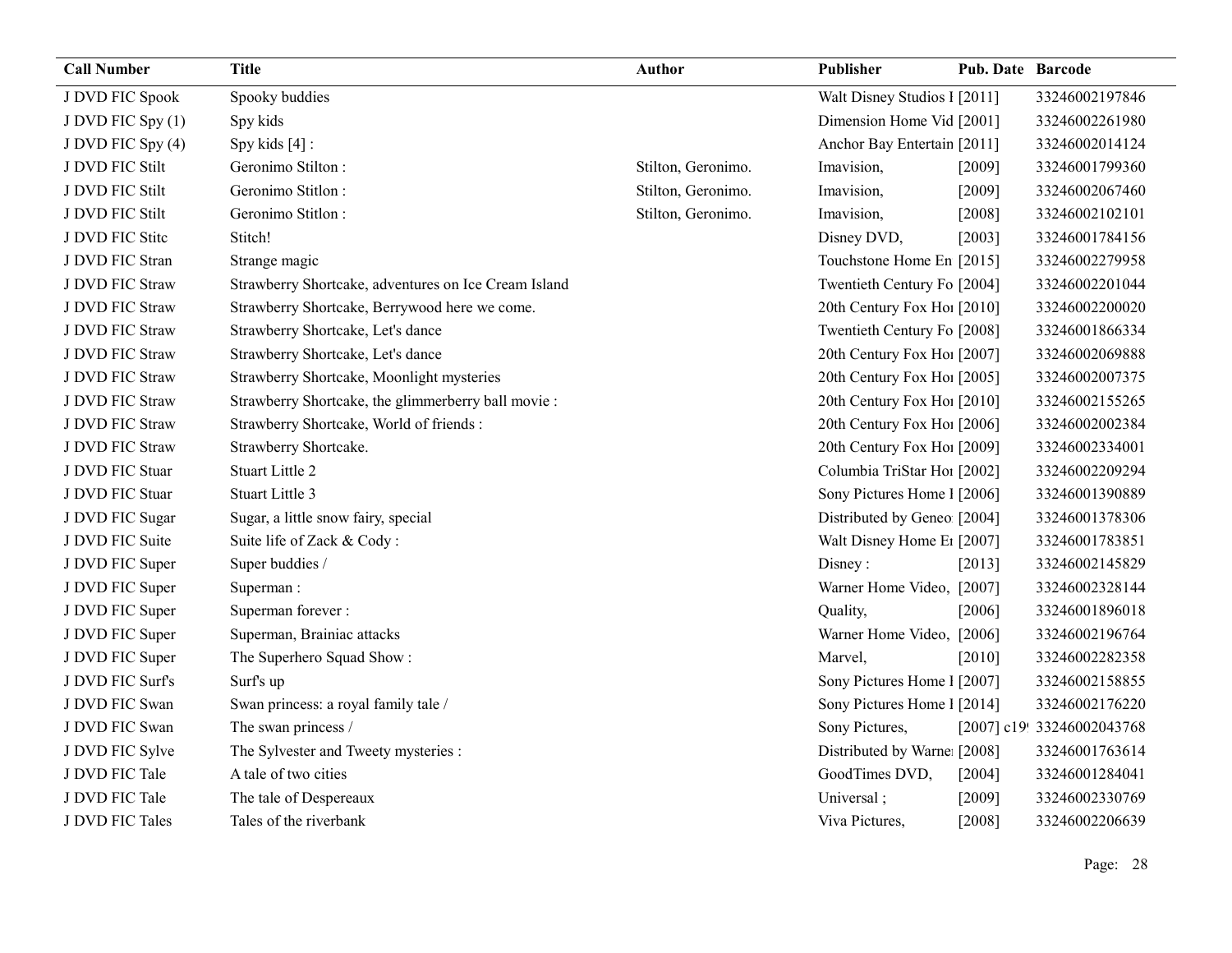| <b>Call Number</b> | <b>Title</b>                                                    | Author | Publisher                                       | <b>Pub. Date Barcode</b> |                           |
|--------------------|-----------------------------------------------------------------|--------|-------------------------------------------------|--------------------------|---------------------------|
| J DVD FIC Teena    | Teenage Mutant Ninja Turtles III                                |        | New Line Home Ente [2002]                       |                          | 33246002285468            |
| J DVD FIC There    | There was an old lady who swallowed a fly-- and more stories to |        | Scholastic:                                     | [2004]                   | 33246001377654            |
| J DVD FIC Thoma    | 10 years of Thomas & Friends                                    |        | Anchor Bay Entertain [2005]                     |                          | 33246002200152            |
| J DVD FIC Thoma    | Thomas & Friends:                                               |        | Anchor Bay Entertain [2007]                     |                          | 33246001796788            |
| J DVD FIC Thoma    | Thomas & friends:                                               |        | Hit Entertainment,                              | [2004]                   | 33246002046787            |
| J DVD FIC Thoma    | Thomas & friends:                                               |        | Hit Entertainment :                             | $[2011]$                 | 33246002173664            |
| J DVD FIC Thoma    | Thomas & friends: Go go Thomas.                                 |        | Lionsgate,                                      | [2013]                   | 33246002176261            |
| J DVD FIC Thoma    | Thomas & his friends help out :                                 |        | Distributed by Ancho [2002]                     |                          | 33246001962968            |
| J DVD FIC Thoma    | Thomas comes to breakfast & other Thomas adventures :           |        | Hit Entertainment;                              |                          | [1986] 198 33246001862655 |
| J DVD FIC Thoma    | Thomas gets tricked                                             |        | Distributed by Ancho [2007]                     |                          | 33246001862598            |
| J DVD FIC Thoma    | Thomas the Tank Engine & friends :                              |        | Anchor Bay Entertain [2002]                     |                          | 33246002313997            |
| J DVD FIC Thor     | Thor/                                                           |        | Marvel,                                         | [2009]                   | 33246001796077            |
| J DVD FIC Thumb    | Thumbelina                                                      |        | Twentieth Century Fo [2001] c19! 33246001961713 |                          |                           |
| J DVD FIC Thund    | Thunder and the house of magic /                                |        | Shout! Factory,                                 |                          | [2014] 201 33246002261717 |
| J DVD FIC Tigge    | The Tigger movie /                                              |        | Disney DVD:                                     | [2000]                   | 33246001527464            |
| J DVD FIC TMNT     | <b>TMNT</b>                                                     |        | Warner Home Video, [2007]                       |                          | 33246001824416            |
| J DVD FIC Tom      | Tom and Jerry:                                                  |        | Distributed by Warne [2007]                     |                          | 33246002337210            |
| J DVD FIC Tom      | Tom Sawyer                                                      |        | Metro Goldwyn May([2005]                        |                          | 33246002102366            |
| J DVD FIC Tooth    | Tooth fairy 2                                                   |        | 20th Century Fox Ho! [2012]                     |                          | 33246002286995            |
| J DVD FIC Torto    | Tortoise vs. hare                                               |        | distributed exclusivel [2008]                   |                          | 33246002305886            |
| J DVD FIC Toy      | Toy story                                                       |        | Walt Disney Studios I [2010]                    |                          | 33246002304418            |
| J DVD FIC Toy      | Toy story of terror!                                            |        | Walt Disney Studios 1 [2014]                    |                          | 33246002205623            |
| J DVD FIC Toy (2)  | Toy story 2                                                     |        | Distributed by Buena [2010]                     |                          | 33246002379758            |
| J DVD FIC Toy (3)  | Toy story 3                                                     |        | Walt Disney Studios I [2010]                    |                          | 33246002379402            |
| J DVD FIC Tract    | Tractor Tom, Hide and seek & other stories                      |        | Anchor Bay Entertain [2004]                     |                          | 33246002287142            |
| J DVD FIC Treas    | Treasure buddies                                                |        | Distributed by Buena [2012]                     |                          | 33246002035798            |
| J DVD FIC Treas    | Treasure Island                                                 |        | Gaiam Americas, Inc. [2002]                     |                          | 33246001607670            |
| J DVD FIC Troll    | Trollz.                                                         |        | Warner Home Video, [2005]                       |                          | 33246002068336            |
| J DVD FIC Troop    | Trooper and the legend of the golden key                        |        | Entertainment One,                              | $[2012]$                 | 33246002095529            |
| J DVD FIC Turbo    | Turbo                                                           |        | 20th Century Fox Ho! [2013]                     |                          | 33246002156313            |
| J DVD FIC Turtl    | A turtle's tale                                                 |        | Studio Canal;                                   | [2011]                   | 33246002328219            |
| J DVD FIC Twent    | 20,000 leagues under the sea                                    |        | Disney DVD:                                     | [2003?]                  | 33246001930510            |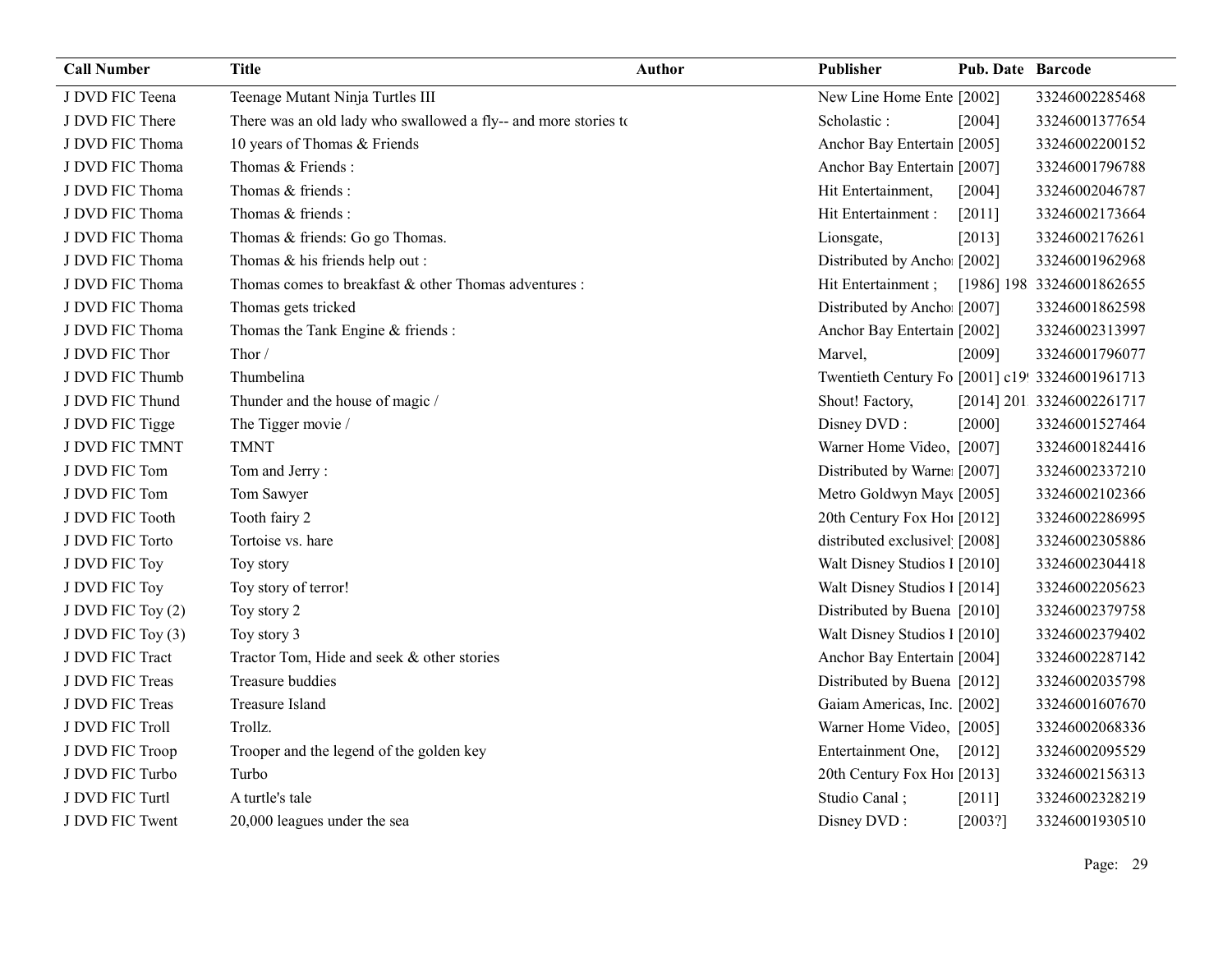| <b>Call Number</b>       | <b>Title</b>                                                  | <b>Author</b> | Publisher                                     | <b>Pub. Date Barcode</b> |                            |
|--------------------------|---------------------------------------------------------------|---------------|-----------------------------------------------|--------------------------|----------------------------|
| J DVD FIC Twite          | Twitches too                                                  |               | Walt Disney Studios I [2008]                  |                          | 33246001933316             |
| J DVD FIC Two            | Two bits and Pepper                                           |               | Trinity Home Enterta [2006]                   |                          | 33246001787852             |
| J DVD FIC Under          | Underdog                                                      |               | Walt Disney Studios I [2007]                  |                          | 33246002102564             |
| J DVD FIC Up             | Up                                                            |               | Disney DVD:                                   | [2009]                   | 33246002409902             |
| J DVD FIC Valia          | Valiant                                                       |               | Walt Disney Studios, [2005]                   |                          | 33246002069649             |
| J DVD FIC Vampi          | Vampire dog                                                   |               | Entertainment One,                            | $[2012]$                 | 33246002082501             |
| J DVD FIC Veggi          | The complete silly song collection                            |               | Sony Wonder,                                  | [2004]                   | 33246001591692             |
| J DVD FIC Veggi          | VeggieTales:                                                  |               | Sony Wonder,                                  | $[2006]$                 | 33246002068393             |
| J DVD FIC Veggi          | VeggieTales :                                                 |               | Sony Wonder,                                  | [2004]                   | 33246002155398             |
| J DVD FIC Veggi          | VeggieTales :                                                 |               | Big Ideas Entertainm([2013]                   |                          | 33246002314292             |
| J DVD FIC Veggi          | VeggieTales, The pirates who don't do anything                |               | Universal Studios Ho [2008]                   |                          | 33246002200202             |
| J DVD FIC Velve          | The velveteen rabbit :                                        |               | $s.n.$ ]:                                     | [2008]                   | 33246001760719             |
| J DVD FIC Victo (s.1, v. | Victorious :                                                  |               | Paramount Home Ent [2011]                     |                          | 33246001804350             |
| J DVD FIC Wall-E         | WALL.E                                                        |               | Disney DVD:                                   | [2008]                   | 33246002103893             |
| J DVD FIC Water          | The water horse                                               |               | Sony Pictures Home 1 [2008]                   |                          | 33246001933373             |
| J DVD FIC When           | When Zachary Beaver came to town                              |               | Echo Bridge Home E [2005]                     |                          | 33246002051498             |
| J DVD FIC Where          | Where the red fern grows                                      |               | Disney DVD:                                   | [2004]                   | 33246001279207             |
| J DVD FIC Where          | Where the wild things are -- and other Maurice Sendak stories |               | Scholastic:                                   | [2001]                   | 33246001498856             |
| J DVD FIC Where          | Where the wild things are-- and 5 more stories                |               | Distributed by New V [2008]                   |                          | 33246002314318             |
| J DVD FIC White          | White Fang to the Rescue                                      |               | Legacy Entertainmen [2003]                    |                          | 33246002051852             |
| J DVD FIC Wiggl          | The Wiggles:                                                  |               | Hit Entertainment,                            | $[2002]$                 | 33246001638501             |
| J DVD FIC Wiggl          | The Wiggles:                                                  |               | Distributed by HIT E: [2002]                  |                          | 33246001823558             |
| J DVD FIC Wiggl          | The Wiggles:                                                  |               | Distributed by Warne [2010]                   |                          | 33246002007409             |
| J DVD FIC Wiggl          | Wiggling with 4 Square                                        |               | KaBOOM! Entertainı [2009]                     |                          | 33246001692516             |
| J DVD FIC Wiggl          | Wiggly safari                                                 |               | Wiggles Touring Pty   [2002]                  |                          | 33246001823921             |
| J DVD FIC Wild           | The wild                                                      |               | Walt Disney Home E1 [2006]                    |                          | 33246002069581             |
| J DVD FIC Wild           | The wild stallion                                             |               | Rivercoast Films,                             | [2009]                   | 33246001707413             |
| J DVD FIC Wild           | The wild Thornberrys:                                         |               | Shout Factory,                                | $[2011]$                 | 33246001796010             |
| J DVD FIC Winni          | The many adventures of Winnie the Pooh                        |               | Disney DVD:                                   |                          | [2002] c19' 33246002177459 |
| J DVD FIC Winni          | Winning London                                                |               | Distributed by Warne [2001]                   |                          | 33246002286334             |
| J DVD FIC Wish           | Wish gone amiss                                               |               | Walt Disney Home E1 [2007]                    |                          | 33246001783794             |
| J DVD FIC Wizar          | The wizard of Oz /                                            |               | Warner Home Video, [2005] c19. 33246001872241 |                          |                            |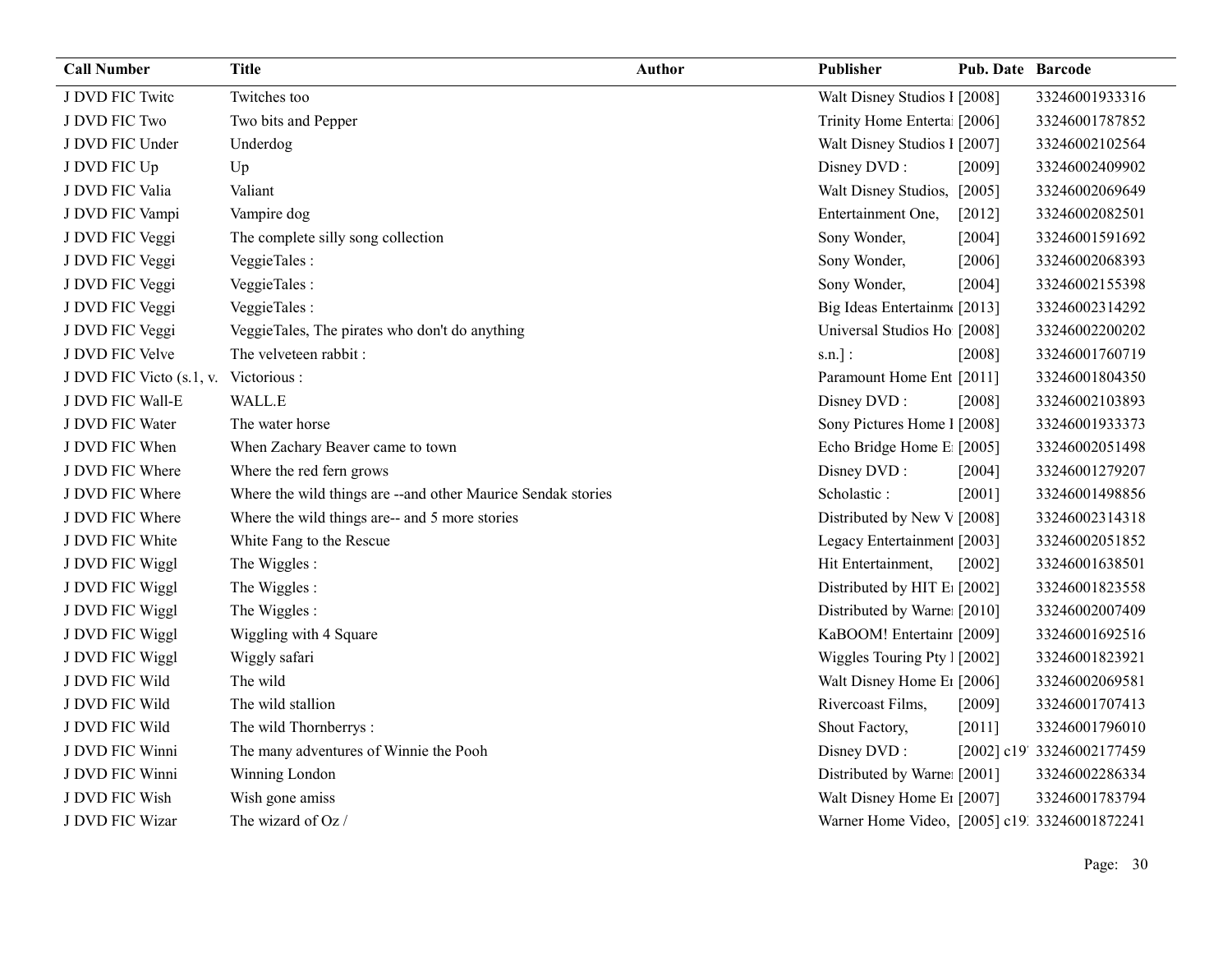| <b>Call Number</b>                           | <b>Title</b>                                                           | <b>Author</b> | Publisher                                       | Pub. Date Barcode |                |
|----------------------------------------------|------------------------------------------------------------------------|---------------|-------------------------------------------------|-------------------|----------------|
| J DVD FIC Wonde                              | Wonder Pets! :                                                         |               | Paramount,                                      | $[2008]$          | 33246001909001 |
| J DVD FIC Word                               | WordWorld:                                                             |               | Distributed by NCircl [2007]                    |                   | 33246002173565 |
| J DVD FIC Wordg                              | Wordgirl:                                                              |               | PBS Kids,                                       | $[2010]$          | 33246002168755 |
| J DVD FIC Wreck                              | Wreck-It Ralph                                                         |               | Disney,                                         | [2013]            | 33246002116101 |
| J DVD FIC X-Men                              | X-Men:                                                                 |               | Distributed by Buena [2010]                     |                   | 33246001707405 |
| J DVD FIC Yogi                               | Yogi bear                                                              |               | Warner Bros. Entertai [2011] c20 33246002084648 |                   |                |
| J DVD FIC Young                              | Young black stallion                                                   |               | Disney DVD:                                     | [2004]            | 33246001279264 |
| J DVD FIC Yu-Gi                              | Yu-Gi-Oh! Volume 2                                                     |               | 4 Kids Home Video, [1996]                       |                   | 33246001527142 |
| J DVD FIC Zerom                              | Zeroman                                                                |               | Distributed exclusive [2009]                    |                   | 33246002102689 |
| J DVD FIC Zeus                               | Zeus and Roxanne                                                       |               | HBO Home Video,                                 | [1997]            | 33246002158582 |
| J DVD FIC Zoboo                              | Baby critters & animal giants :                                        |               | Distributed by Vivenc [2007]                    |                   | 33246001714872 |
| J DVD FIC Zoboo                              | Monkey business double feature :                                       |               | Cinar;                                          | [2004]            | 33246001259274 |
| J DVD LOST FIC Thom                          | On site with Thomas                                                    |               | Anchor Bay Entertain [2006]                     |                   | 33246002209567 |
| J DVD 513 Ses                                | Sesame Street: The great numbers game /                                |               | Sony Wonder,                                    | $[2001]$          | 33246001823954 |
| J DVD 971.300497 Wal                         | The Walk a Mile film project                                           |               | Thunderstone Picture [2014]                     |                   | 33246002367753 |
| J DVD FIC Harry (v.1)                        | Harry Potter and the philosopher's stone:                              |               | Warner Home Video, [2002]                       |                   | 33246001689835 |
| J DVD FIC Secre                              | The secret of Roan Inish                                               |               | Columbia TriStar Hoi [2000]                     |                   | 33246001880855 |
| J DVD FIC Space                              | Space chimps /                                                         |               | Twentieth Century Fo [2008]                     |                   | 33246002117695 |
|                                              | J DVD (Christmas) FIC / Alvin and the Chipmunks, a Chipmunk Christmas. |               | Paramount Pictures,                             | $[2005]$          | 33246002205748 |
|                                              | J DVD (Christmas) FIC: SpongeBob SquarePants:                          |               | Paramount,                                      | $[2012]$          | 33246002313898 |
|                                              | J DVD (Christmas-Hanul Kayla's Chanukah concert                        |               | Peace Arch Entertain [2007]                     |                   | 33246002247310 |
|                                              | J DVD (DAMAGED) FI Duke and the Great Pie War                          |               | Big Idea;                                       | [2005]            | 33246001123926 |
|                                              | J DVD (Halloween) FIC Alvin and the chipmunks meet Frankenstein:       |               | Universal Studios Ho [2007]                     |                   | 33246002286235 |
|                                              | J DVD (Halloween) FIC The Berenstain Bears, Halloween treats.          |               | Sony Pictures Home 1 [2009]                     |                   | 33246002209260 |
|                                              | J DVD (Halloween) FIC Double, double, toil and trouble                 |               | Warner Home Video, [2003] [199 33246001604339   |                   |                |
| J DVD (Valentine's Day) Curious George.      |                                                                        |               | Universal Pictures Hc [2018]                    |                   | 33246002422772 |
| J VHS FIC Scoob                              | Scooby-Doo! and the witch's ghost                                      |               | Hanna-Barbera Produ [1999]                      |                   | 33246002003085 |
| J VHS (Storage) FIC Ant Anne of Green Gables |                                                                        |               | Sullivan Entertainmer [1985]                    |                   | 33246001970920 |
|                                              | J VHS (Storage) FIC Ann Anne of Green Gables, the sequel               |               | Sullivan Entertainmer [1986]                    |                   | 33246002023273 |
| J VHS (Storage) FIC Ant Anne of Avonlea      |                                                                        |               | Sullivan Films,                                 | [1987]            | 33246001675628 |
| J VHS (Storage) FIC Oli Oliver!              |                                                                        |               | RCA/Columbia Pictu: [1985]                      |                   | 33246001691534 |
| J VHS (Storage) FIC Sot The Sound of music   |                                                                        |               | Twentieth Century Fo [1996]                     |                   | 33246001717552 |
|                                              |                                                                        |               |                                                 |                   |                |